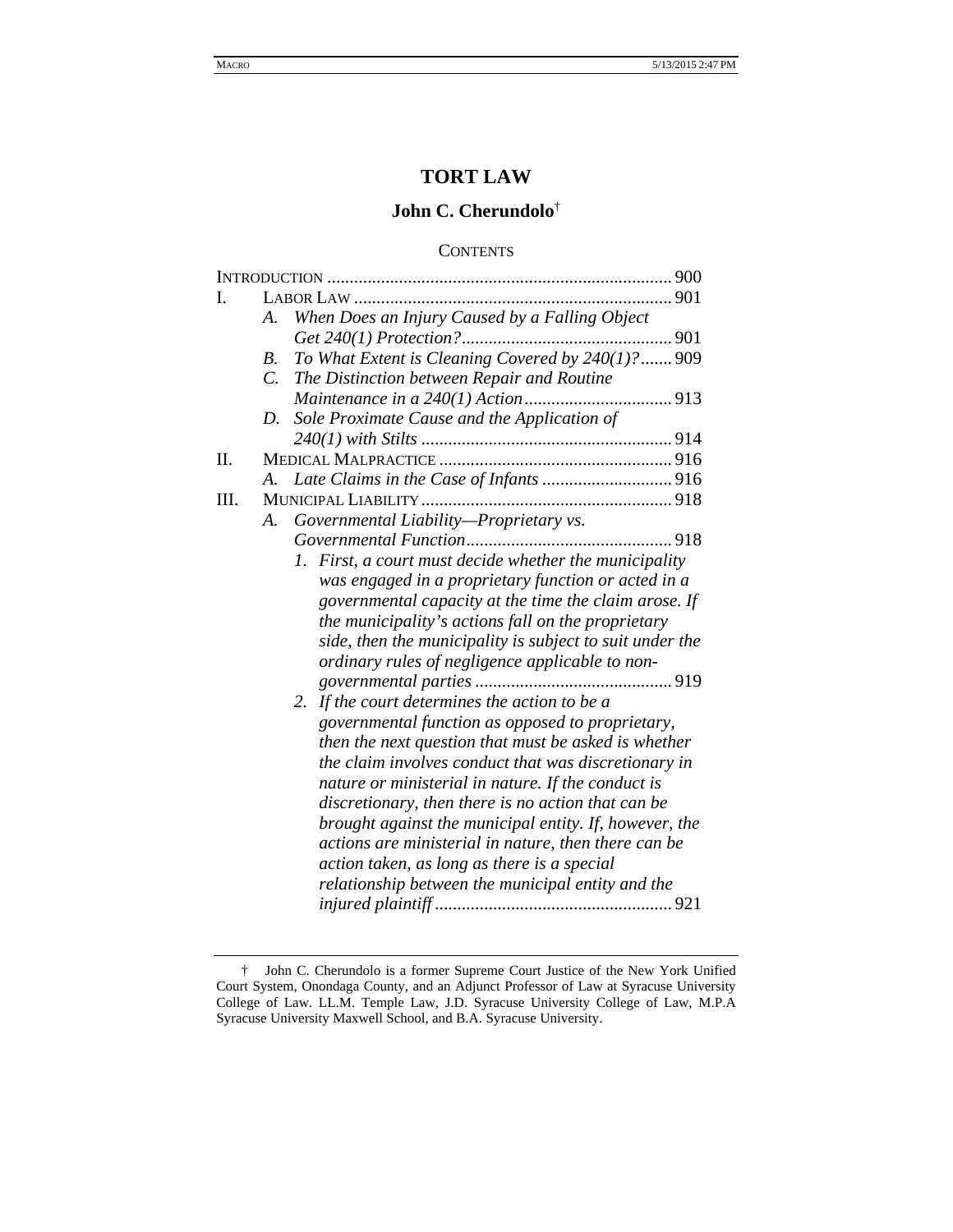| 900 | <b>Syracuse Law Review</b>                                                                                                                                                                                                      | [Vol. 65:899] |  |  |
|-----|---------------------------------------------------------------------------------------------------------------------------------------------------------------------------------------------------------------------------------|---------------|--|--|
|     | 3. If the actions are governmental in nature, and if the<br>actions are ministerial, then the plaintiff must prove<br>the presence of a special relationship between the<br>municipal entity and the plaintiff in order for the |               |  |  |
|     |                                                                                                                                                                                                                                 |               |  |  |
|     |                                                                                                                                                                                                                                 |               |  |  |
|     | The Court of Appeals Rejects Medical Monitoring<br>A.                                                                                                                                                                           |               |  |  |
|     |                                                                                                                                                                                                                                 |               |  |  |
|     | B. A PJI 2:15 Charge cannot be Charged to the Jury                                                                                                                                                                              |               |  |  |
|     |                                                                                                                                                                                                                                 |               |  |  |
|     | C. Claim of Foreseeable Misuse and Foreseeable                                                                                                                                                                                  |               |  |  |
|     |                                                                                                                                                                                                                                 |               |  |  |
|     | D. The Ever-Changing Law of Jurisdiction in the                                                                                                                                                                                 |               |  |  |
|     |                                                                                                                                                                                                                                 |               |  |  |
| V.  |                                                                                                                                                                                                                                 |               |  |  |
|     | The Court of Appeals Lessens the Proof Necessary<br>A.                                                                                                                                                                          |               |  |  |
|     |                                                                                                                                                                                                                                 |               |  |  |
|     |                                                                                                                                                                                                                                 |               |  |  |

### **INTRODUCTION**

It was not a busy year in the Court of Appeals with regard to cases surrounding Tort Law. However, there were some significant decisions in the areas of Labor Law, Municipal Liability, Product Liability, and Motor Vehicle No-Fault. In the field of Labor Law, the Court seemed to, for the first time since the *Runner*<sup>1</sup> decision, slow the expansiveness of the rationale that came from *Runner* in making the first major denial of a case to a 240(1) plaintiff in the case of *Fabrizi v. 1095 Avenue of the*  Americas, L.L.C.<sup>2</sup> In the field of Products Liability, the Court, in a split decision, decided not to accept a medical monitoring claim standing by itself for a group of smokers that had no injuries to date with regard to their claims against a major cigarette manufacturer. However, the Court firmly affirmed the teaching of *Micallef v. Miehle*<sup>3</sup> in the case of *Hoover v. New Holland North America, Inc.*, and confirmed that even in a case where there is misuse and alteration, if it is foreseeable that such can occur, then the plaintiff may recover for injuries even if guards have been

<sup>1.</sup> Runner v. N.Y. Stock Exch., Inc., 13 N.Y.3d 599, 922 N.E.2d 865, 895 N.Y.S.2d 279 (2009).

<sup>2. 22</sup> N.Y.3d 658, 664, 8 N.E.3d 791, 795, 985 N.Y.S.2d 416, 420 (2014).

<sup>3.</sup> Micallef v. Miehle Co., Div. of Miehle-Goss Dexter, 39 N.Y.2d 376, 348 N.E.2d 571, 384 N.Y.S.2d 115 (1976).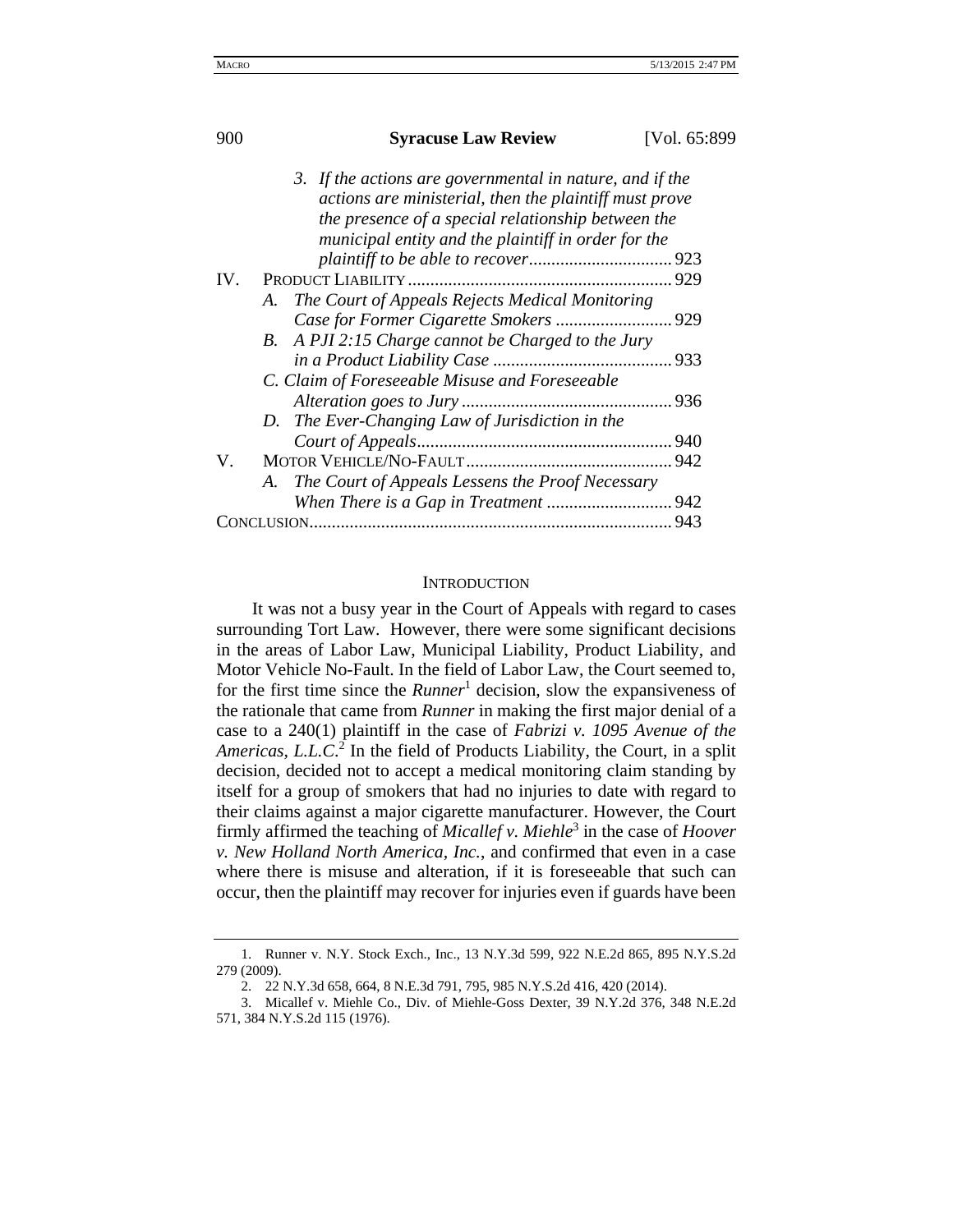## **2015 Tort Law** 901

removed and the product has not been used as intended.<sup>4</sup> Finally, in the field of No-Fault/Automobile Liability, the Court of Appeals, in the case of *Ramkumar v. Grand Style Transportation Enterprises, Inc.*, softened the rule that was first expressed in *Pommells v. Perez*, <sup>5</sup> in allowing the plaintiff to recover in a case with scant evidence of a reasonable excuse why there was a gap in treatment.<sup>6</sup>

These apparent minor shifts in the law will have significant impact on those who bring tort cases now and in the future.

#### I. LABOR LAW

## *A. When Does an Injury Caused by a Falling Object Get 240(1) Protection?*

With the New York Court of Appeals case of *Runner v. New York Stock Exchange, Inc.* in December of 2009, the Court made the observation that the dispositive inquiry, framed by all of the cases up to the date of that decision, did "not depend upon the precise characterization of the [safety] device employed or upon whether the injury resulted from a fall, either of the worker or of an object upon the worker."<sup>7</sup> Apparently, as a message of clarification, the Court of Appeals determined that the "single decisive question" to be answered in a case where gravity is or has been involved "is whether the plaintiff's injuries were the direct consequence of a failure to provide adequate protection against a risk arising from a physically significant elevation differential."8

In *Runner*, the defendants contended, as many others had done both at that time and previously, that "the accident was not sufficiently elevation-related to fall within" the confines of section 240(1) of the Labor Law.<sup>9</sup> This long-standing defense argument was based upon the contention that neither the fall of the plaintiff nor the fall of the object that struck the plaintiff was of such a consequence so as to afford protection to the injured worker under the application of the statute.<sup>10</sup> The Court of Appeals in *Runner*, however, determined that the plaintiff was covered under the protective section of Labor Law  $240(1)$ ,<sup>11</sup> even though

<sup>4. 23</sup> N.Y.3d 41, 59, 11 N.E.3d 693, 705, 988 N.Y.S.2d 543, 556 (2014) (citing *Micallef*, 39 N.Y.2d at 386, 348 N.E.2d at 577, 384 N.Y.S.2d at 121).

<sup>5. 4</sup> N.Y.3d 566, 572, 830 N.E.2d 278, 281, 797 N.Y.S.2d 380, 383 (2005).

<sup>6. 22</sup> N.Y.3d 905, 906-07, 998 N.E.2d 801, 802, 976 N.Y.S.2d 1, 2 (2013).

<sup>7. 13</sup> N.Y.3d 599, 603, 922 N.E.2d 865, 866, 895 N.Y.S.2d 279, 280 (2009).

<sup>8.</sup> *Id.* at 603, 922 N.E.2d at 866-67, 895 N.Y.S.2d at 280-81.

<sup>9.</sup> *Id.* at 603-04, 922 N.E.2d at 867, 895 N.Y.S.2d at 281.

<sup>10.</sup> *Id.* at 603, 922 N.E.2d at 867, 895 N.Y.S.2d at 281.

<sup>11.</sup> *Id.* at 605, 922 N.E.2d at 868, 895 N.Y.S.2d at 282.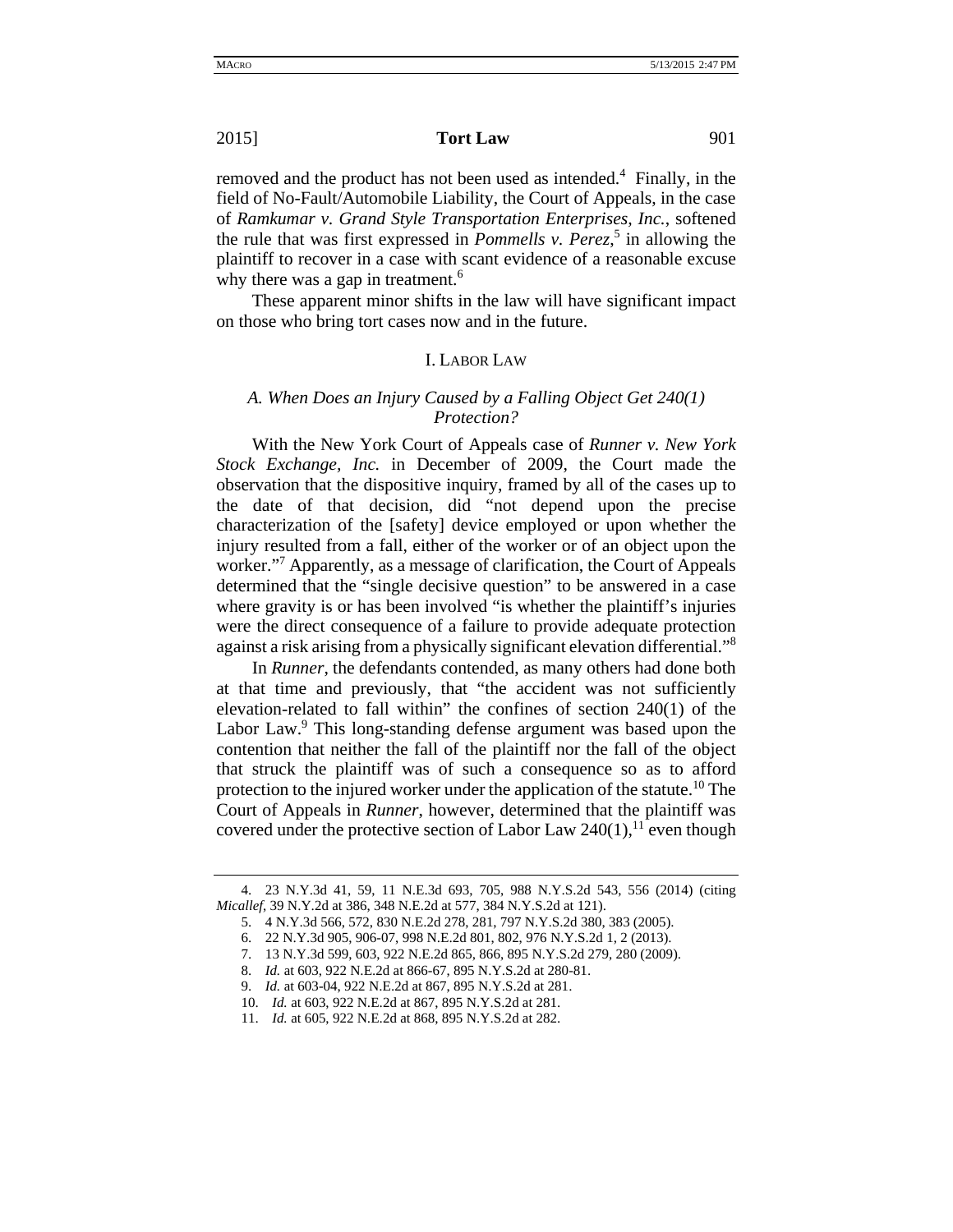the distance that the object fell would have been likely deemed "de minimis" under the previous case law. The Court determined that the operative inquiry is not how far the object causing injury fell, but is "whether the harm [to the injured worker] flows directly from the application of the force of gravity to the object [that falls and injures the plaintiff]."12 In finding the plaintiff in *Runner* covered by the statute, the Court made the determination that the height differential in the *Runner* case could not be viewed as de minimis, simply by looking at the weight of the object and the amount of force that was applied to the object when the plaintiff was injured. $13$ 

The cases preceding *Runner* that dealt with falling objects had other preliminary questions that attached and were necessary to answer before courts could make the determination that an injured worker would receive the protection of section  $240(1)$  of the Labor Law.<sup>14</sup>

For example, in *Outar v. City of New York*, a twenty seven year old plaintiff was injured when an unsecured dolly fell and struck him while he was working on subway tracks, allegedly causing severe, permanent, and disabling injuries.15 In *Outar*, at the time of the injury, the worker was lifting pieces of track and replacing them when a dolly, which was used in his work and stored on the top of a five-and-one-half foot high "bench wall" adjacent to the worksite, fell and hit him.<sup>16</sup> No one was lifting or hoisting or in any other way moving the dolly at the time that it fell.<sup>17</sup> The Appellate Division, Second Department, reversed the motion term and granted judgment to the plaintiff, finding that the facts of the case allowed for protection of the injured worker pursuant to section 240(1) of the Labor Law even though the proof showed that no one was hoisting or securing the dolly at the time it fell from the wall.<sup>18</sup>

Four years after *Outar* was decided, the Court of Appeals, in *Quattrocchi v. F.J. Sciame Construction Co.*, confirmed that "'falling object' liability under Labor Law § 240(1) is not limited to cases in which the object is being hoisted or secured."19

<sup>12.</sup> *Runner*, 13 N.Y.3d at 604, 922 N.E.2d at 868, 895 N.Y.S.2d at 282.

<sup>13.</sup> *Id.* at 605, 922 N.E.2d at 868, 895 N.Y.S.2d at 282.

<sup>14.</sup> *See* Outar v. City of N.Y., 286 A.D.2d 671, 672, 730 N.Y.S.2d 138, 139 (2d Dep't 2001).

<sup>15.</sup> Outar v. City of N.Y., 11 A.D.3d 593, 594, 782 N.Y.S.2d 658, 659 (2d Dep't 2004), *aff'd*, 5 N.Y.3d 731, 832 N.E.2d 1186, 799 N.Y.S.2d 770 (2005).

<sup>16.</sup> *Outar*, 286 A.D.2d at 672, 730 N.Y.S.2d at 139.

<sup>17.</sup> *Id.*

<sup>18.</sup> *Id.* at 672-73, 730 N.Y.S.2d at 139-40.

<sup>19. 11</sup> N.Y.3d 757, 758-59, 896 N.E.2d 75, 76, 866 N.Y.S.2d 592, 593 (2008).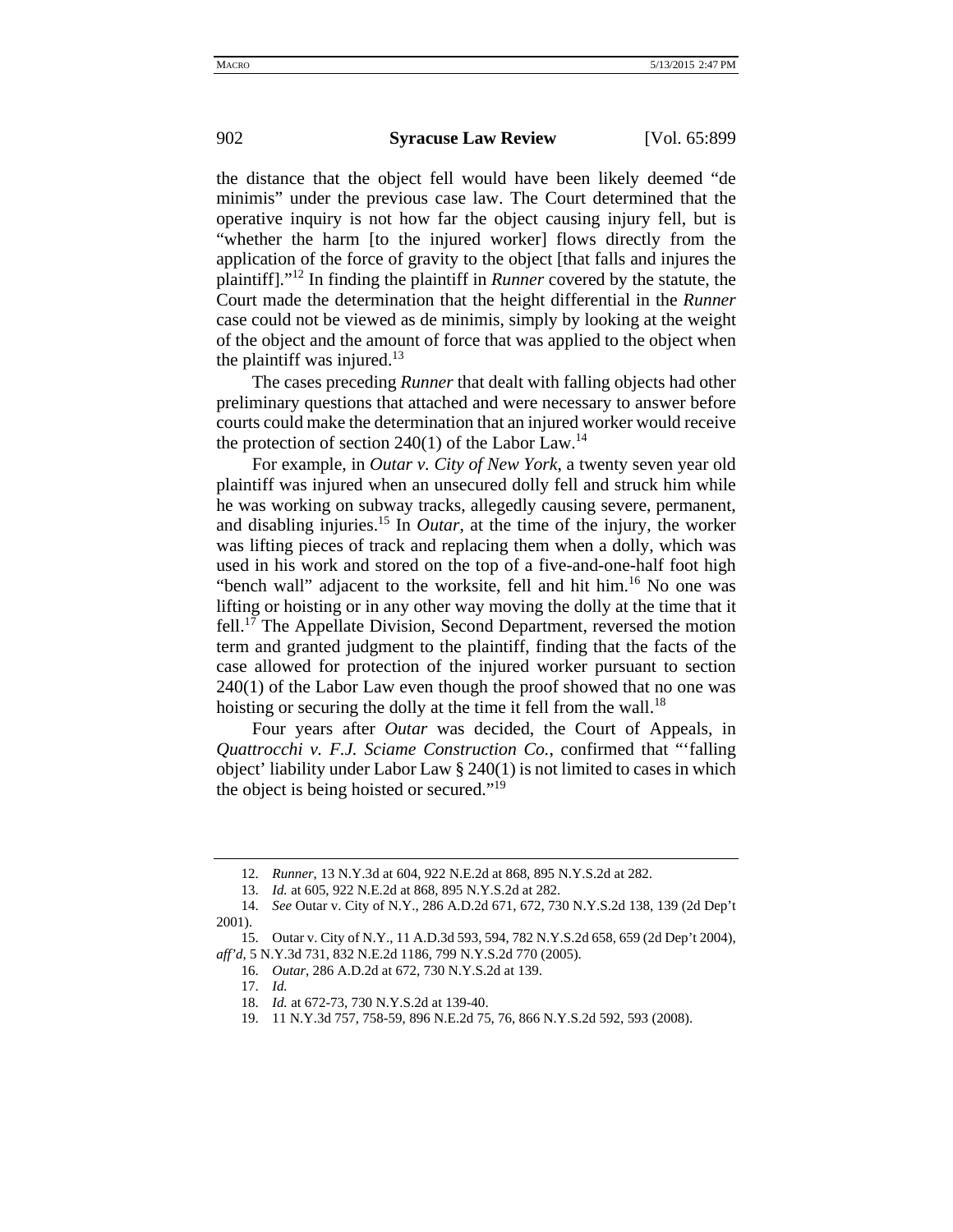#### **2015 Tort Law** 903

It was thought by those knowledgeable in the field of Labor Law section 240(1) cases that the *Runner* case, with its short, but yet very perceptible inquiry, would open up the liability of defendants in cases of falling objects because no longer did the inquiry focus upon how much of a drop or fall there was or whether the object itself was being hoisted or secured.

As an example, *Wilinski v. 334 East 92nd Housing Development Fund Corp.*, decided two years after *Runner*, held that a worker injured "by a falling object whose base stands at the same level as the worker" is not categorically barred form recovery under section 240 (1) of the Labor Law.20 Previous to the *Wilinski* case, the Court of Appeals had precluded cases under section 240 (1) of the Labor Law where the falling object had a base at the same level as the worker when the object fell.<sup>21</sup> The Court in *Wilinski* found that the "same level" rule was inconsistent with the Court's more recent decisions in *Quattrocchi* and *Runner*. 22 By applying the *Runner* rationale in *Wilinski*, the Court held that the plaintiff is not precluded from recovery under section 240(1) of the Labor Law because the pipes that fell and struck him had a base at the same level as where he was working.23 In *Wilinski*, the pipes were metal pipes four inches in diameter and were approximately ten feet in height.<sup>24</sup> The Court found that the "height differential cannot be described as de minimis given the 'amount of force [the pipes] w[ere] []able [to] generat[e]'" before striking the plaintiff, and that the plaintiff in that case "suffered harm that 'flow[ed] directly from the application of the force of gravity to the [pipes]. $\cdot$ "<sup>25</sup>

During the current *Survey* year, the Court of Appeals was called upon to decide the case of *Fabrizi v. 1095 Avenue of the Americas, L.L.C*. 26 In *Fabrizi*, the plaintiff was an electrician who sustained a serious injury when a sixty-to-eighty pound conduit pipe fell on his hand while he was working at a commercial property.<sup>27</sup> The plaintiff in *Fabrizi* 

<sup>20. 18</sup> N.Y.3d 1, 5, 959 N.E.2d 488, 490, 935 N.Y.S.2d 551, 553 (2011).

<sup>21.</sup> *See* Misseritti v. Mark IV Constr. Co., 86 N.Y.2d 487, 491, 657 N.E.2d 1318, 1320- 21, 634 N.Y.S.2d 35, 37-38 (1995).

<sup>22.</sup> *Wilinski*, 18 N.Y.3d at 9, 959 N.E.2d at 493, 935 N.Y.S.2d at 556 (citing Quattrocchi v. F.J. Sciame Constr. Co., 11 N.Y.3d 757, 896 N.E.2d 75, 866 N.Y.S.2d 592 (2008); Runner v. N.Y. Stock Exch., Inc., 13 N.Y.3d 599, 922 N.E.2d 865, 895 N.Y.S.2d 279 (2009)).

<sup>23.</sup> *Id.* at 10, 959 N.E.2d at 494, 935 N.Y.S.2d at 557.

<sup>24.</sup> *Id.*

<sup>25.</sup> *Id.* (alterations in original) (quoting *Runner*, 13 N.Y.3d at 604-05, 922 N.E.2d at 868, 895 N.Y.S.2d at 282).

<sup>26. 22</sup> N.Y.3d 658, 8 N.E.3d 791, 985 N.Y.S.2d 416 (2014).

<sup>27.</sup> *Id.* at 660, 8 N.E.3d at 792, 985 N.Y.S.2d at 417.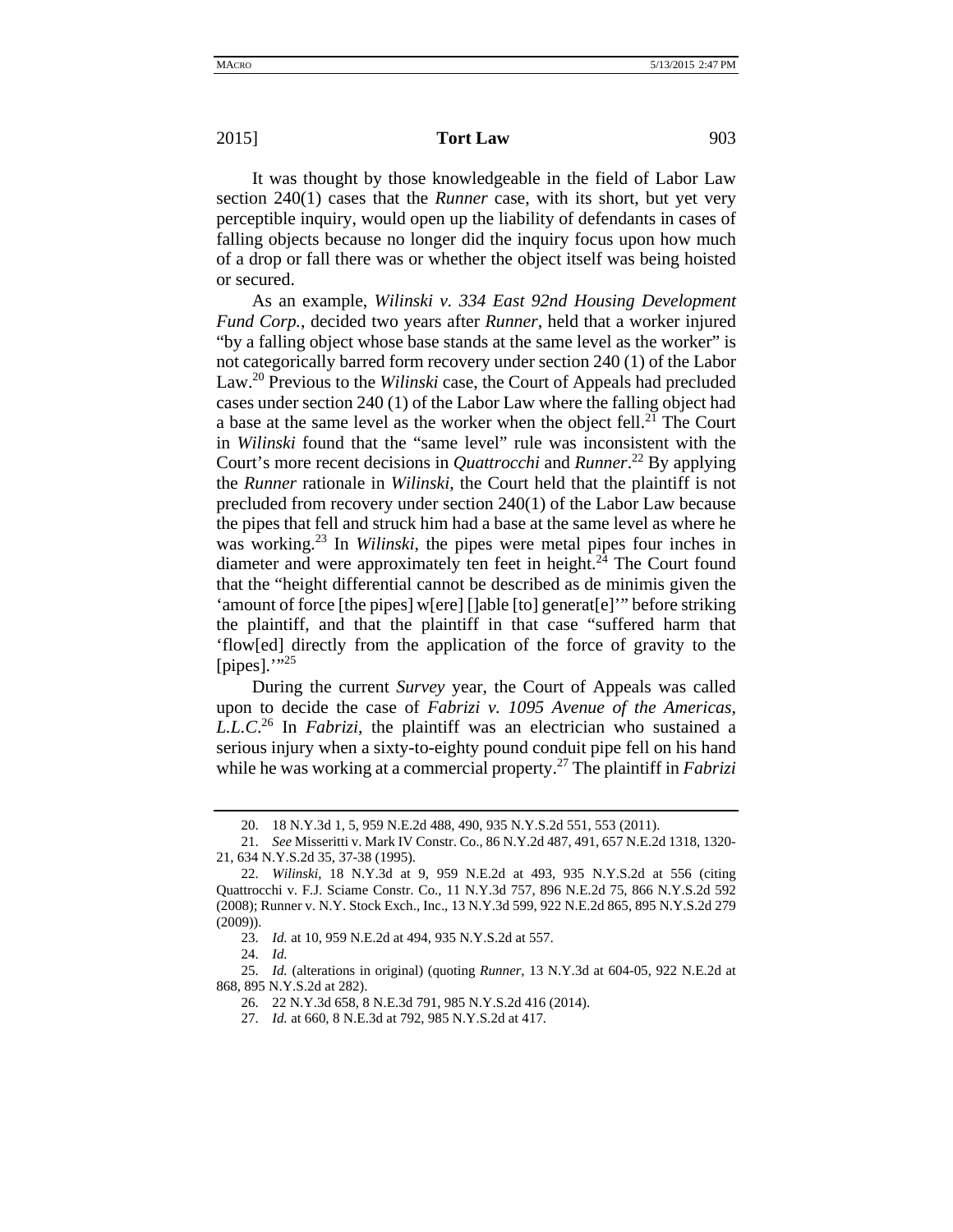was an electrician that worked for the electrical contractor that was responsible for the installation of conduit piping through the building's floors.<sup>28</sup> "The conduit enabled telecommunication wires to run from the building's sub-cellar through each floor's respective telecommunication closet."29 "The run of the conduit on each floor contain[ed] a 'pencil box' that provid[ed] access to the telecommunication wire."30 The facts are reported by the Court of Appeals as follows:

On the day of the incident, [the] plaintiff was relocating a pencil box that Forest [, the electrical contractor,] had installed the previous week. The pencil box was situated between, and affixed to, two pieces of conduit that were four inches in diameter. The top section of conduit was 8 to 10 feet long and ran vertically from the top of the pencil box to the ceiling; the lower section ran vertically from the bottom of the pencil box to the floor. The top conduit was connected to a similar horizontal conduit near the ceiling by a four-inch compression coupling. $31$ 

At the time of construction, the pencil box obstructed the conduit that was to be installed adjacent to the box.<sup>32</sup> The plaintiff's job was to remove the pencil box. $33$  To do so, he had to drill holes in the floor to relocate the support.<sup>34</sup> However, before drilling the holes, the plaintiff had to "cut through the conduit just above and below the pencil box," and remove the pencil box.<sup>35</sup> When the plaintiff made the cut, the conduit was left dangling from a compression coupling above, near the ceiling.<sup>36</sup>

As the plaintiff was drilling below the pipes, one of the pipes fell, apparently because the compression coupling holding the pipes into position was not strong enough to hold the conduit, given the weight of the conduit and the nature of the vibrations from the drilling that the plaintiff was doing. $37$  The falling conduit struck the plaintiff on the hand allegedly causing the serious injuries complained of. $38$ 

The plaintiff brought action under section 240(1) of the Labor Law, making the claim that the compression coupling was not an adequate safety device that properly secured the conduit into position, and that as

<sup>28.</sup> *Id.*

<sup>29.</sup> *Id.* at 660-61, 8 N.E.3d 792, 985 N.Y.S.2d at 417.

<sup>30.</sup> *Id.* at 661, 8 N.E.3d at 792, 985 N.Y.S.2d at 417.

<sup>31.</sup> *Fabrizi*, 22 N.Y.3d at 661, 8 N.E.3d at 792-93, 985 N.Y.S.2d at 417.

<sup>32.</sup> *Id.* at 661, 8 N.E.3d at 793, 985 N.Y.S.2d at 418.

<sup>33.</sup> *Id.*

<sup>34.</sup> *Id.*

<sup>35.</sup> *Id.* 

<sup>36.</sup> *Fabrizi*, 22 N.Y.3d at 661, 8 N.E.3d at 793, 985 N.Y.S.2d at 418.

<sup>37.</sup> *Id.* at 665, 8 N.E.3d at 796, 985 N.Y.S.2d at 421.

<sup>38.</sup> *Id.* at 661, 8 N.E.3d at 793, 985 N.Y.S.2d at 418.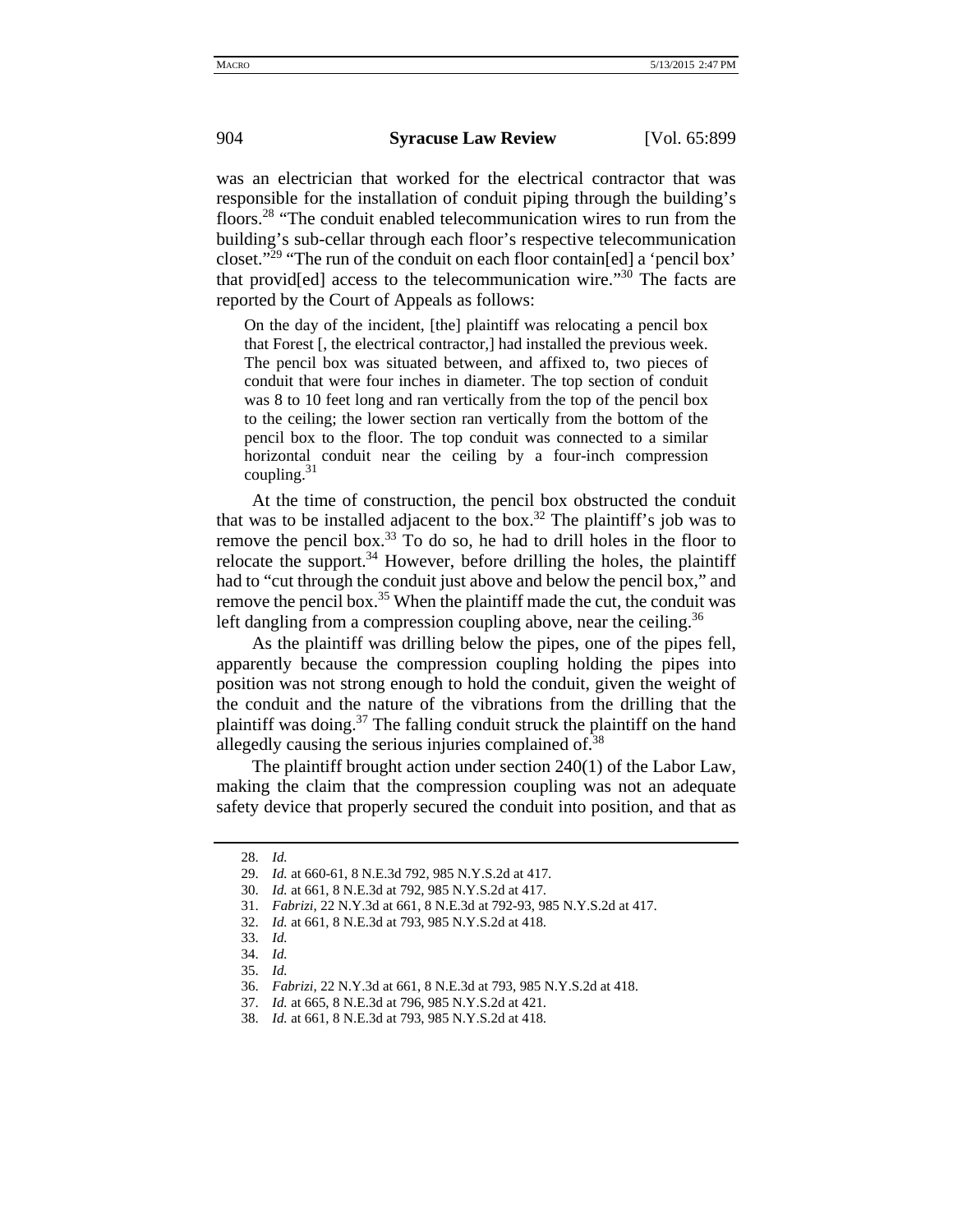### **2015 Tort Law** 905

a result of the forces of gravity, the conduit fell and struck the plaintiff causing injury.<sup>39</sup> The plaintiff claimed that the owner and contractor on the construction site failed to provide proper protection to him, and that the lack of protection was a proximate cause of his serious injuries.<sup>40</sup> In a four-to-two decision, with Judge Abdus-Salaam taking no part, the Court of Appeals set the standard that in order to recover, "the plaintiff must demonstrate that at the time that the object fell, it either was being 'hoisted or secured' or [that it] 'required securing for the purposes of the undertaking."<sup>11</sup>

In writing for the majority, Judge Pigott decided that "[c]ontrary to the dissent's contention, section 240(1) does not automatically apply simply because an object fell and injured a worker; '[a] plaintiff must show that the object fell . . . *because of* the absence or inadequacy of a *safety device* of the kind enumerated in the statute.<sup>"42</sup>

In finding against the injured worker, the majority determined that the compression coupling was not meant to function as a safety device in the same manner as those devices enumerated under the statute and could not really be designated as a safety device "constructed, placed, and operated as to give proper protection" to prevent the gravity related injuries.<sup>43</sup> The plaintiff argued that the compression coupling itself was a safety device and was inadequate to give the type of protection required by the statute.<sup>44</sup> The plaintiff further argued that the coupling should have had a set screw incorporated in its use, so as to assure the conduit would not fall.<sup>45</sup> The Court found that the failure to use a set screw was not a violation of the statute's "proper protection directive" and was not designed to provide worker protection.<sup>46</sup> Based on that rationale, the majority reversed the decision of the appellate division and granted the summary judgment motions of the defendants, dismissing the case. $47$ 

<sup>39.</sup> *Id.* at 661-62, 8 N.E.3d at 793, 985 N.Y.S.2d at 418.

<sup>40.</sup> *Id.* at 662, 8 N.E.3d at 793, 985 N.Y.S.2d at 418.

<sup>41.</sup> *Fabrizi*, 22 N.Y.3d at 662-63, 8 N.E.3d at 794, 985 N.Y.S.2d at 419 (citing Narducci v. Manhasset Bay Assocs., 96 N.Y.2d 259, 268, 750 N.E.2d 1085, 1089, 727 N.Y.S.2d 37, 41 (2001); Outar v. City of N.Y., 5 N.Y.3d 731, 732, 832 N.E.2d 1186, 1186, 799 N.Y.S.2d 770, 770 (2005); Quattrocchi v. F.J. Sciame Constr. Corp*.*, 11 N.Y.3d 757, 758- 59, 896 N.E.2d 75, 75, 866 N.Y.S.2d 592, 592 (2008)).

<sup>42.</sup> *Id.* at 663, 8 N.E.3d at 794, 985 N.Y.S.2d at 419 (alteration in original) (quoting *Narducci*, 96 N.Y.2d at 268, 750 N.E.2d at 1089, 727 N.Y.S.2d at 41).

<sup>43.</sup> *Id*.

<sup>44.</sup> *Id.*

<sup>45.</sup> *Id.* at 663-64, 8 N.E.3d at 794-95, 985 N.Y.S.2d at 419-20.

<sup>46.</sup> *Fabrizi*, 22 N.Y.3d at 663, 8 N.E.3d at 794-95, 985 N.Y.S.2d at 419.

<sup>47.</sup> *Id.* at 664, 8 N.E.3d at 795, 985 N.Y.S.2d at 420.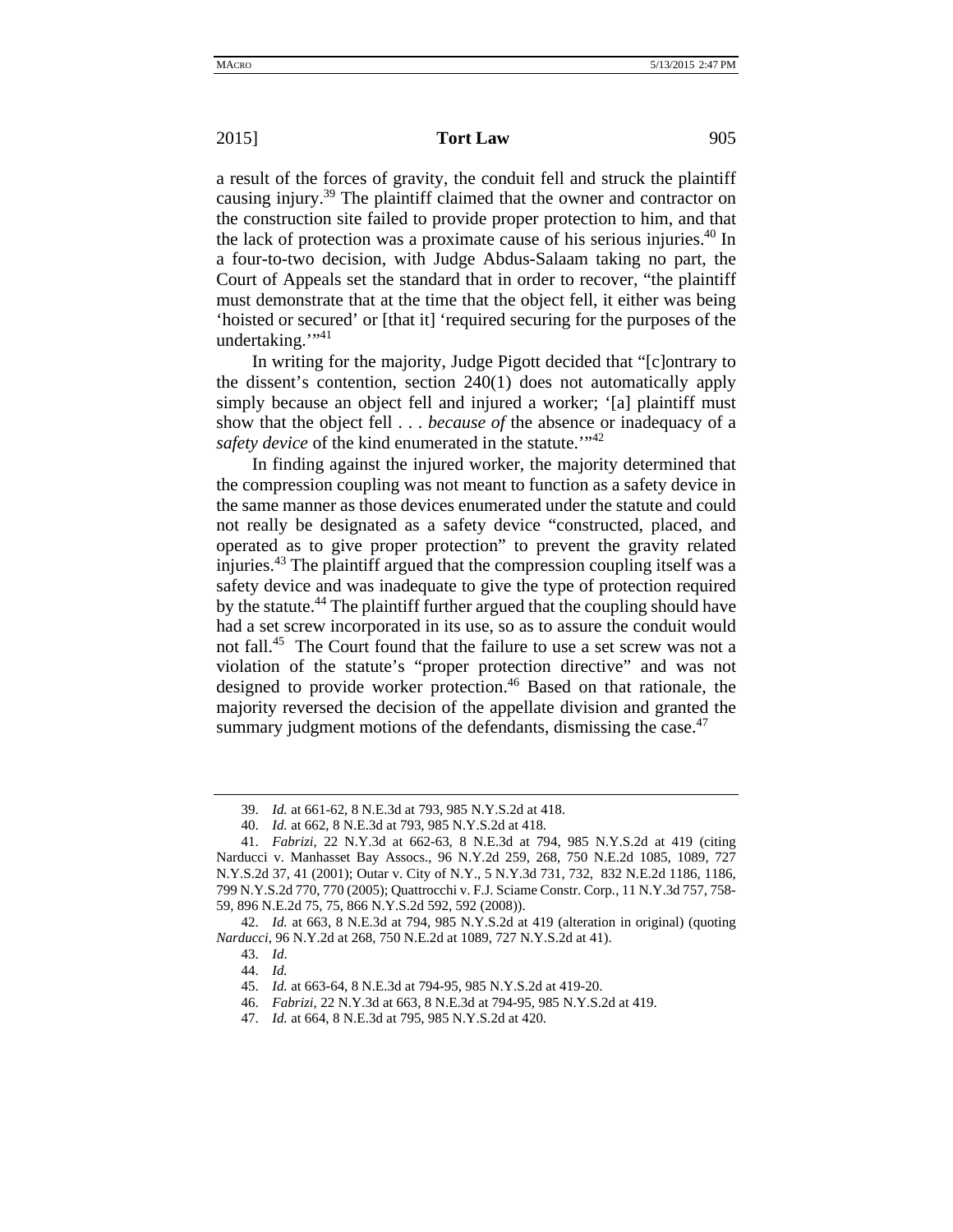In a written dissent by Chief Judge Lippman, the minority felt that the plaintiff had "established his entitlement to summary judgment by demonstrating that his gravity-related injury was proximately caused by the defendants' failure to provide an adequate safety device."<sup>48</sup>

In looking at the Court's rulings in *Runner* and *Wilinski*, the Chief Judge wrote that "the dispositive inquiry . . . does not depend upon the precise characterization of the device employed." It follows that the availability of statutory protection here should not depend on whether couplings can be characterized as safety devices under section 240(1), or whether they should be considered part of a building's permanent infrastructure."<sup>49</sup>

The dissent further added, quoting the language from *Runner*, that "'the single decisive question is whether plaintiffs [sic] injuries were the direct consequence of a failure to provide adequate protection against a risk arising from a physically significant elevation differential.'"50

In closing, Chief Judge Lippman, speaking for the dissent, opined that the defendants' proof failed to rebut the plaintiff's prima facie showing that he was injured as a result of the absence of an adequate safety device.<sup>51</sup>

The *Fabrizi* decision now adds turmoil to the definition, and the real meaning, of the term "safety device," as that term is defined under the statute. Rather than adopt a rather simple, and straight forward approach, as declared in *Runner* and adopted by *Wilinski*, the Court of Appeals, in a split decision without a full bench deciding, throws the analysis to be done by the courts of New York back to a case-by-case analysis, and a test that is based now on whether the defense (perhaps as a matter of semantics—or not) can distinguish the alleged "safety device" from those enumerated under the statute. The decision appears to say that an object (i.e. a coupling) cannot both be a part of the permanent conduit structure and, at the same time, be thought of as a safety device for purposes of section  $240(1)$ .

In October of 2014, eight months following the *Fabrizi* decision, the Appellate Division, First Department, undertook to decide the case of

<sup>48.</sup> *Id.* (Lippman, C.J., dissenting).

<sup>49.</sup> *Id.* at 665, 8 N.E.3d at 795, 985 N.Y.S.2d at 420 (Lippman, C.J., dissenting) (alteration in original) (quoting Wilinski v. 334 E. 92nd Hous. Dev. Fund Corp., 18 N.Y.3d 1, 10, 959 N.E.2d 488, 494, 935 N.Y.S.2d 551, 557 (2011)) (internal quotation marks omitted).

<sup>50.</sup> *Id.* at 665, 8 N.E.3d at 796, 985 N.Y.S.2d at 420 (Lippman, C.J., dissenting) (citation omitted).

<sup>51.</sup> *Fabrizi*, 22 N.Y.3d at 666, 8 N.E.3d at 796, 985 N.Y.S.2d at 421 (Lippman, C.J., dissenting).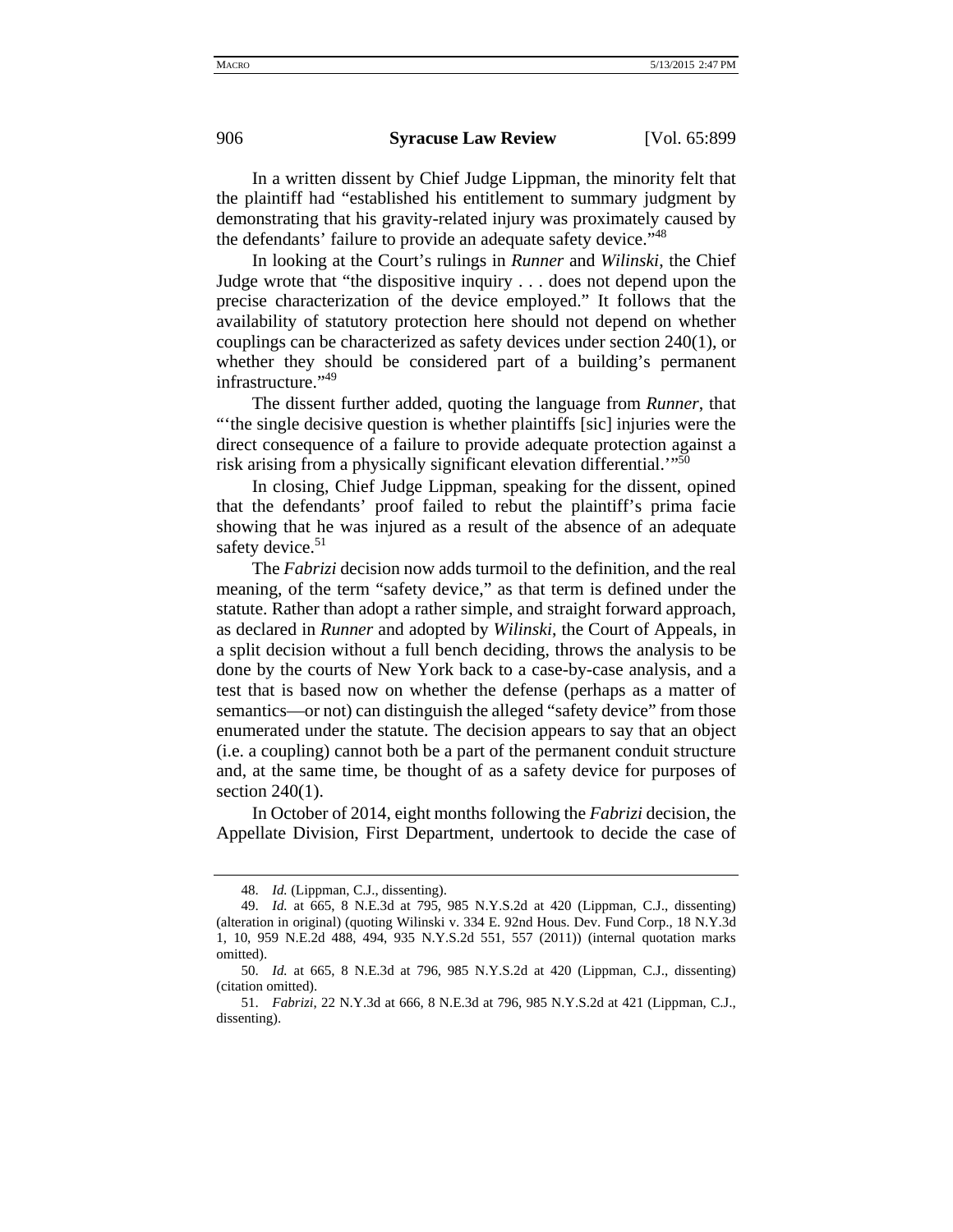## **2015 Tort Law** 907

*Guallpa v. Leon D. DeMatteis Construction Corp.*<sup>52</sup> In *Guallpa*, the plaintiff was working for a sub-contractor of the general contractor and was participating in the mason work necessary to get the job completed.<sup>53</sup> During construction, the masonry contractor would receive concrete stones on wooden pallets that measured approximately three-to-four feet high.<sup>54</sup> The pallets and stones were each covered with plastic tarp, presumably for the purpose of keeping the stones dry.55 On the day of the accident, "as [the] plaintiff walked by one of the pallets, a stone block that was resting on top of [the pile] allegedly fell and struck him on the right knee," causing severe damage.<sup>56</sup> The block weighed approximately twenty-five pounds, and there is nothing in the record to show how it was that the block came to fall and strike the plaintiff.<sup>57</sup>

The court concluded, in a unanimous decision written by Presiding Justice Tom, that the "plaintiff's injury was not caused by the absence [of] or [an] inadequacy of the kind of safety device enumerated in the statute."58 The court stressed the fact that the plaintiff did "not contend that the block itself was inadequately secured," but instead argued that "his injuries were caused by [the] defendants' failure to provide an adequate safety device to hold the plastic tarp in place," and as a result, "the plastic tarp was inadequately secured."<sup>59</sup> The plaintiff further urged "that the plastic tarp was inadequately secured because, if it had been properly secured, such as with ropes and stakes [and other such safety devices], [the] plaintiff's injury would not have occurred."<sup>60</sup>

In finding that the plaintiff's injuries were not covered under section 240(1) of the Labor Law, the court found that *Wilinski* and *Runner* were distinguishable to the case before the court.<sup>61</sup> The court found that "[t]he plastic tarp was not an object that needed to be secured for purposes of §  $240(1)$ " and that there was "no indication" that the tarp was the cause of the plaintiff's injuries.<sup>62</sup> The court found that "[t]he tarp was in place to

<sup>52. 121</sup> A.D.3d 416, 997 N.Y.S.2d 1 (1st Dep't 2014).

<sup>53.</sup> *Id.* at 417, 997 N.Y.S.2d at 2.

<sup>54.</sup> *Id.*

<sup>55.</sup> *Id.* 

<sup>56.</sup> *Id.* 

<sup>57.</sup> *Guallpa*, 121 A.D.3d at 417, 997 N.Y.S.2d at 2.

<sup>58.</sup> *Id.* at 418, 997 N.Y.S.2d at 3 (citing Fabrizi v. 1095 Ave. of the Ams. L.L.C., 22 N.Y.3d 658, 663, 8 N.E.3d 791, 794, 985 N.Y.S.2d 416, 419 (2014)).

<sup>59.</sup> *Id.*

<sup>60.</sup> *Id.*

<sup>61.</sup> *Id.*; *see* Wilinski v. 334 E. 92nd Hous. Dev. Fund Corp., 18 N.Y.3d 1, 959 N.E.2d 488, 935 N.Y.S.2d 551 (2011); Runner v. N.Y. Stock Exch., Inc., 13 N.Y.3d 599, 922 N.E.2d 865, 895 N.Y.S.2d 279 (2009).

<sup>62.</sup> *Guallpa*, 121 A.D.3d at 418, 997 N.Y.S.2d at 3 (citing Quattrocchi v. F.J. Sciame Constr. Co., 11 N.Y.3d 757, 758-59, 896 N.E.2d 75, 76, 866 N.Y.S.2d 592, 592 (2008)).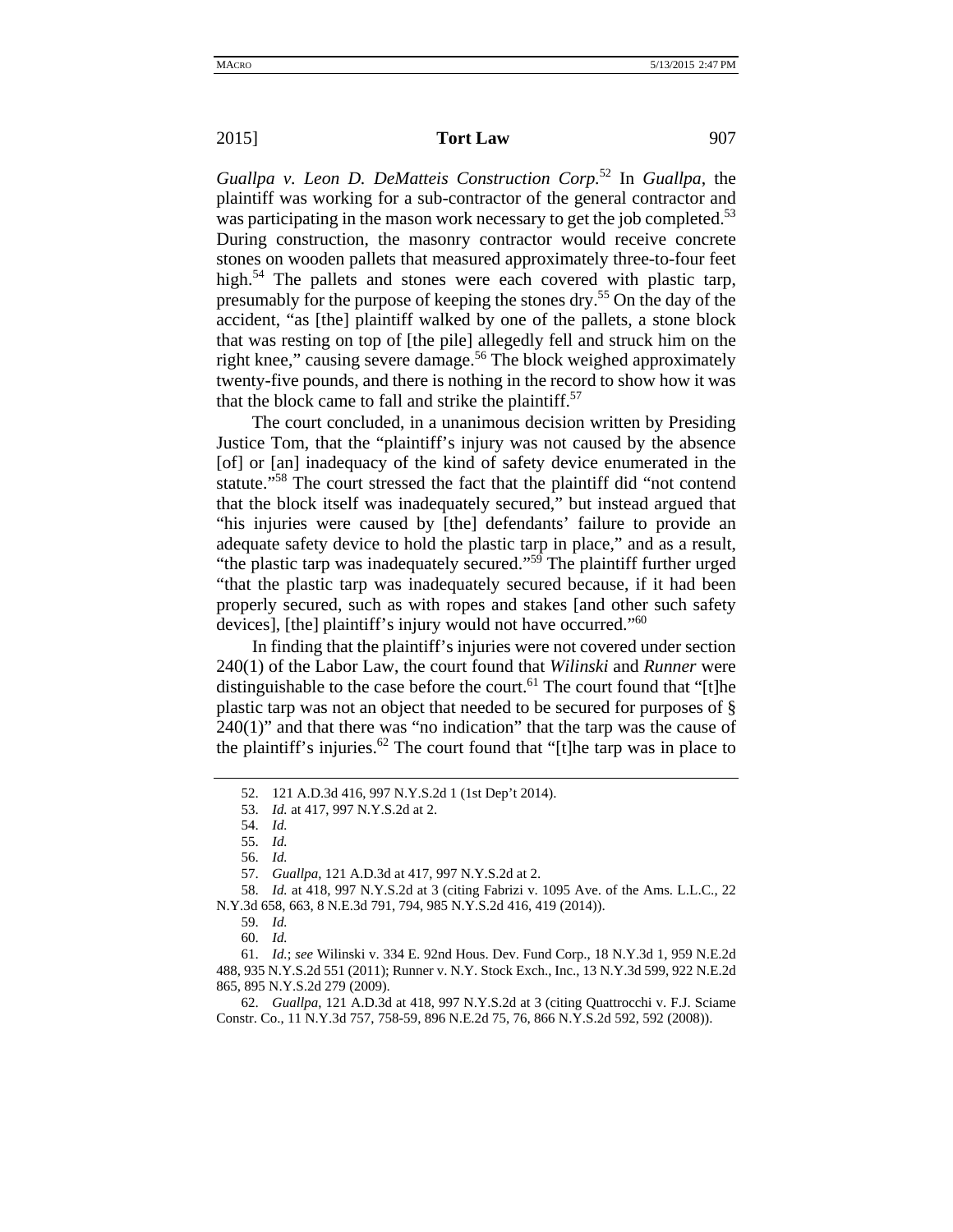keep the stone blocks dry, not to secure the stones stacked on the pallet underneath it."<sup>63</sup> "The purpose of the tarp," the court found, "was to keep possible rain off" of the stones that were housed below the tarp, "not to protect the workers from an elevated risk."64 Based on those facts, the court found that section 240(1) was not applicable to the plaintiff's injury.<sup>65</sup>

*Fabrizi* is the first major case that the Court of Appeals has decided in the post-*Runner* time period that has limited what was thought to be an ongoing expansion of liability under section 240(1). The end result of *Fabrizi* is that if an object falls, the plaintiff must point to either the lack of some safety device that could have been used to prevent the fall, or a safety device that was originally placed and intended to be a safety device, but did not prevent the fall.<sup>66</sup> It is not enough that the fallen object and the resultant injury occurred as a result of the failure of a device to hold the object in place, but it now appears that it must be proven to the court's satisfaction that the device must have been intended to act as a safety device as enumerated under section  $240(1)$ .<sup>67</sup> It is likely that courts will struggle with upcoming interpretations of *Fabrizi* in making decisions concerning the application to falling objects cases.

In *Flossos v. Waterside Redevelopment Co.*, the plaintiff alleged that he was seriously injured when a large piece of ceiling came down and struck him while he was standing on a ladder painting a ceiling inside of a closet.<sup>68</sup> The plaintiff alleged that the piece of falling ceiling propelled both him and the ladder to the floor, thus causing his injuries.<sup>69</sup> The plaintiff admitted that the ladder was an A-Frame ladder, that he did not lock the ladder into position, and that the ladder was adequate for the job.<sup>70</sup> The plaintiff then "commenced an action" against the owners of the building, "alleging negligence and violations of Labor Law sections 200, 240(1), and 241(6).<sup>"71</sup> The defendants then brought an action against the

<sup>63.</sup> *Id.* 

<sup>64.</sup> *Id.* (citing Fabrizi v. 1095 Ave. of the Ams. L.L.C., 22 N.Y.3d 658, 663, 8 N.E.3d 791, 794, 985 N.Y.S.2d 416, 419 (2014); *Runner*, 13 N.Y.3d at 603, 922 N.E.2d at 867, 895 N.Y.S.2d at 281; Alonzo v. Safe Harbors of the Hudson Hous. Dev. Fund Co., 104 A.D.3d 446, 449-50, 961 N.Y.S.2d 91, 95 (1st Dep't 2013)).

<sup>65.</sup> *Id.* at 419, 997 N.Y.S.2d at 4.

<sup>66.</sup> *Fabrizi*, 22 N.Y.3d at 663, 8 N.E.3d at 794, 985 N.Y.S.2d at 419; *see Quattrocchi*, 11 N.Y.3d at 758-59, 896 N.E.2d at 76, 896 N.E.2d at 76, 866 N.Y.S.2d at 593.

<sup>67.</sup> *Fabrizi*, 22 N.Y.3d at 663, 8 N.E.3d at 794, 985 N.Y.S.2d at 419 (quoting N.Y. LAB. LAW § 240(1) (McKinney 2014)).

<sup>68. 108</sup> A.D.3d 647, 650, 970 N.Y.S.2d 51, 54 (2d Dep't 2013).

<sup>69.</sup> *Id.* at 648, 970 N.Y.S.2d at 53.

<sup>70.</sup> *Id.* 

<sup>71.</sup> *Id.*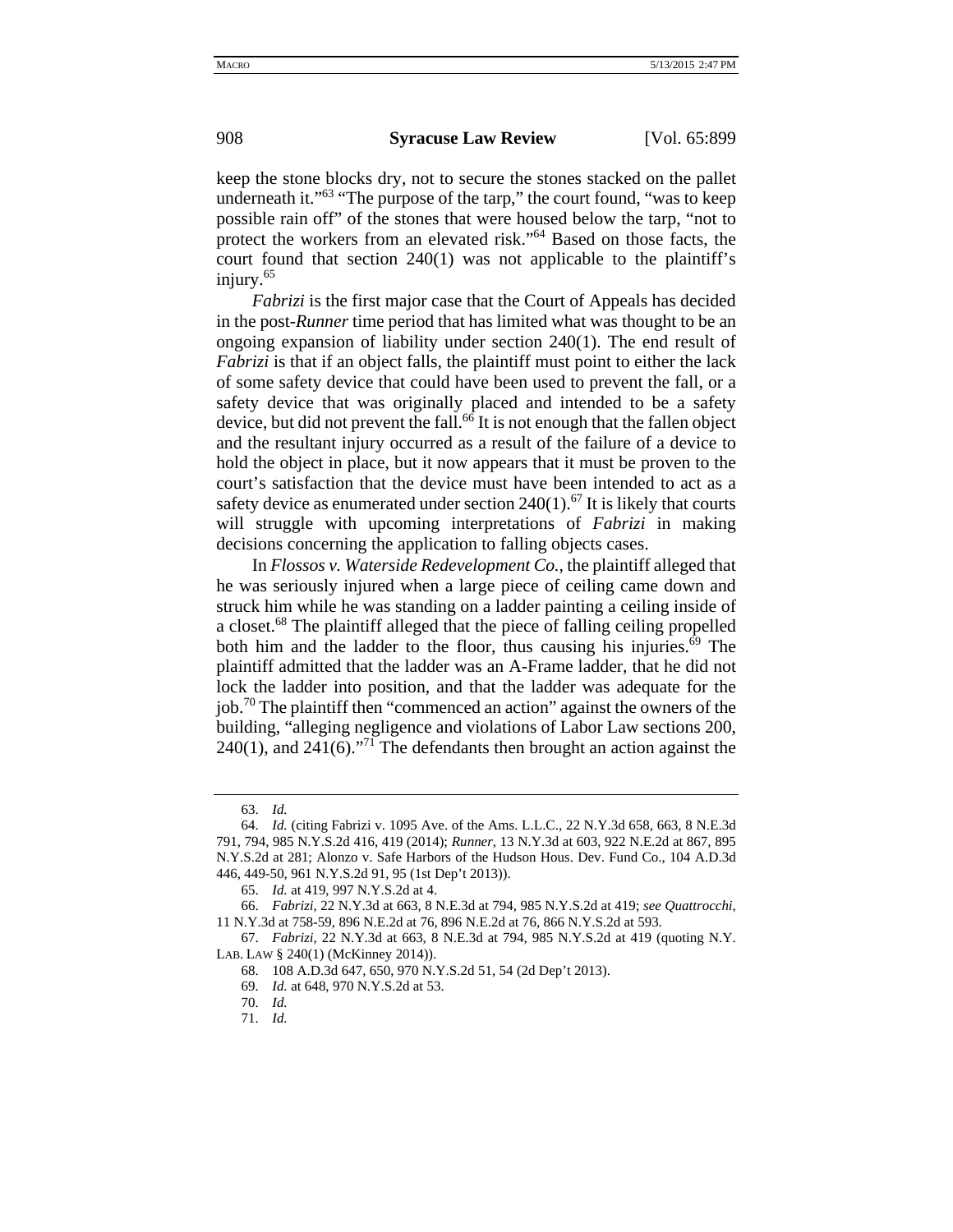#### **2015 Tort Law** 909

plaintiff's employer alleging "common law and contractual indemnification."<sup>72</sup>

The defendants made a motion for summary judgment dismissing the complaint, and the Supreme Court, Queens County, denied the defendants' motion for summary judgment under section  $240(1)$ .<sup>73</sup> The Appellate Division, Second Department, in a unanimous decision affirmed the decision of the motion term.<sup>74</sup> In doing so, the court determined that:

[D]efendants met their prima facie burden of establishing the absence of a statutory breach, since the plaintiff did not fall as a result of inadequate protection and the object [(the ceiling pieces)] did not fall on the plaintiff due to "the absence or inadequacy of a safety device of the kind enumerated in the statute."<sup>75</sup>

The court relied on the fact that the large part of the ceiling that fell upon the plaintiff and knocked him off of the ladder was "part of the permanent structure of the building," and "not a falling object that was [in any way] being 'hoisted or secured.'"76

### *B. To What Extent is Cleaning Covered by 240(1)?*

In February of 2012, the Court of Appeals decided the case of *Dahar v. Holland Ladder & Manufacturing Co.* dealing with the extent to which "cleaning" is a covered activity under section 240(1) of New York Labor Law. In *Dahar*, the Court drew a distinction between cleaning in the context of construction and certain (i.e. window cleaning) professions, and cleaning in the context of a factory worker.<sup>77</sup>

Section 240(1) provides as follows:

All contractors and owners and their agents, except owners of one and two-family dwellings who contract for but do not direct or control the work, in the erection, demolition, repairing, altering, painting, cleaning or pointing of a building or structure shall furnish or erect, or cause to be furnished or erected for the performance of such labor, scaffolding, hoists, stays, ladders, slings, hangers, blocks, pulleys, braces, irons, ropes, and other devices which shall be so constructed, placed and

<sup>72.</sup> *Id.*

<sup>73.</sup> *Flossos*, 108 A.D.3d at 648-49, 970 N.Y.S.2d at 53-54.

<sup>74.</sup> *Id.* at 648, 970 N.Y.S.2d at 53.

<sup>75.</sup> *Id.* at 649-50, 970 N.Y.S.2d at 54 (quoting Narducci v. Manhasset Bay Assocs., 96 N.Y.2d 259, 268, 750 N.E.2d 1085, 1089, 727 N.Y.S.2d 37, 41 (2001)).

<sup>76.</sup> *Id.* at 650, 970 N.Y.S.2d at 54 (quoting *Narducci*, 96 N.Y.2d at 268, 750 N.E.2d at 1089, 727 N.Y.S.2d at 41).

<sup>77. 18</sup> N.Y.3d 521, 525, 964 N.E.2d 402, 405, 941 N.Y.S.2d 31, 34 (2012).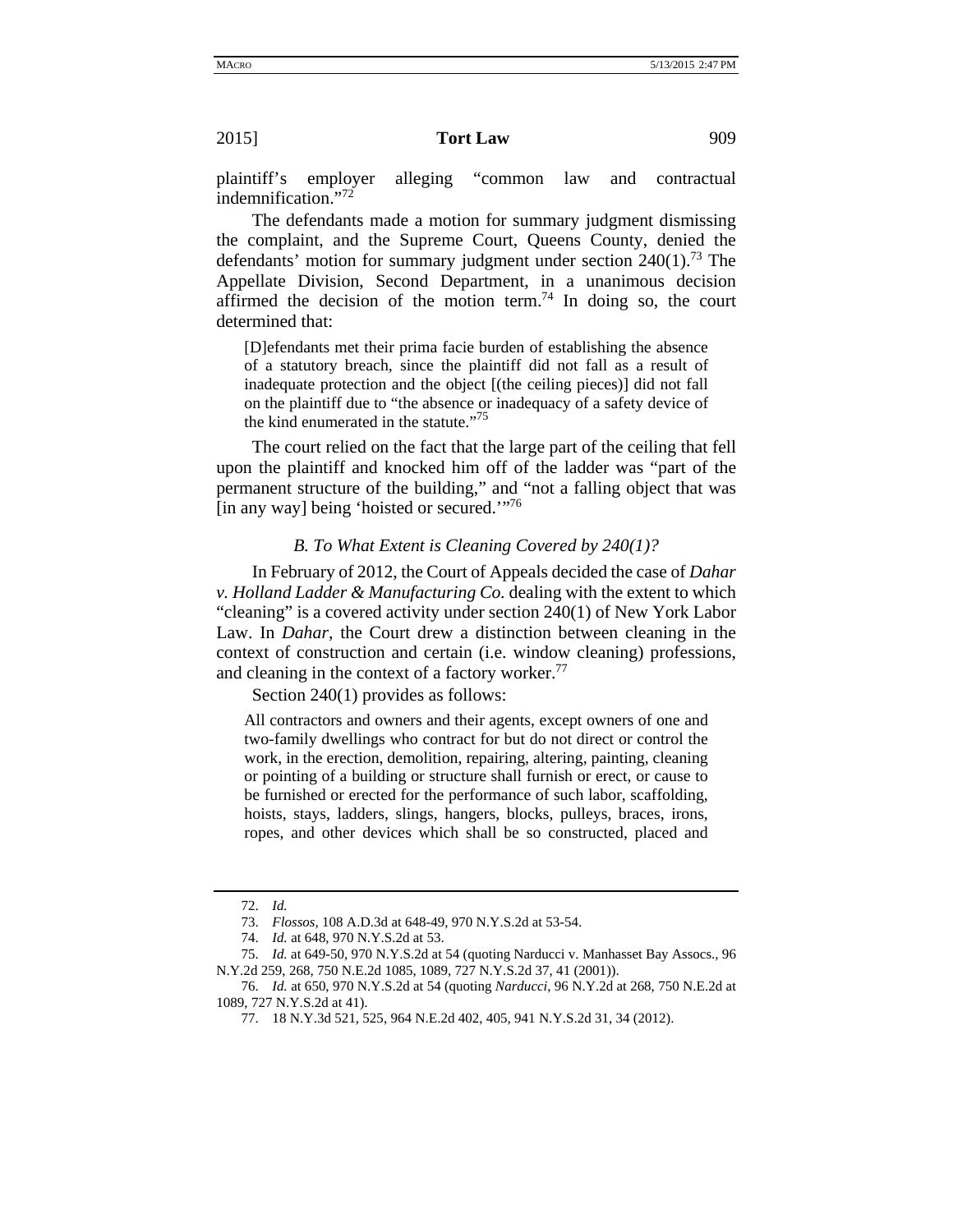operated as to give proper protection to a person so employed.<sup>78</sup>

In *Dahar*, the plaintiff was a factory worker at the Cheektowaga, New York, plant of West Metal Works and was in the process of cleaning a recently fabricated "wall module" that was being sold to its customer for installation in a nuclear waste treatment plant in Richland, Washington.<sup>79</sup> The plaintiff was standing on a ladder provided by his employer, and while he was cleaning the wall module, the ladder broke, and the plaintiff fell to the ground.<sup>80</sup> The plaintiff brought an action against the defendants alleging a number of claims, including a violation of section  $240(1)$  of the Labor Law.<sup>81</sup> The defendants brought motions for summary judgment to dismiss the complaint, and the supreme court granted the motions of the defendants. $82$  The appellate division affirmed, with two justices dissenting. $83$  As of right, the plaintiff appealed. $84$ 

In a unanimous decision written by Judge Smith, the Court of Appeals affirmed the lower court's decision and dismissed the plaintiff's section 240 claim.<sup>85</sup> The Court reviewed the history of section 240 of the Labor Law in its decision and noted that the Labor Law protection had never been granted to someone in the plaintiff's position.<sup>86</sup> The Court did recognize that there has never existed a specific limitation to the protection granted to just construction practices and noted that for the most part, it has generally applied the protection of the statute in commercial window washing situations. $87$  But in this case, the Court determined that the activity that the plaintiff was doing at the time of the accident was not commercial cleaning in the normal sense of the word, but went beyond a point that the Court has never gone, and in this case, refused to go.<sup>88</sup> As a result, the Court dismissed the plaintiff's complaint. Ironically, in the last paragraph of the Court's decision, Judge Smith wrote the following:

Indeed, the logic of plaintiff's argument here would expand the protections of Labor Law § 240 (1) even beyond manufacturing

<sup>78.</sup> N.Y. LAB. LAW § 240(1) (McKinney 2014).

<sup>79.</sup> *Dahar*, 18 N.Y.3d at 523, 964 N.E.2d at 403, 941 N.Y.S.2d at 32.

<sup>80.</sup> *Id.*

<sup>81.</sup> *Id.*

<sup>82.</sup> *Id.* at 523-24, 964 N.E.2d at 403, 941 N.Y.S.2d at 32.

<sup>83.</sup> *Id.* at 524, 964 N.E.2d at 403, 941 N.Y.S.2d at 32; Dahar v. Holland Ladder & Mfg. Co*.*, 79 A.D.3d 1631, 1632, 1634, 914 N.Y.S.2d 817, 818, 820 (4th Dep't 2010) (majority opinion and Lindley and Green, JJ., dissenting).

<sup>84.</sup> *Dahar*, 18 N.Y.3d at 524, 964 N.E.2d at 403, 941 N.Y.S.2d at 32.

<sup>85.</sup> *Id.* 

<sup>86.</sup> *Id.* at 525, 964 N.E.2d at 404-05, 941 N.Y.S.2d at 33-34.

<sup>87.</sup> *Id.* at 525, 964 N.E.2d at 405, 941 N.Y.S.2d at 34.

<sup>88.</sup> *Id.*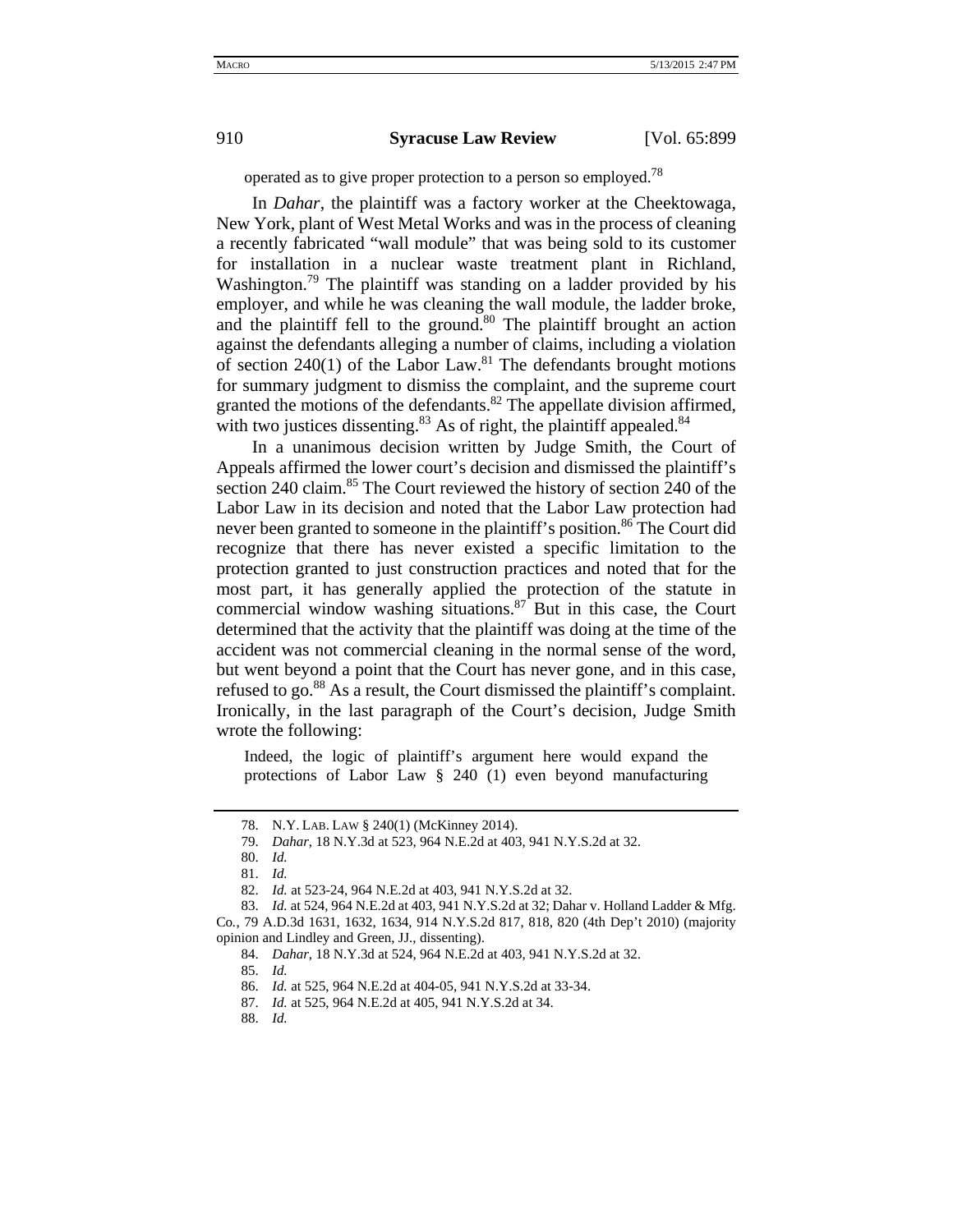activities; the statute would encompass virtually every "cleaning" of any "structure" in the broadest sense of that term. Every bookstore employee who climbs a ladder to dust off a bookshelf; every maintenance worker who climbs to a height to clean a light fixture– these and many others would become potential Labor Law § 240 (1) plaintiffs. We decline to extend the statute so far beyond the purposes it was designed to serve.<sup>89</sup>

In *Soto v. J. Crew, Inc.*, the plaintiff was a maintenance worker that was employed by a cleaning company to perform daily maintenance at a J. Crew retail store in downtown Manhattan.<sup>90</sup> While there, he was asked by one of the J. Crew employees to clean a six-foot high display.<sup>91</sup> The plaintiff, who was five feet ten inches tall, used a four-foot ladder to get to the top of the display case so he could dust it using a "high duster."<sup>92</sup> As he was dusting the display, the ladder fell over, and the plaintiff was injured.<sup>93</sup> The Court determined that this is the type of "cleaning" that was not contemplated to be covered by section  $240(1)$  of the Labor Law.<sup>94</sup> In making that determination, the Court found that this type of "custodial" cleaning is not the type of cleaning that the statute was intended to include.95 In doing so, the Court distinguished the facts of this case from the window washer cases that do get the protection of the statutes and those other protected activities that include construction and repair work, but not general maintenance work.<sup>96</sup>

In coming to this conclusion, the Court noted that the primary reason for the enactment of the Labor Law in the State of New York was the protection of workers in the field of construction, who, if they do their job in another less-risky profession, would not be as likely to be injured.<sup>97</sup> Unlike construction workers and window washers, general maintenance has always been an area where courts have held that the Labor Law does not apply. Indeed, a custodial or routine maintenance worker is much less likely to be in a position where there is an escalated likelihood of harm.<sup>98</sup> Noteworthy, in deciding the case, the Court looked at the type of activity being done by the worker, the nature of the tools being used by the worker, and the usual risks involved with the work being done. Here, the

<sup>89.</sup> *Dahar*, 18 N.Y.3d at 526, 964 N.E.2d at 405, 941 N.Y.S.2d at 34.

<sup>90. 21</sup> N.Y.3d 562, 564, 998 N.E.2d 1045, 1046, 976 N.Y.S.2d 421, 422 (2013).

<sup>91.</sup> *Id.* 

<sup>92.</sup> *Id.* at 564-65, 998 N.E.2d at 1046, 976 N.Y.S.2d at 422.

<sup>93.</sup> *Id.* at 565, 998 N.E.2d at 1046, 976 N.Y.S.2d at 422.

<sup>94.</sup> *Id.* at 569, 998 N.E.2d at 1049, 976 N.Y.S.2d at 425.

<sup>95.</sup> *Soto*, 21 N.Y.3d at 569, 998 N.E.2d at 1049, 976 N.Y.S.2d at 425.

<sup>96.</sup> *Id.* at 566-69, 998 N.E.2d at 1047-49, 976 N.Y.S.2d at 423-25.

<sup>97.</sup> *See id.* at 566, 998 N.E.2d at 1047, 976 N.Y.S.2d at 423.

<sup>98.</sup> *Id*. at 568, 998 N.E.2d at 1048, 976 N.Y.S.2d at 424.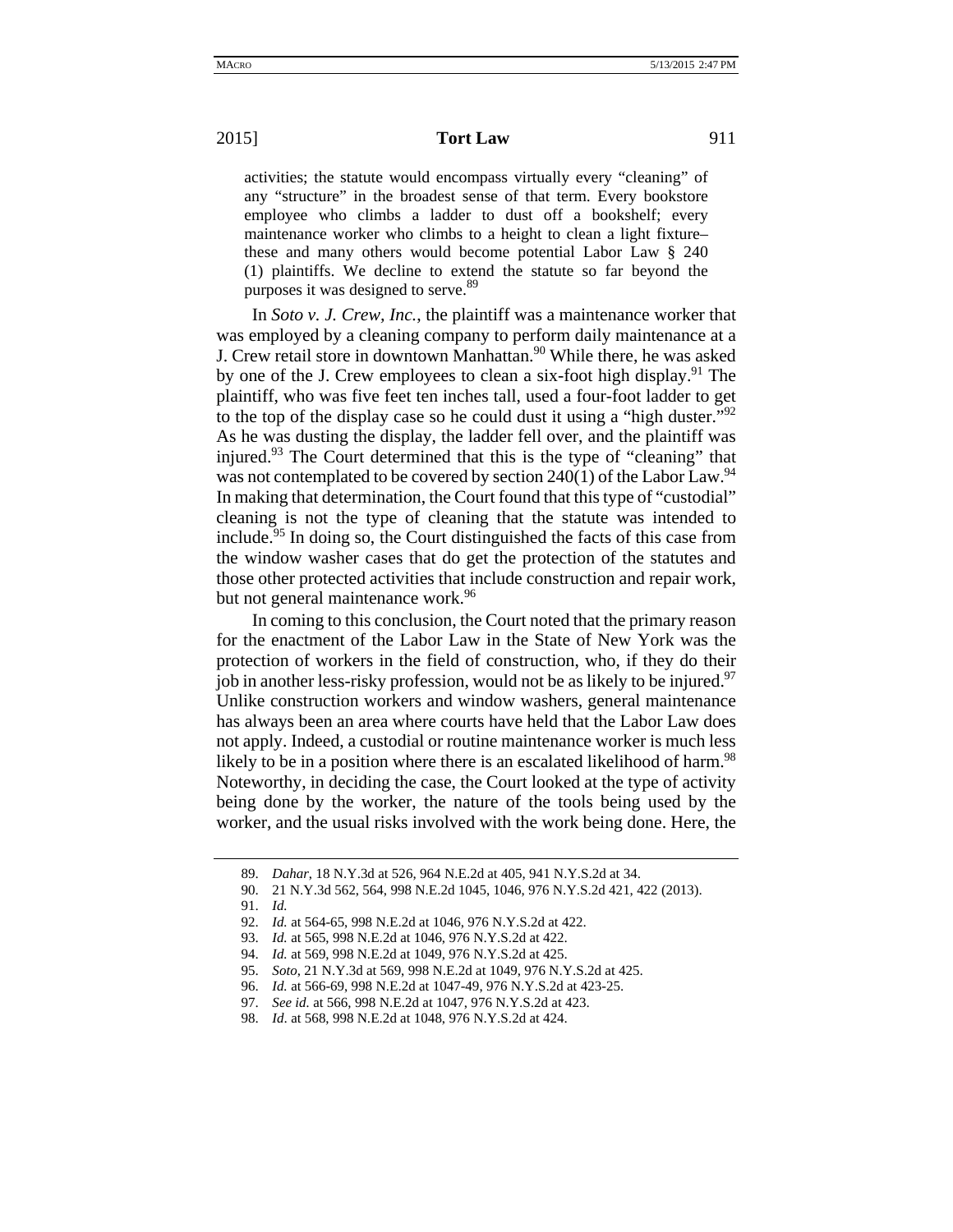Court found that custodial type work was the kind that was never intended to be included for protection under the Labor Law.<sup>99</sup>

In order to see if the activity is one that should be covered, the Court devised a four-point test to make such a determination: (1) Is the "cleaning" routine?; (2) Does the work require special equipment or expertise?; (3) Does the work involve generally insignificant elevation risks comparable to those involved in general household domestic or cleaning?; (4) Does the type of work being done comply with the core purpose of section 240(1), or is it unrelated to construction, repair, renovation, painting alteration or project repair?<sup>100</sup> While noting that the presence or absence of any one or more of the above might be helpful, it is not dispositive.<sup>101</sup> All must be reviewed in totality to give a full and complete idea of the type of work being performed.<sup>102</sup>

In *Bish v. Odell Farms Partnership*, the plaintiff was a cement truck driver and operator, who had made a delivery of cement at the defendant farm.<sup>103</sup> The defendant farm owner was in the process of building a new silo on the property.<sup>104</sup> The plaintiff was charged by his employer to deliver and unload cement at the construction site and then return to get another load until there was no more cement needed.<sup>105</sup> After delivering a load of concrete and operating the truck to actually get the load of concrete into place, the plaintiff drove his truck to a ditch on the defendant's property and began to clean the truck.<sup>106</sup> While climbing down a ladder affixed to the side of the truck, after washing the top of the truck, the plaintiff slipped and fell into the creek and was injured.<sup>107</sup>

The plaintiff then brought suit against the defendant alleging violation of section  $240(1)$  of the Labor Law.<sup>108</sup> In the defense of the action, the defendant claimed that the plaintiff's actions were not covered by the Labor Law because at the time of his accident, he was cleaning the truck and was not at all involved in the construction of the silo.<sup>109</sup> The plaintiff contended that he was involved in construction because he was continually bringing concrete to the construction job and unloading the concrete, and then doing the necessary cleaning of the truck that had to

<sup>99.</sup> *Id*. at 568, 998 N.E.2d at 1049, 976 N.Y.S.2d at 425.

<sup>100.</sup> *Soto*, 21 N.Y.3d at 568, 998 N.E.2d at 1049, 976 N.Y.S.2d at 425.

<sup>101.</sup> *Id.* at 569, 998 N.E.2d at 1049, 976 N.Y.S.2d at 425.

<sup>102.</sup> *Id*.

<sup>103. 119</sup> A.D.3d 1337, 1337, 989 N.Y.S.2d 719, 720 (4th Dep't 2014).

<sup>104.</sup> *Id*.

<sup>105.</sup> *Id*. at 1339, 989 N.Y.S.2d at 722 (Whalen, J., dissenting).

<sup>106.</sup> *Id.* at 1337, 989 N.Y.S.2d at 720.

<sup>107.</sup> *Id.*

<sup>108.</sup> *Bish*, 119 A.D.3d at 1337, 989 N.Y.S.2d at 720.

<sup>109.</sup> *Id*. at 1338, 989 N.Y.S.2d at 721.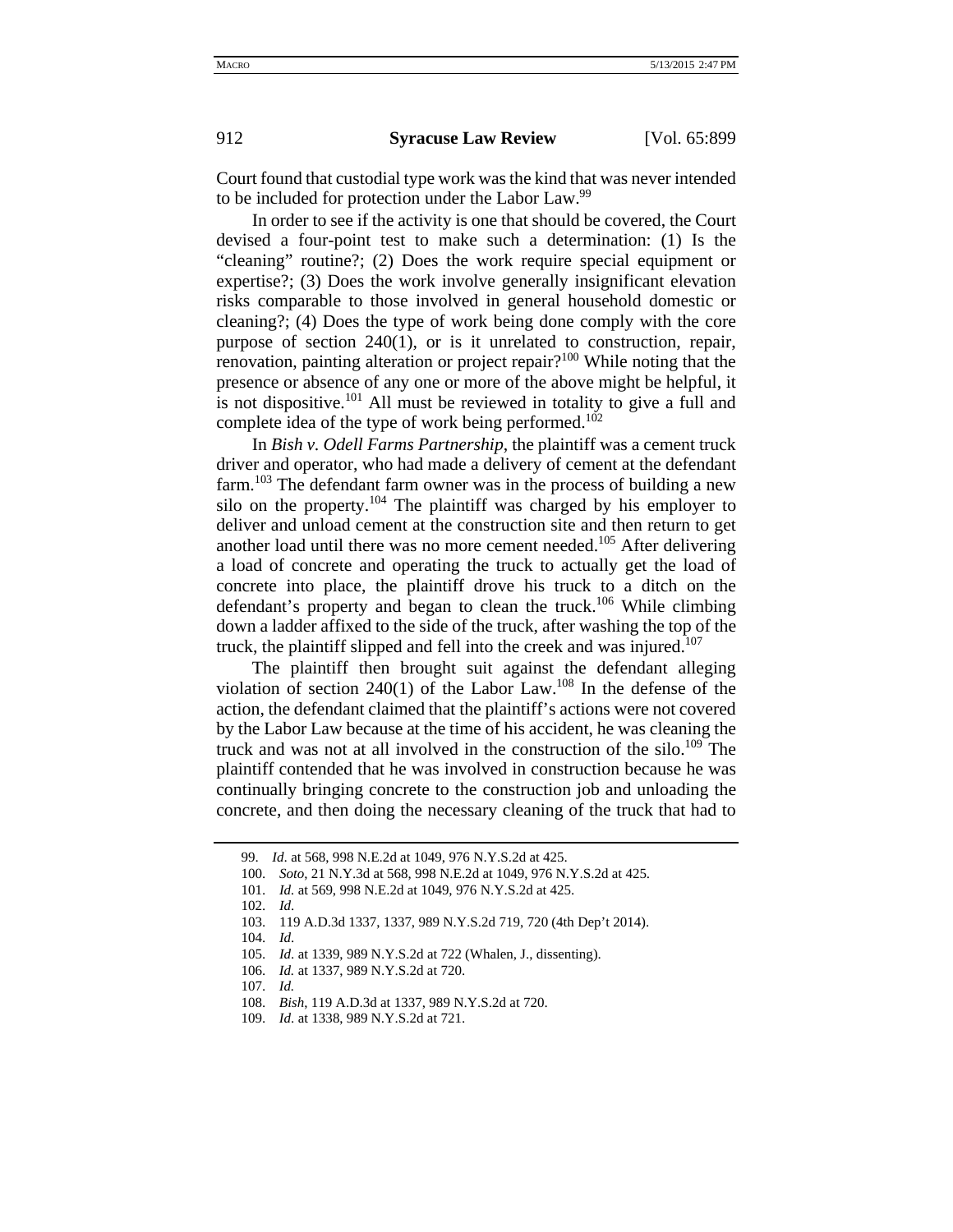be done before the plaintiff could get another load.<sup>110</sup> The court, in a 4-1 decision, found that the plaintiff was engaged in general cleaning and maintenance and not in any type of construction.<sup>111</sup> The majority noted that the plaintiff was not at the construction site at the time he fell and was not actively engaged in construction at that time.<sup>112</sup> The court also pointed to the fact that the plaintiff cleaned the truck as a regular occurrence each time he delivered a load, which was routine maintenance and cleaning, and that none of that was specifically related to the construction of the silo.<sup>113</sup> The dissent urged that the actions taken by the plaintiff were, in fact, ancillary to the construction of the silo, as he would not only drive the cement to the site, but he would also unload the cement and then wash the truck for the purpose of getting another load to bring back to the construction site.<sup>114</sup> As a result, the dissent urged that there were questions of fact that had to be resolved by a jury, and that the summary judgment motion of the defendant should be denied.<sup>115</sup> Nonetheless, the majority made the decision that the activities that the plaintiff was involved in were not such as was intended to be covered under Labor Law section  $240(1)$ .<sup>116</sup>

## *C. The Distinction between Repair and Routine Maintenance in a 240(1) Action*

In another case that dealt with the issue of whether the activity of the plaintiff was protected under Labor Law section 240(1) during the *Survey* year was *Soriano v. St. Mary's Indian Orthodox Church of Rockland, Inc.*<sup>117</sup>

In *Soriano*, the First Department was called upon to decide a case where the plaintiff was an experienced glazier with approximately fortythree years of experience in the glass window business, who was contracted by the church to repair cracked glass panels in the skylight that were part of the church's steeple.<sup>118</sup> To get to the steeple, the plaintiff placed a twelve or fourteen foot extension ladder that belonged to the church on the roof so that he could reach the skylight.<sup>119</sup> As he climbed the ladder, the bottom of the ladder kicked out, and the plaintiff and the

<sup>110.</sup> *Id*.

<sup>111.</sup> *Id*. at 1338, 989 N.Y.S.2d at 721-22.

<sup>112.</sup> *Id*. at 1337, 989 N.Y.S.2d at 720.

<sup>113.</sup> *Bish*, 119 A.D.3d at 1338, 989 N.Y.S.2d at 721.

<sup>114.</sup> *Id*. at 1339, 989 N.Y.S.2d at 722 (Whalen, J., dissenting).

<sup>115.</sup> *Id*. (Whalen, J., dissenting).

<sup>116.</sup> *Id*. at 1338, 989 N.Y.S.2d at 721.

<sup>117. 118</sup> A.D.3d 524, 525, 988 N.Y.S.2d 58, 60 (1st Dep't 2014).

<sup>118.</sup> *Id*.

<sup>119.</sup> *Id*.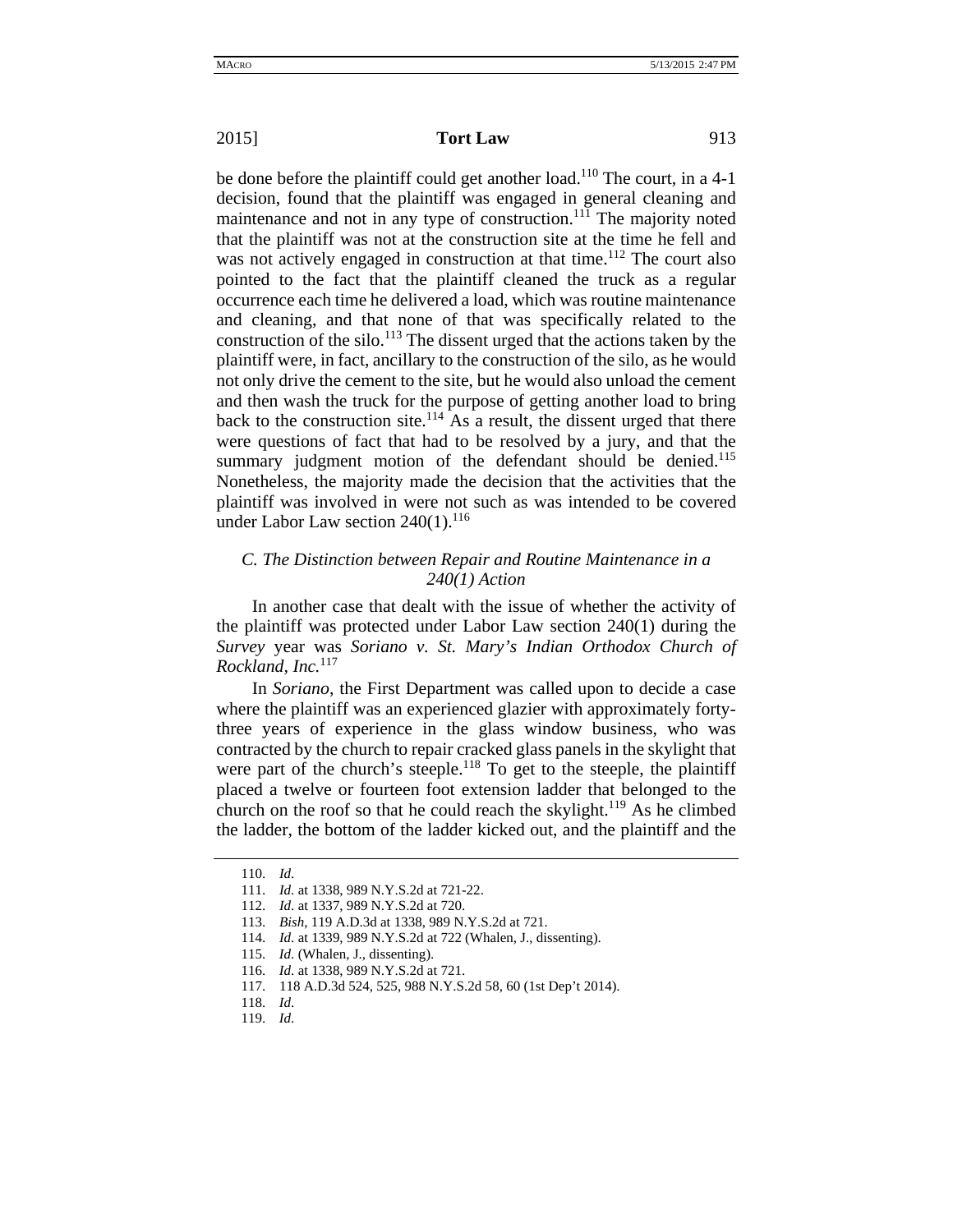ladder fell twenty feet to the roof below and he was injured.<sup>120</sup>

After discovery was completed, the plaintiff moved for summary judgment relying on section 240(1) of the Labor Law and the defendant crossed moved.<sup>121</sup> The Supreme Court, New York County, found in favor of the defendant and granted summary judgment dismissing the plaintiff's complaint on the basis that the work activity that the plaintiff was involved in at the time of the fall was routine maintenance, and not repair, or construction, or some other protected activity under the statute.<sup>122</sup> The plaintiff appealed, and the Appellate Division, First Department, reversed the decision of the supreme court, making the determination that the plaintiff's activities were repair in nature and not routine maintenance.<sup>123</sup> The court relied heavily on the affidavit of the plaintiff who said that the windows he was replacing were made of "heavy plate glass" with wire running through them and that the windows simply "do not crack or wear out over time."<sup>124</sup> The plaintiff showed, without contradiction, glass window panes were being replaced not because of wear and tear, as they were not expected to be replaced regularly.<sup>125</sup> The defendant failed to produce any evidence that would support the claim that this was a regular occurrence or a routine maintenance issue.<sup>126</sup> The court found that this was an isolated event that damaged the windows, not a routine or recurrent condition.<sup>127</sup>

### *D. Sole Proximate Cause and the Application of 240(1) with Stilts*

The issue of whether an accident was the plaintiff's sole proximate cause came up as a claimed complete defense in the Fourth Department case of *Nicometi v. Vineyards of Fredonia, LLC*. 128

In *Nicometi*, the plaintiff was installing insulation on the ceiling of the property owned by the defendant.<sup>129</sup> To get to the ceiling, the plaintiff used stilts that were attached to his lower extremities, which allowed him to get the height to place the insulation on the ceiling.<sup>130</sup> While doing so, he stepped on ice that had accumulated on the construction site and was

<sup>120.</sup> *Id.*

<sup>121.</sup> *Id.*

<sup>122.</sup> *Soriano*, 118 A.D.3d at 525, 988 N.Y.S.2d at 60.

<sup>123.</sup> *Id*. at 527, 988 N.Y.S.2d at 62.

<sup>124.</sup> *Id*.

<sup>125.</sup> *Id.* 

<sup>126.</sup> *Id.* 

<sup>127.</sup> *Soriano*, 118 A.D.3d at 526-27, 988 N.Y.S.2d at 61-62 (citing Dos Santos v. Consol. Edison of N.Y., Inc., 104 A.D.3d 606, 607, 963 N.Y.S.2d 12, 13 (1st Dep't 2013)).

<sup>128. 107</sup> A.D.3d 1537, 1539, 967 N.Y.S.2d 563, 564 (4th Dep't 2013).

<sup>129.</sup> *Id.* at 1538, 967 N.Y.S.2d at 564.

<sup>130.</sup> *Id.*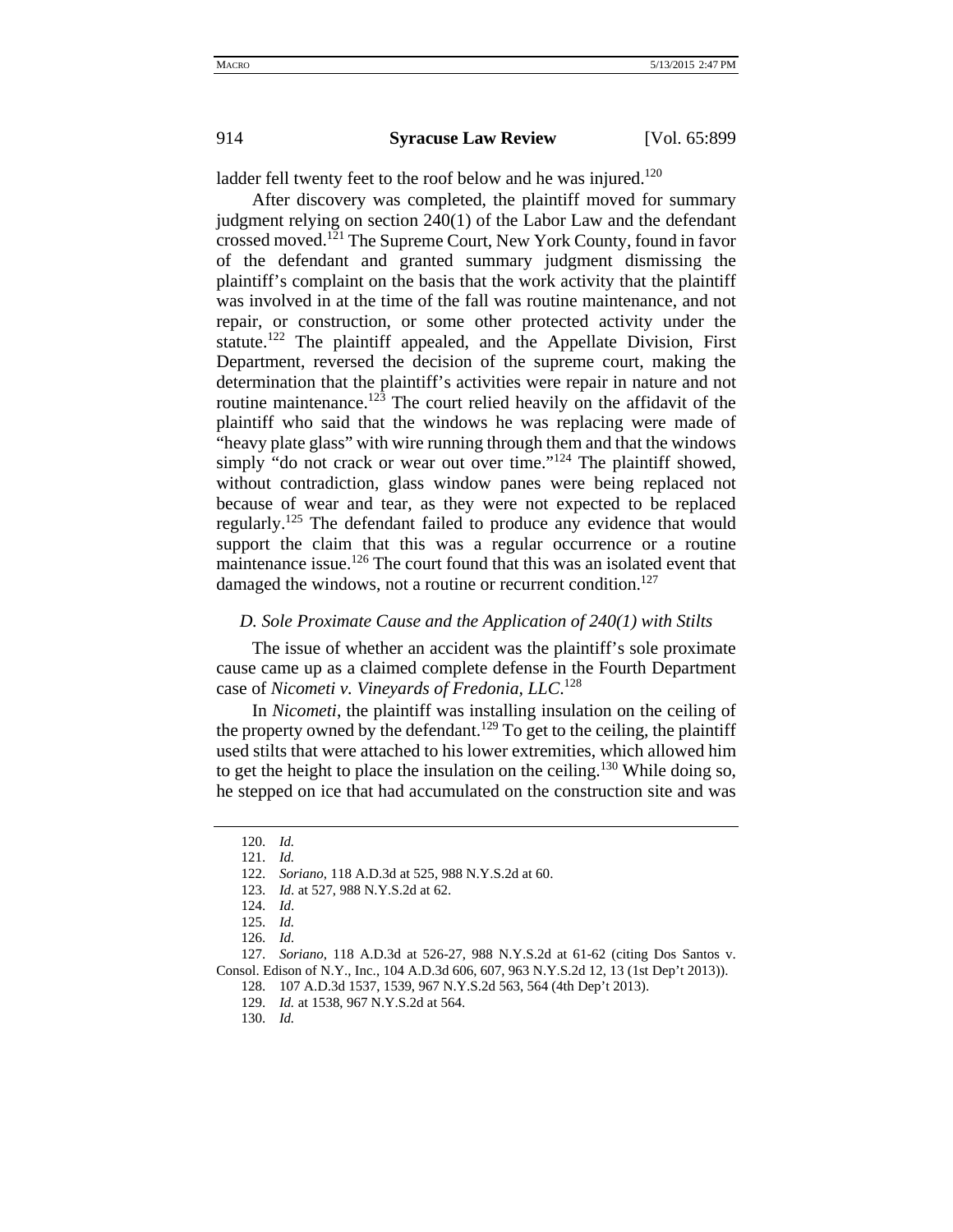injured.131 The plaintiff brought action claiming a violation of section  $240(1)$  of the Labor Law, among other claims.<sup>132</sup> The defendant moved at Supreme Court, Erie County, for an order dismissing the plaintiff's complaint, based on the fact that the plaintiff was allegedly told by his employer to avoid the icy portion of the floor.<sup>133</sup> The supreme court denied the defendant's motion, and granted the plaintiff's motion for summary judgment for the Labor Law violation.<sup>134</sup>

The Appellate Division, Fourth Department, in a 3-2 decision, vacated the award of judgment and found a question of fact on the issue of sole proximate cause.<sup>135</sup>

The defendants in the case took the position that the plaintiff's injuries were such that they were not covered under Section 240(1) of the Labor Law because he was not working at an elevated height.<sup>136</sup> The court found that the statute applied, finding that the fact that the plaintiff had the stilts on at the time of the accident showed there was a height variation between where the materials were being used and the floor, and that the plaintiff was in fact working at an elevated height.<sup>137</sup> However, the court found that the defendants raised a question of fact whether the plaintiff, because of his own alleged misuse of the stilts, and/or because of the communications from the employer, was the sole proximate cause of his injuries.<sup>138</sup>

In a written memorandum in which Justices Fahey and Whalen join, the dissent argued that the majority has erred in deciding that there was a question of fact concerning the issue of whether the plaintiff's actions were the sole proximate cause of his injuries.<sup>139</sup> The court noted that in the deposition of the plaintiff's supervisor, the supervisor was aware of the ice on the ground, but yet did not place any warning barriers, signs, or other such items so as to protect the plaintiff.<sup>140</sup> The dissent went on to say that even if the plaintiff did receive the proper protection, he still should recover as that protective device (the stilts) were not so properly placed so as to prevent plaintiff's injury.<sup>141</sup> This matter is on its way to the Court of Appeals as a matter of right, and the decision there will no

<sup>131.</sup> *Id.*

<sup>132.</sup> *Id.*

<sup>133.</sup> *Nicometi*, 107 A.D.3d at 1538-39, 967 N.Y.S.2d at 564-65.

<sup>134.</sup> *Id.* at 1538, 967 N.Y.S.2d at 563.

<sup>135.</sup> *Id.* at 1539, 967 N.Y.S.2d at 564-65.

<sup>136.</sup> *Id.* at 1538, 967 N.Y.S.2d at 564.

<sup>137.</sup> *Id.* at 1538, 967 N.Y.S.2d at 564.

<sup>138.</sup> *Nicometti*, 107 A.D.3d at 1539, 967 N.Y.S.2d at 565.

<sup>139.</sup> *Id.*

<sup>140.</sup> *Id.*

<sup>141.</sup> *Id.* at 1540, 967 N.Y.S.2d at 566.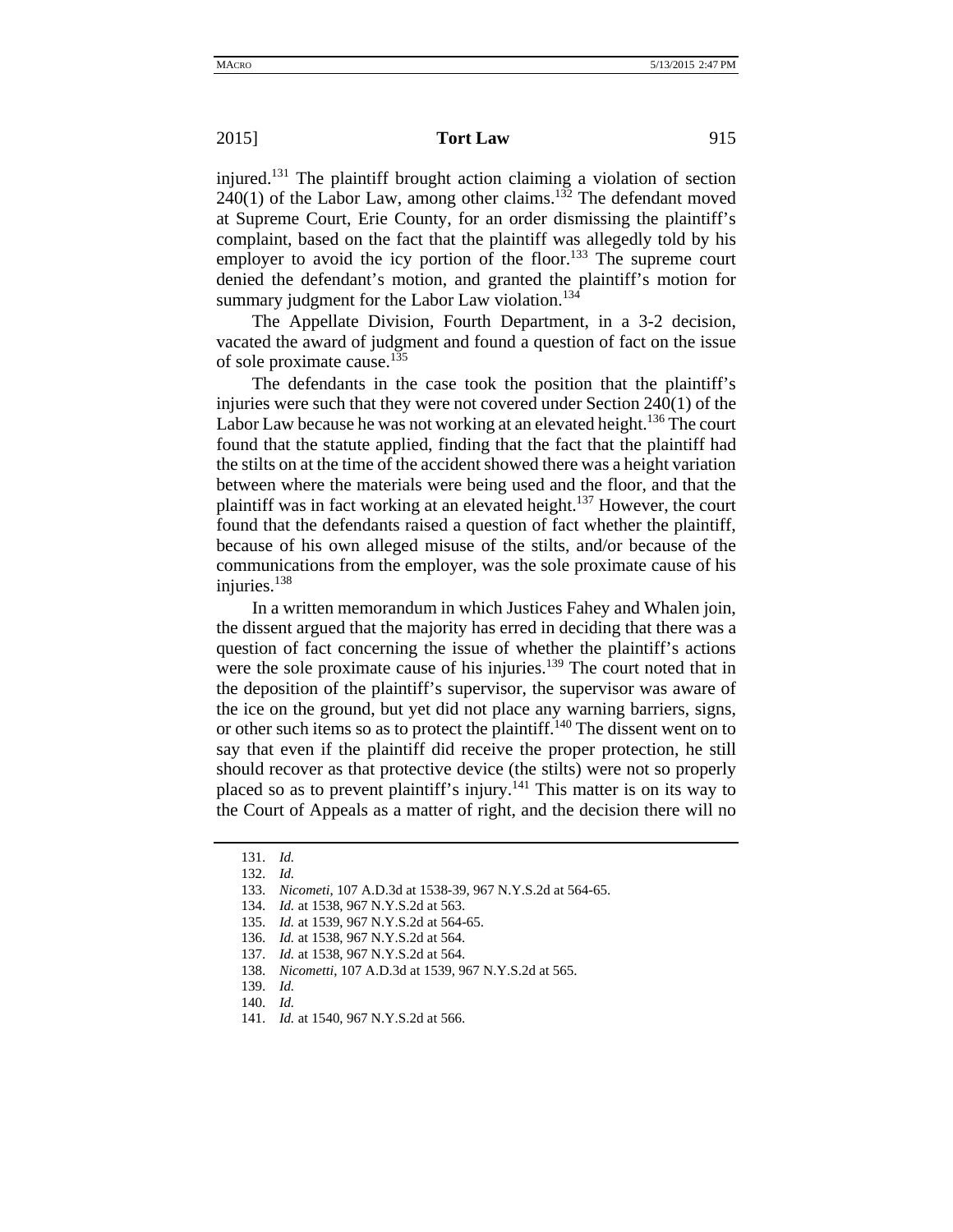doubt be the subject of report in next year's *Survey*.

#### II. MEDICAL MALPRACTICE

### *A. Late Claims in the Case of Infants*

Last year's *Survey* discussed several issues dealing with filing late claims under General Municipal Law section 50(e) in Medical Malpractice cases.<sup>142</sup> This year, the Appellate Division, First Department, was confronted with the case of *Abad v. New York City Health and Hospitals Corp.*<sup>143</sup>

The *Abad* case dealt with a claim of obstetrical medical malpractice that occurred at the time of the birth of Serial Abad in September of 2002.<sup>144</sup> After the delivery, the infant Abad was discharged from the defendant hospital on September 13, 2002 and thus the ninety-day time period to file a notice of claim under 50(e) of the General Municipal Law would have expired.<sup>145</sup> In June of 2004, the plaintiff was diagnosed with pervasive developmental disorder ("PDD"), but it was not until May of 2005 that the plaintiff's attorney first filed a notice of claim upon the defendant alleging malpractice. $146$ 

The plaintiff thereafter started an action in supreme court in January 2006, but then waited until 2009 to move for an order deeming the 2005 notice timely served *nunc pro tunc*, or alternatively granting the plaintiff the right to file another notice of claim.147 The Supreme Court, Bronx County, denied the plaintiff's motion for late filing, and the plaintiff appealed.<sup>148</sup> The Appellate Division, First Department, affirmed the lower court decision noting that the decision to make such an order is in the broad discretion of the motion term court.<sup>149</sup> In this case, because of prejudice to the defendant as a result of the delay which was set out in the defendant's motion papers, the court felt it was appropriate to deny the plaintiff's motion.<sup>150</sup> The defendant claimed prejudice because there was nothing in the medical records and nothing in the communications that occurred since then that would put the plaintiff on notice of a potential

<sup>142.</sup> John C. Cherundolo, *Tort Law, 2012-13 Survey of New York Law*, 64 SYRACUSE L. REV. 551, 908-26 (2014).

<sup>143. 114</sup> A.D.3d 564, 980 N.Y.S.2d 450 (1st Dep't 2014).

<sup>144.</sup> *Id.* at 564-65, 980 N.Y.S.2d at 451.

<sup>145.</sup> *Id.* 

<sup>146.</sup> *Id.* at 565, 980 N.Y.S.2d at 451.

<sup>147.</sup> *Id.*

<sup>148.</sup> *Abad*, 114 A.D.3d at 564, 980 N.Y.S.2d at 451.

<sup>149.</sup> *Id.* at 564, 980 N.Y.S.2d at 451.

<sup>150.</sup> *Id.* at 565, 980 N.Y.S.2d at 452.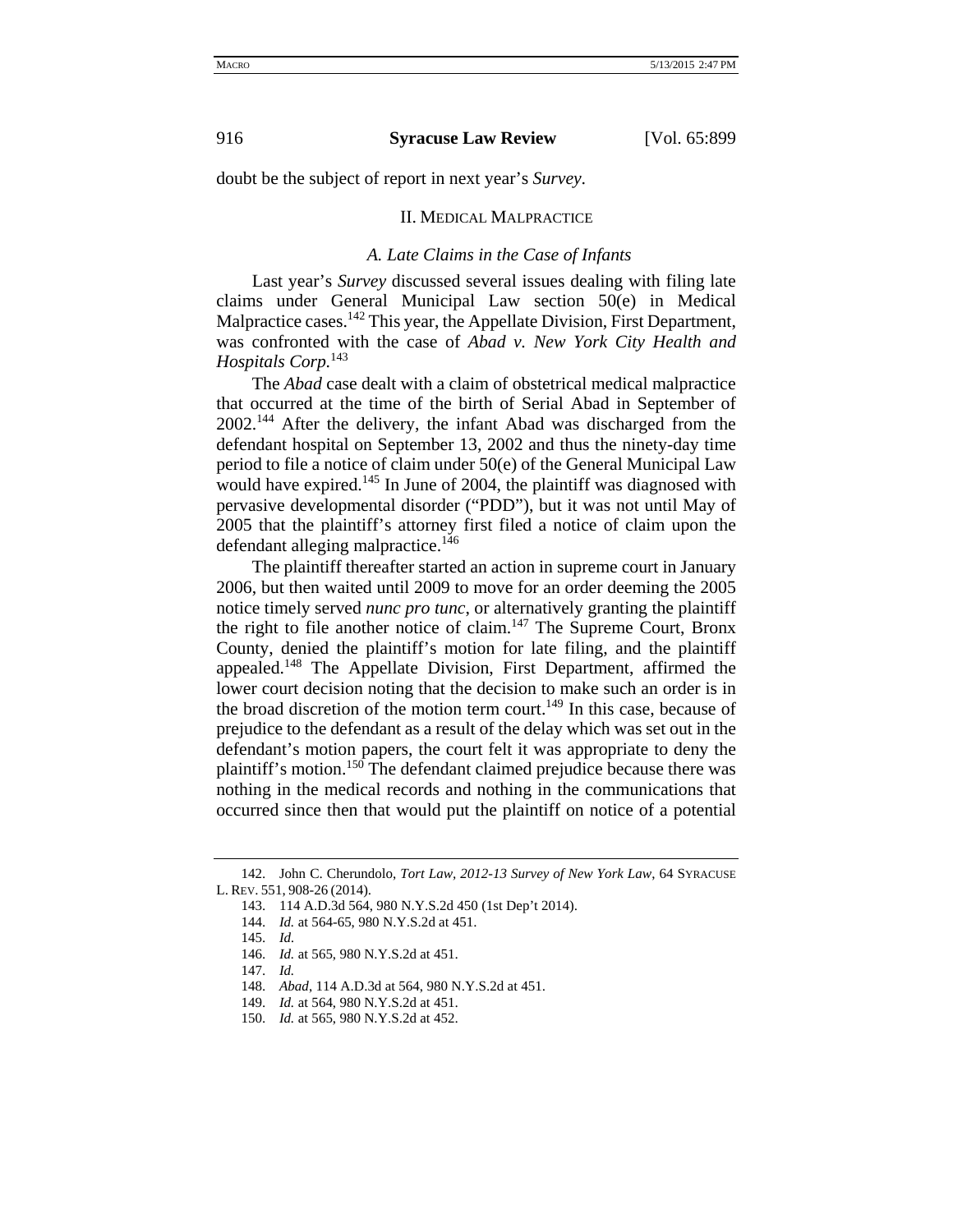### **2015 Tort Law** 917

malpractice claim.<sup>151</sup> The court relied heavily on the fact that nothing in the records supported a history of a hypoxic event, and the plaintiff's fetal heart strips from the labor were reassuring at all times.<sup>152</sup> The infant plaintiff's APGAR scores were 8/10, and there was no other evidence that would support any sort of an anoxic event happening in the hospital at birth.<sup>153</sup> The court noted that the plaintiff's infancy status weighed heavily on the side of granting the plaintiff's motion, but the plaintiff's counsel, who had been aware of the case since at least May of 2005, did not offer any excuse for the delay since 2005 and moving for leave in 2009.154 As a result, the plaintiff's motion was denied and the case was dismissed.<sup>155</sup>

In *Ingutti v. Rochester General Hospital*, the plaintiff was admitted to the hospital with acute pancreatitis, acute alcohol intoxication, alcohol withdrawal, and delirium tremors.<sup>156</sup> The plaintiff left the hospital against medical advice, and when found several hours later, had severe frostbite injuries to his hands and body.157 The plaintiff brought action against the defendant hospital alleging negligence in not stopping the plaintiff from leaving the hospital and for not continuing to treat the patient while he was at the hospital.<sup>158</sup> The defendant moved for summary judgment on the basis that there is no duty in the State of New York to keep a patient in the hospital against his will.<sup>159</sup> The Supreme Court, Monroe County, denied the defendant's motion, and the defendant appealed.<sup>160</sup> In a 3-2 decision, the Fourth Department found that there was no duty in the State of New York to retain a patient forcibly when they want to leave the hospital against medical advice ("AMA").161 Citing *Kowalski v. St. Francis Hospital & Health Centers*, 162 the court found that the hospital could not be held responsible for the plaintiff's actions, even though the staff had assured the patient's wife that they would let her know if he tried to leave, and in this case, did not.<sup>163</sup> The plaintiff's wife was concerned

<sup>151.</sup> *Id.* 

<sup>152.</sup> *Id.* at 566, 980 N.Y.S.2d at 452.

<sup>153.</sup> *Abad*, 114 A.D.3d at 566, 908 N.Y.S.2d at 452.

<sup>154.</sup> *Id.* at 566, 980 N.Y.S.2d at 452.

<sup>155.</sup> *Id.* at 566, 980 N.Y.S.2d at 453.

<sup>156. 114</sup> A.D.3d 1302, 1304, 980 N.Y.S.2d 692, 695.

<sup>157.</sup> *Id.* at 1302, 980 N.Y.S.2d at 693.

<sup>158.</sup> *Id.* at 1302, 980 N.Y.S.2d at 693-94.

<sup>159.</sup> *Id.* at 1302-03, 980 N.Y.S.2d at 694.

<sup>160.</sup> *Id.* at 1302, 980 N.Y.S.2d at 693.

<sup>161.</sup> *Ingutti*, 114 A.D.3d at 1302, 1303, 980 N.Y.S.2d at 693, 694.

<sup>162. 21</sup> N.Y. 3d 480, 484-85, 995 N.E.2d 148, 150, 972 N.Y.S.2d 186, 188 (2013).

<sup>163.</sup> *Ingutti*, 114 A.D.3d at 1303-04, 980 N.Y.S.2d at 694; *see Kowalski*, 21 N.Y.3d at

<sup>485-86, 995</sup> N.E.2d at 150, 972 N.Y.S.2d at 188.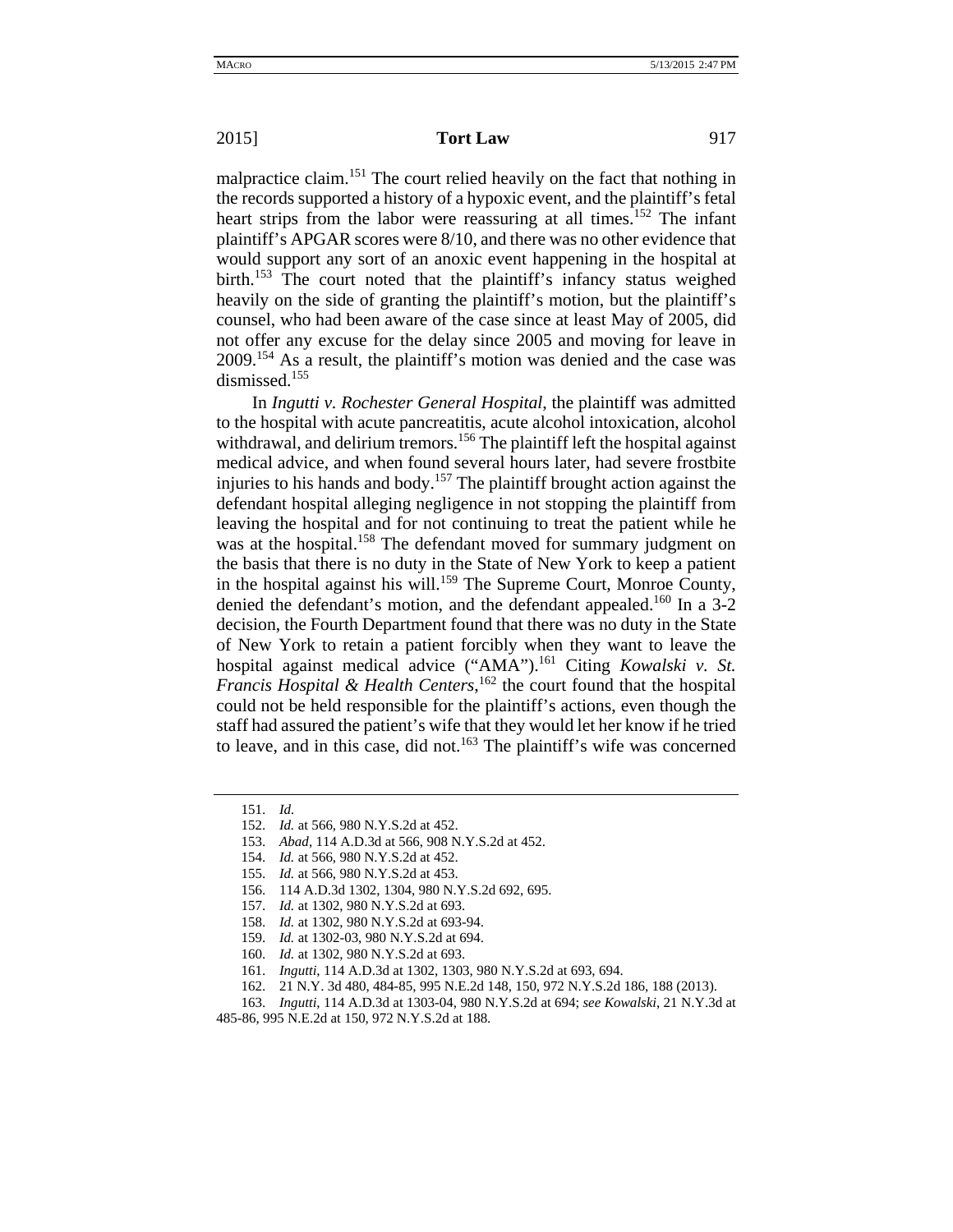that the plaintiff might try to leave the hospital AMA and a nurse manager assured her that she would watch the plaintiff and indicate on the chart that he was an escape risk.<sup>164</sup> There was evidence that the plaintiff was confused concerning direction and may have been mistaken on what time events may have happened.<sup>165</sup> Nonetheless, the majority held firm to the holding in *Kowalski* and found that there was no duty to restrain the plaintiff and keep him in the hospital.<sup>166</sup> In the dissent, Justices Sconiers and Whelan felt there were significant questions of fact that a jury should consider concerning the condition and mental status of the plaintiff and the actions of the hospital staff.<sup>167</sup> It is likely that this case may be the subject of next year's *Survey* report.

### III. MUNICIPAL LIABILITY

## *A. Governmental Liability—Proprietary vs. Governmental Function*

Ever since the Court of Appeals decision in *McLean v. City of New York*, the evaluation of cases against governmental entities has continuously evolved and now has apparent clarity in analysis.<sup>168</sup> The law that has come out of the *McLean* decision has now made it distinctly clear that governmental action, if discretionary, can never be the basis for liability, while ministerial actions may be, but only if they violate a special duty owed to the plaintiff apart from any duty owed to the public at large.<sup>169</sup> Thus, any time that there is a potential claim against a government entity, the plaintiff must do a structured analysis as set forth in the decision of *Applewhite v. Accuhealth, Inc*. 170 The Court of Appeals explained:

When a negligence claim is asserted against a municipality, the first issue for a court to decide is whether the municipal entity was engaged in a proprietary function or acted in a governmental capacity at the time the claim arose. If the municipality's actions fall in the proprietary realm, it is subject to suit under the ordinary rules of negligence applicable to nongovernmental parties. A government entity performs a

<sup>164.</sup> *Ingutti*, 114 A.D.3d at 1304, 980 N.Y.S.2d at 695 (Sconiers and Whalen, JJ., dissenting).

<sup>165.</sup> *Id*. (Sconiers and Whalen, JJ., dissenting).

<sup>166.</sup> *Id*. at 1303, 980 N.Y.S.2d at 694 (majority opinion).

<sup>167.</sup> *Id*. at 1304, 980 N.Y.S.2d at 695 (Sconiers and Whalen, JJ., dissenting).

<sup>168. 12</sup> N.Y.3d 194, 905 N.E.2d 1167, 878 N.Y.S.2d 238 (2009); *see* Valdez v. City of New York*,* 18 N.Y. 3d 69, 960 N.E.3d 356, 936 N.Y.S.2d 587 (2011); *see* Kircher v. City of Jamestown*,* 74 N.Y.2d 251, 543 N.E.2d 443, 544 N.Y.S.2d 995 (1989).

<sup>169.</sup> *See McLean*, 12 N.Y.3d at 202, 905 N.E.2d at 1173, 878 N.Y.S.2d at 244; *Valdez*, 18 N.Y.3d at 75, 960 N.E.2d at 361, 936 N.Y.S.2d at 592.

<sup>170. 21</sup> N.Y.3d 420, 425, 995 N.E.2d 131, 134, 972 N.Y.S. 2d 169, 172 (2013).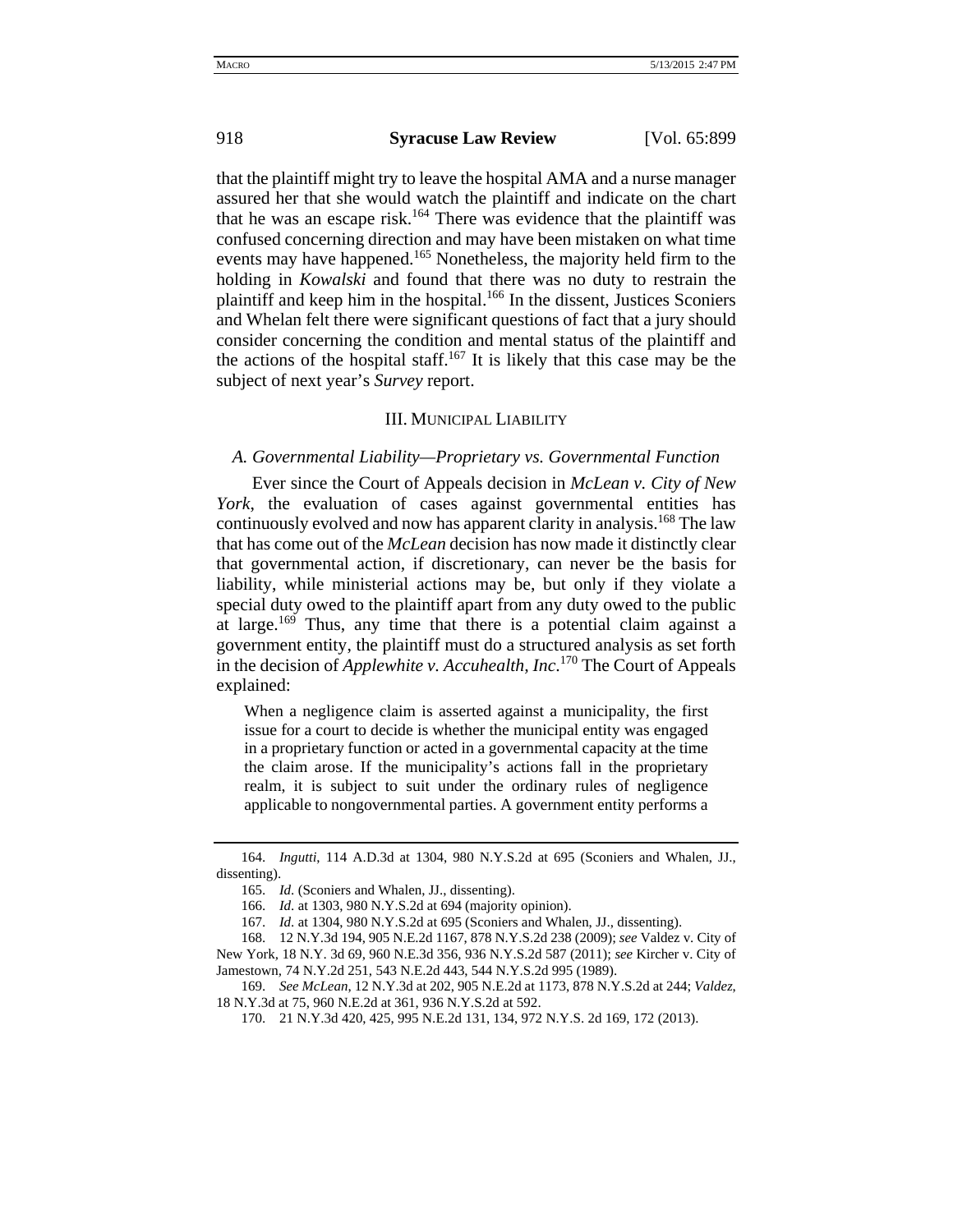purely proprietary role when its "activities essentially substitute for or supplement traditionally private enterprises." In contrast, a municipality will be deemed to have been engaged in a governmental function when its acts are "undertaken for the protection and safety of the public pursuant to the general police powers."<sup>171</sup>

 *1. First, a court must decide whether the municipality was engaged in a proprietary function or acted in a governmental capacity at the time the claim arose. If the municipality's actions fall on the proprietary side, then the municipality is subject to suit under the ordinary rules of negligence applicable to non-governmental parties.172*

This first rule of determining governmental liability was the subject of *Wittorf v. City of New York*, a case decided by the Court of Appeals in June 2014.173 In *Wittorf*, a Department of Transportation ("DOT") employee of the City of New York and his crew were working on the 65<sup>th</sup> Street traverse to repair a defective roadway.<sup>174</sup> The crew closed the entrance to the traverse and found the area of the traverse which had the stretch of bad road.<sup>175</sup> The employee then went to the west entrance of the traverse and began to put cones up to prevent travelers from entering the traverse.<sup>176</sup> As he was placing the cones, the plaintiff and her friend were bicycling along the roadway and asked the employee whether they could ride through the traverse.<sup>177</sup> The employee responded that it was "okay to go through."178 As the couple rode their bicycles through the dark traverse, the plaintiff hit one of the defects in the road, fell, and was injured.<sup>179</sup>

The plaintiff then commenced an action against the City of New York alleging that the employee and the City were negligent and that the negligence caused the plaintiff's injuries.<sup>180</sup> A jury found in favor of the plaintiff, finding her 40% responsible for the injuries and the City 60% responsible.181 After the verdict, the City moved to set aside the verdict on the grounds that the City employee was acting in a governmental

<sup>171.</sup> *Id*. (citations omitted).

<sup>172.</sup> *See In re* World Trade Center Bombing Litig., 17 N.Y.3d 428, 446-447, 957 N.E.2d 733, 744-45, 933 N.Y.S.2d 164, 175-76 (2011) (citing Weiner v. Metro. Transp. Auth., 55 N.Y.2d 175, 182, 433 N.E.2d 124, 127, 448 N.Y.S.2d 141, 144 (1982)).

<sup>173. 23</sup> N.Y.3d 473, 15 N.E.3d 333, 991 N.Y.S.2d 578 (2014).

<sup>174.</sup> *Id.* at 477, 15 N.E.3d at 334, 991 N.Y.S.2d at 579.

<sup>175.</sup> *Id*.

<sup>176.</sup> *Id.* 

<sup>177.</sup> *Id.* at 477, 15 N.E.3d at 334-35, 991 N.Y.S.2d at 579-80.

<sup>178.</sup> *Wittorf*, 23 N.Y.3d at 477, 15 N.E.2d at 335, 991 N.Y.S.2d at 579.

<sup>179.</sup> *Id.* at 477, 15 N.E.3d at 335, 991 N.Y.S.2d at 580.

<sup>180.</sup> *Id.* at 477, 15 N.E.3d at 334-35, 991 N.Y.S.2d at 579-80.

<sup>181.</sup> *Id.* at 478, 15 N.E.3d at 335, 991 N.Y.S.2d at 580.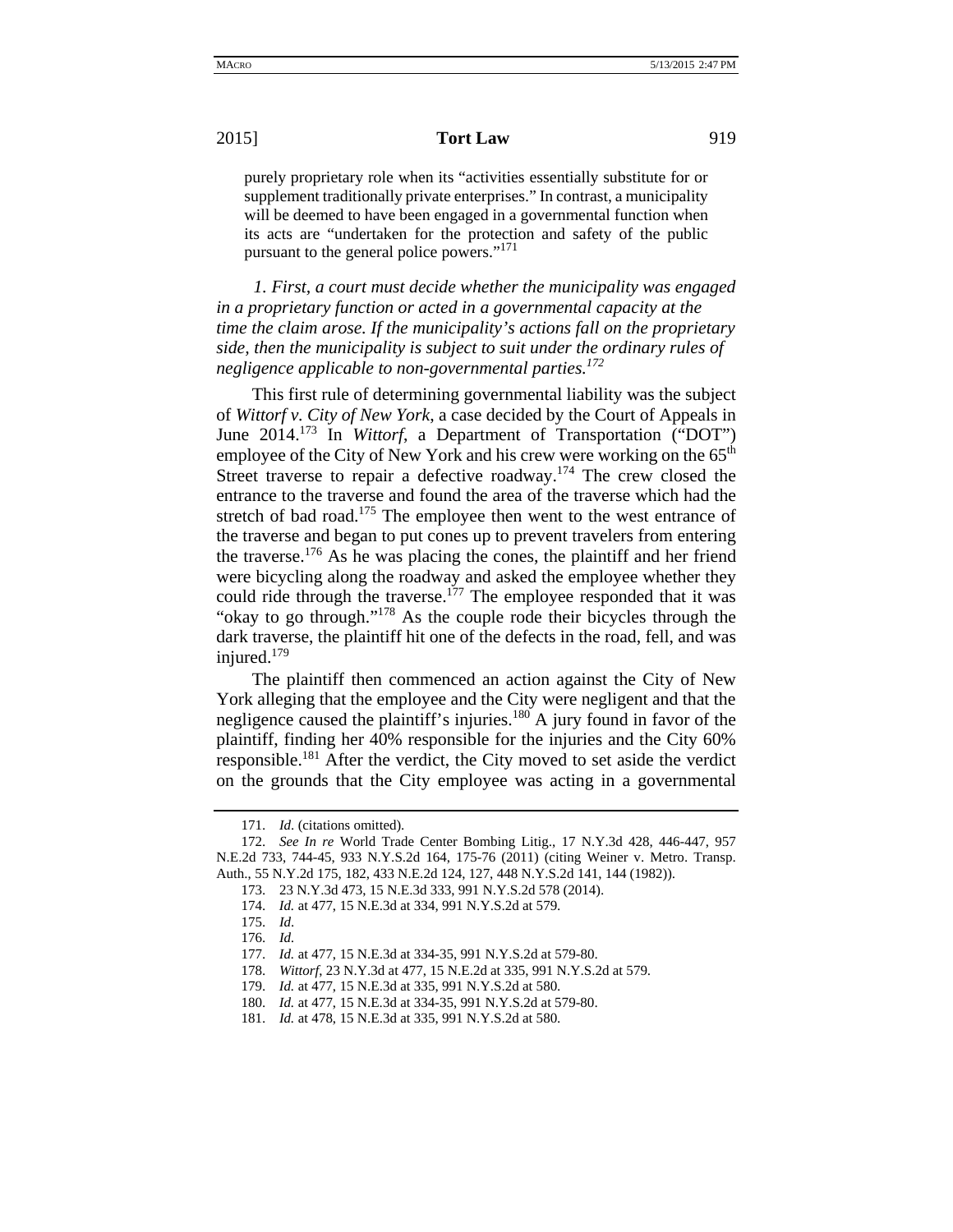capacity at the time he allowed the plaintiff and her friend to go through the traverse, and as such, the City was immune from liability.<sup>182</sup> The Court granted the motion and the plaintiff appealed.<sup>183</sup> A divided appellate division affirmed, confirming that the City employee's actions were governmental in nature, and the appellate division granted the plaintiff leave to appeal to the Court of Appeals on a certified question.<sup>184</sup> Justice Manzanet-Daniels dissented, opining that the governmental employee was performing a function that was integral to his roadway maintenance duties, and as such, the actions were proprietary, not governmental.<sup>185</sup>

The Court of Appeals, in a 7-0 decision, reversed the appellate division, finding that the actions of the City employee were, in fact, proprietary in nature, and, as a result, liability was thereby established, and the action was remitted to supreme court for further proceedings.<sup>186</sup> In making the decision, Judge Graffeo, writing for the Court, reviewed the previous law of the state dealing with road construction and repair work, recognizing that road repair is often done by public entities and proprietary organizations.<sup>187</sup> The Court determined that the municipality has the duty to barricade or warn of dangerous defects in roadways, regardless of who or what created the defect.<sup>188</sup> Thus, the Court affirmed the legal rule that municipalities can be held responsible if they do not keep their roads and roadways in a reasonably safe condition.<sup>189</sup>

<sup>182.</sup> *Id.* 

<sup>183.</sup> *Wittorf*, 23 N.Y.3d at 478, 15 N.E.2d at 335, 991 N.Y.S.2d at 580; *see* Wittorf v. City of N.Y., 33 Misc. 3d 368, 369, 928 N.Y.S.2d 842, 843 (Sup. Ct. N.Y. Cnty. 2011); *see also* Wittorf v. City of N.Y., 104 A.D.3d 584, 584, 961 N.Y.S.2d 432, 433 (1st Dep't 2013). 184. *Wittorf*, 104 A.D.3d at 584, 587, 961 N.Y.S.2d at 433, 435-36.

<sup>185.</sup> *Id*. at 588, 961 N.Y.S.2d at 437 (Manzanet-Daniels, J., dissenting).

<sup>186.</sup> *Wittorf*, 23 N.Y.3d at 480-81, 15 N.E.3d at 336-37, 991 N.Y.S.2d at 581-82.

<sup>187.</sup> *Id.* at 480, 15 N.E.3d at 336-37, 991 N.Y.S.2d at 581-82.

<sup>188.</sup> *Id*. at 479, 15 N.E.3d 336, 991 N.Y.S.2d at 581.

<sup>189.</sup> *Id*. at 481, 15 N.E.3d 337, 991 N.Y.S.2d at 582.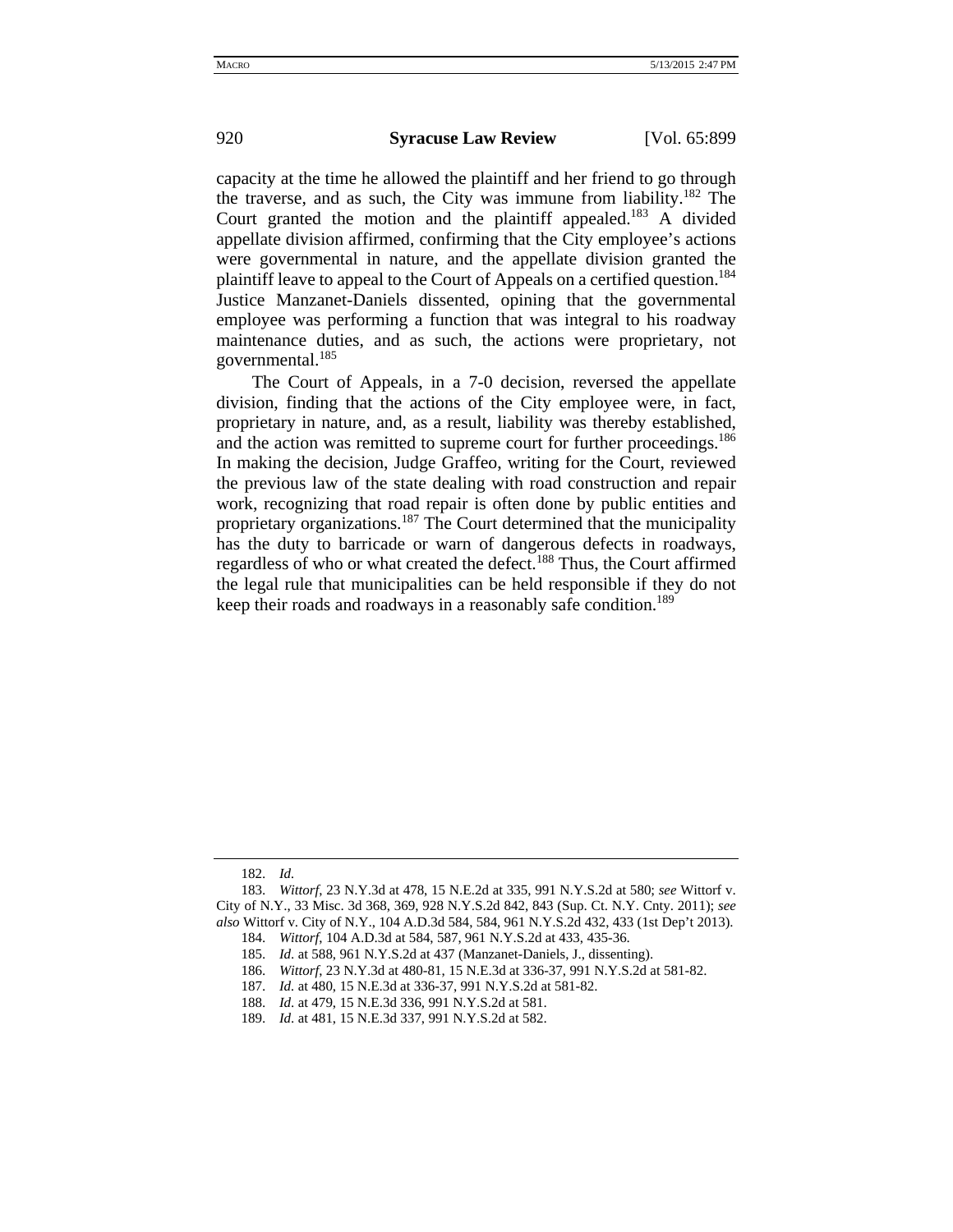*2. If the court determines the action to be a governmental function as opposed to proprietary, then the next question that must be asked is whether the claim involves conduct that was discretionary in nature or ministerial in nature. If the conduct is discretionary, then there is no action that can be brought against the municipal entity. If, however, the actions are ministerial in nature, then there can be action taken, as long as there is a special relationship between the municipal entity and the injured plaintiff.<sup>190</sup>*

In a somewhat similar case, the Appellate Division, Second Department, reviewed a case in which the plaintiffs were broadsided at an intersection in Brooklyn and were injured in the crash.<sup>191</sup> In the case of *Miller v. City of New York*, the plaintiffs had the green light in going through the intersection, and the other vehicle had a red light. $192$ However, the second vehicle was waved through into the intersection by a New York City enforcement agent (an employee of the City) that was directing traffic.<sup>193</sup> As the second vehicle entered the intersection after being waived through by the enforcement officer, the crash occurred and the plaintiffs were seriously injured.<sup>194</sup>

The plaintiffs brought actions against both the driver of the vehicle and the City of New York, alleging that the enforcement officer was negligent in waving the second vehicle into the intersection.<sup>195</sup> The City brought a motion for summary judgment at special term, alleging that the enforcement officer was acting in a governmental capacity when she waved the co-defendant through the intersection, and that her decision to do so was discretionary in nature, and one that she made as part of her duties.<sup>196</sup> The supreme court denied the motion for summary judgement, and the City appealed.<sup>197</sup> The Second Department, in a unanimous memorandum decision, held that the officer was acting in the scope of her duties as an employee of the City, and that at the time she was acting in a governmental capacity.<sup>198</sup> The court further determined that the actions she took in waving the co-defendant through the intersection were

<sup>190.</sup> *See generally* Miller v. City of N.Y., 116 A.D.3d 829, 983 N.Y.S.2d 428 (2d Dep't 2014); DiMeo v. Rotterdam Emergency Med. Servs., Inc., 110 A.D.3d 1423, 974 N.Y.S.2d 178 (3d Dep't 2013).

<sup>191.</sup> *Miller*, 116 A.D.3d at 830, 983 N.Y.S.2d at 429.

<sup>192.</sup> *Id*.

<sup>193.</sup> *Id*.

<sup>194.</sup> *Id*.

<sup>195.</sup> *Id*.

<sup>196.</sup> *Miller*, 116 A.D.3d at 830, 983 N.Y.S.2d at 429.

<sup>197.</sup> *Id*.

<sup>198.</sup> *Id*. at 830-31, 983 N.Y.S.2d at 429.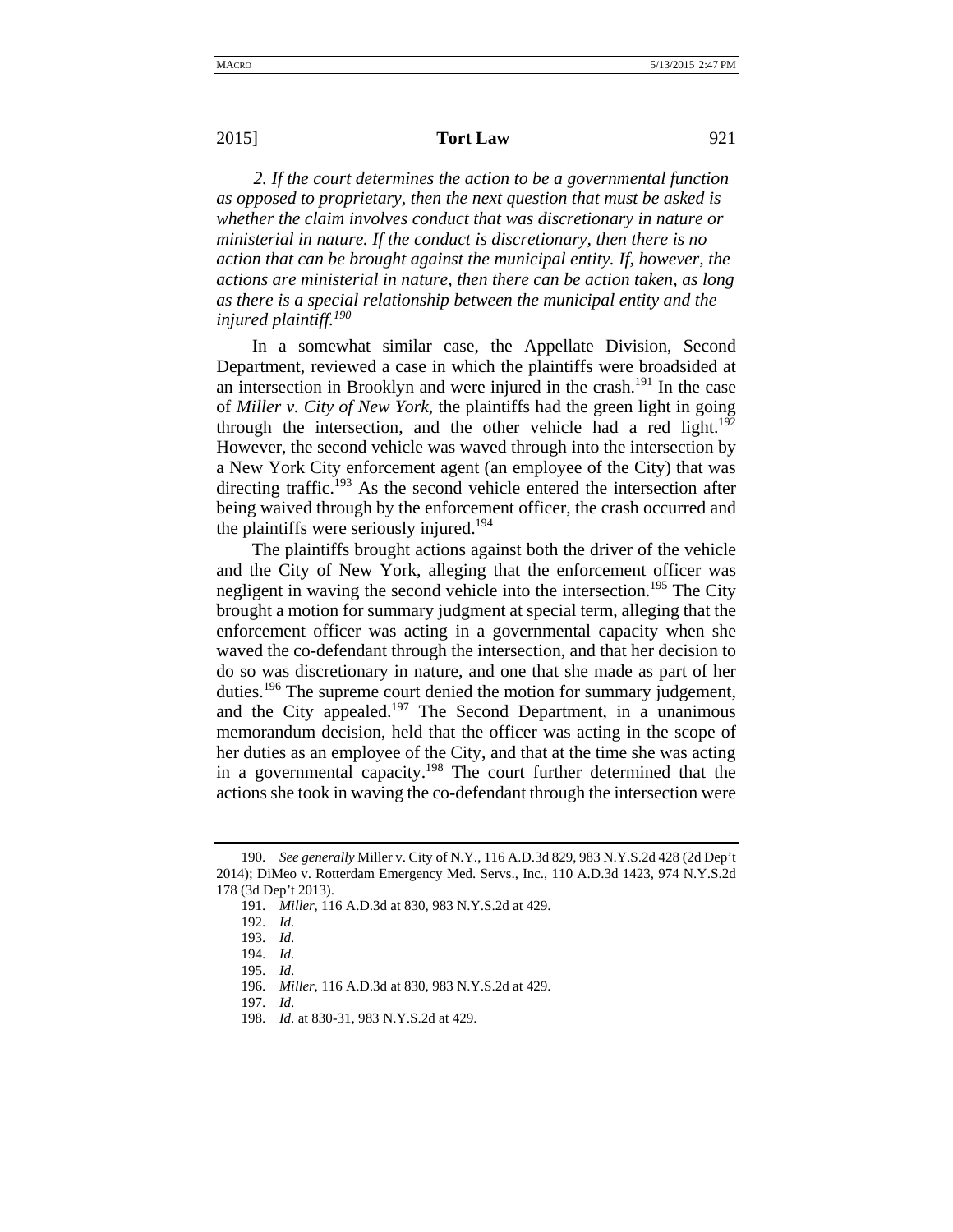discretionary and not ministerial in nature.199 Citing *McLean*, *Applewhite*, and *Valdez v. City of New York*, 200 the court determined that "[g]overnment action, if discretionary, may not be a basis for liability, while ministerial actions may be, but only if they violate a special duty owed to the plaintiff, apart from any duty to the public in general."<sup>201</sup>

In another case dealing with the issue of municipal liability, the Appellate Division, Third Department, reviewed a case dealing with the nature of ambulance services and whether the activities of a governmental ambulance company are governmental or proprietary in nature. In *DiMeo v. Rotterdam Emergency Medical Services, Inc.*, the plaintiff awoke with chest pains and shortness of breath.202 Fearing a heart attack, the deceased's spouse called 911 for an ambulance, and the dispatcher sent a paramedic that was employed by the Town of Rotterdam and an ambulance that was owned by the Rotterdam Emergency Medical Services, Inc. ("REMS") to the house.<sup>203</sup> The family requested that the patient be brought to a hospital in the City of Albany, which was further away than the closest hospital, and the paramedic determined that, in his opinion, the patient was stable enough to withstand the longer trip to the Albany hospital.<sup>204</sup> However, as the ambulance was in route, the patient's condition worsened, and the patient was in cardiac arrest on arrival to the hospital.<sup>205</sup> Despite life saving measures, the patient died one week after the event.<sup>206</sup>

The plaintiff then brought a wrongful death action against the town, alleging negligence as against the paramedic, as well as REMS and the dispatcher for not having the paramedic go to the hospital in the ambulance with the patient. $207$  The defendants moved for summary judgment, and the Supreme Court, Schenectady County, dismissed the action.<sup>208</sup> On appeal, the Third Department conducted the standard assessment to determine if liability actions could be maintained against

<sup>199.</sup> *Id*. at 830, 983 N.Y.S.2d at 429.

<sup>200.</sup> *Id*.

<sup>201.</sup> *Miller*, 116 A.D.3d at 830, 983 N.Y.S.2d at 429 (alteration in original) (quoting Valdez v. City of N.Y., 18 N.Y.3d 69, 76-77, 960 N.E.2d 356, 361, 936 N.Y.S.2d 587, 593 (2011) (quoting McLean v. City of N.Y., 12 N.Y.3d 194, 203, 905 N.E.2d 1167, 1173-74, 878 N.Y.S.2d 238, 244-45 (2009))) (internal quotation marks omitted); *see also* Applewhite v. Accuhealth, Inc., 21 N.Y.3d 420, 425, 995 N.E.2d 131, 134, 972 N.Y.S.2d 169, 172 (2013).

<sup>202. 110</sup> A.D.3d 1423, 1423, 974 N.Y.S.2d 178, 179 (3d Dep't 2013).

<sup>203.</sup> *Id*.

<sup>204.</sup> *Id*. at 1423-24, 974 N.Y.S.2d at 179.

<sup>205.</sup> *Id*. at 1424, 974 N.Y.S.2d at 179.

<sup>206.</sup> *Id*.

<sup>207.</sup> *DiMeo*, 110 A.D.3d at 1424-25, 974 N.Y.S.2d at 179-80.

<sup>208.</sup> *Id*. at 1423-24, 974 N.Y.S.2d at 179.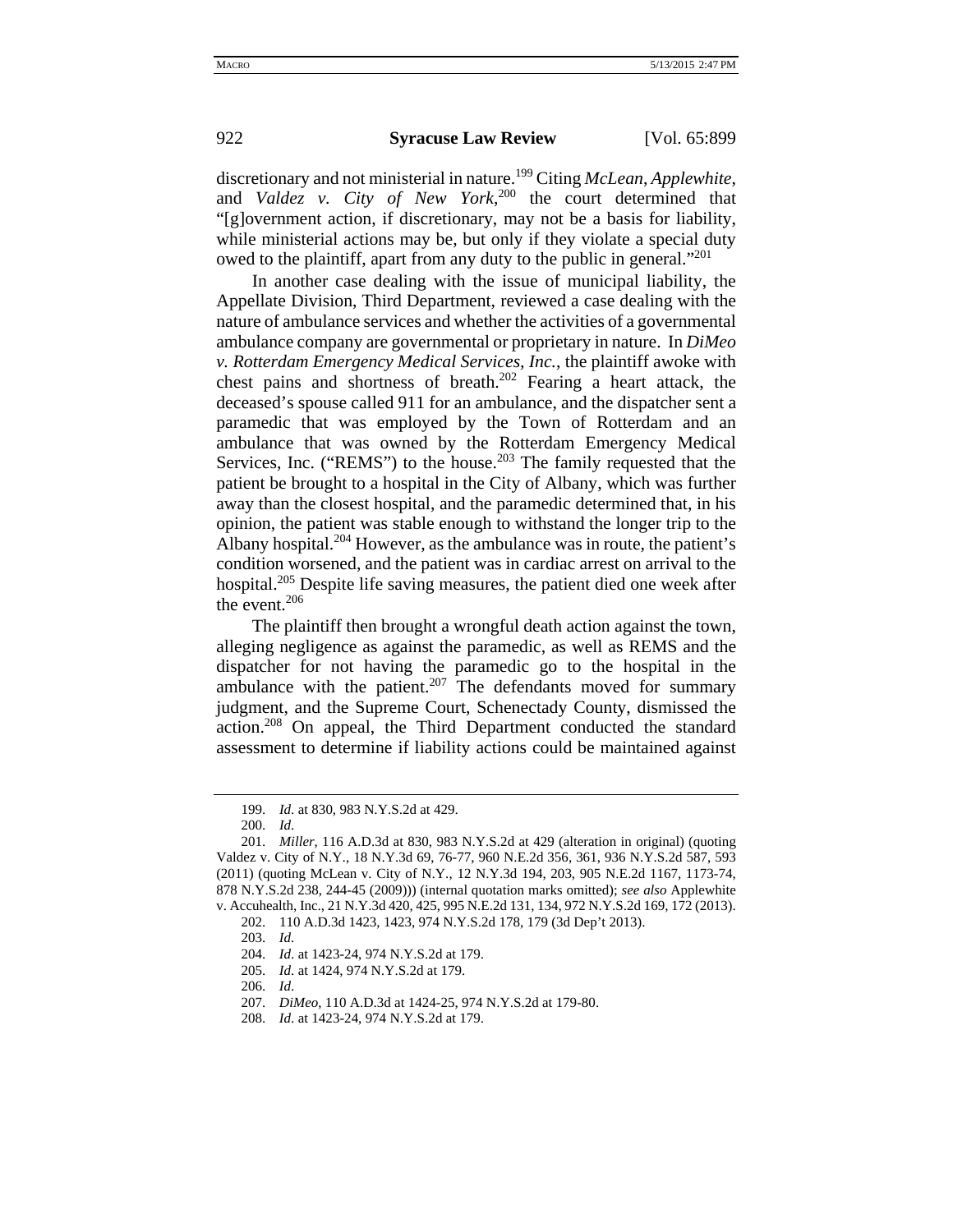the named municipal entities and whether the activities of the Town and REMS were governmental or proprietary in nature.<sup>209</sup> The court found that the actions of the Town were governmental in nature and that the actions of the dispatcher and the paramedic were discretionary, thus defeating any claim that the plaintiff may try to make against the municipality.<sup>210</sup> With regard to REMS, the court likewise dismissed the action against it, holding that the paramedic had no duty to go with the ambulance to the hospital, and that REMS could not force him to go.<sup>211</sup> The paramedic made a discretionary decision that the decedent was stable enough to go to the hospital without him, and the Emergency Medical Technicians ("EMTs") present had to defer to his judgment.<sup>212</sup>

The court also found that given the proximity to the hospital at the time of cardiac arrest, the EMTs' decision not to use the automated external defibrillator on board the ambulance was understandable, and the failure to do advanced medical care on board was also beyond the EMT's scope of duty and learning.<sup>213</sup> The court decided that the case must be dismissed because the court found "[t]here [wa]s no proof that the EMTs [departed] from the acceptable standard of care or that their actions caused [the] decedent harm."<sup>214</sup> Also, with regard to the issue of causation, there was no proof submitted that any different or earlier treatment would have made a difference in the final outcome.<sup>215</sup>

 *3. If the actions are governmental in nature, and if the actions are ministerial, then the plaintiff must prove the presence of a special relationship between the municipal entity and the plaintiff in order for the plaintiff to be able to recover.216*

In a case that actually included much of the evaluation that now needs to be accomplished in a municipal law case, the Appellate Division, Second Department, decided the case of *Benn v. New York Presbyterian*  Hospital.<sup>217</sup> In that case, the infant plaintiff was on her way to school and

<sup>209.</sup> *Id*. at 1424-26, 974 N.Y.S.2d at 179-81.

<sup>210.</sup> *Id.* at 1424-25, 974 N.Y.S.2d at 180.

<sup>211.</sup> *Id*. at 1425, 974 N.Y.S.2d at 181.

<sup>212.</sup> *DiMeo*, 110 A.D.3d at 1425, 974 N.Y.S.2d at 181

<sup>213.</sup> *Id*. at 1426, 974 N.Y.S.2d at 181.

<sup>214.</sup> *Id.*

<sup>215.</sup> *Id.*

<sup>216.</sup> *See generally* Williams v. Weatherstone, 23 N.Y.3d 384, 15 N.E.3d 792, 991 N.Y.S.2d 779 (2014); Benn v. N.Y. Presbyterian Hosp., 120 A.D.3d 453, 990 N.Y.S.2d 584 (2d Dep't 2014); Gilberti v. Town of Spafford, 117 A.D.3d 1547, 985 N.Y.S.2d 787 (4th Dep't 2014).

<sup>217. 120</sup> A.D.3d 453, 990 N.Y.S.2d 584.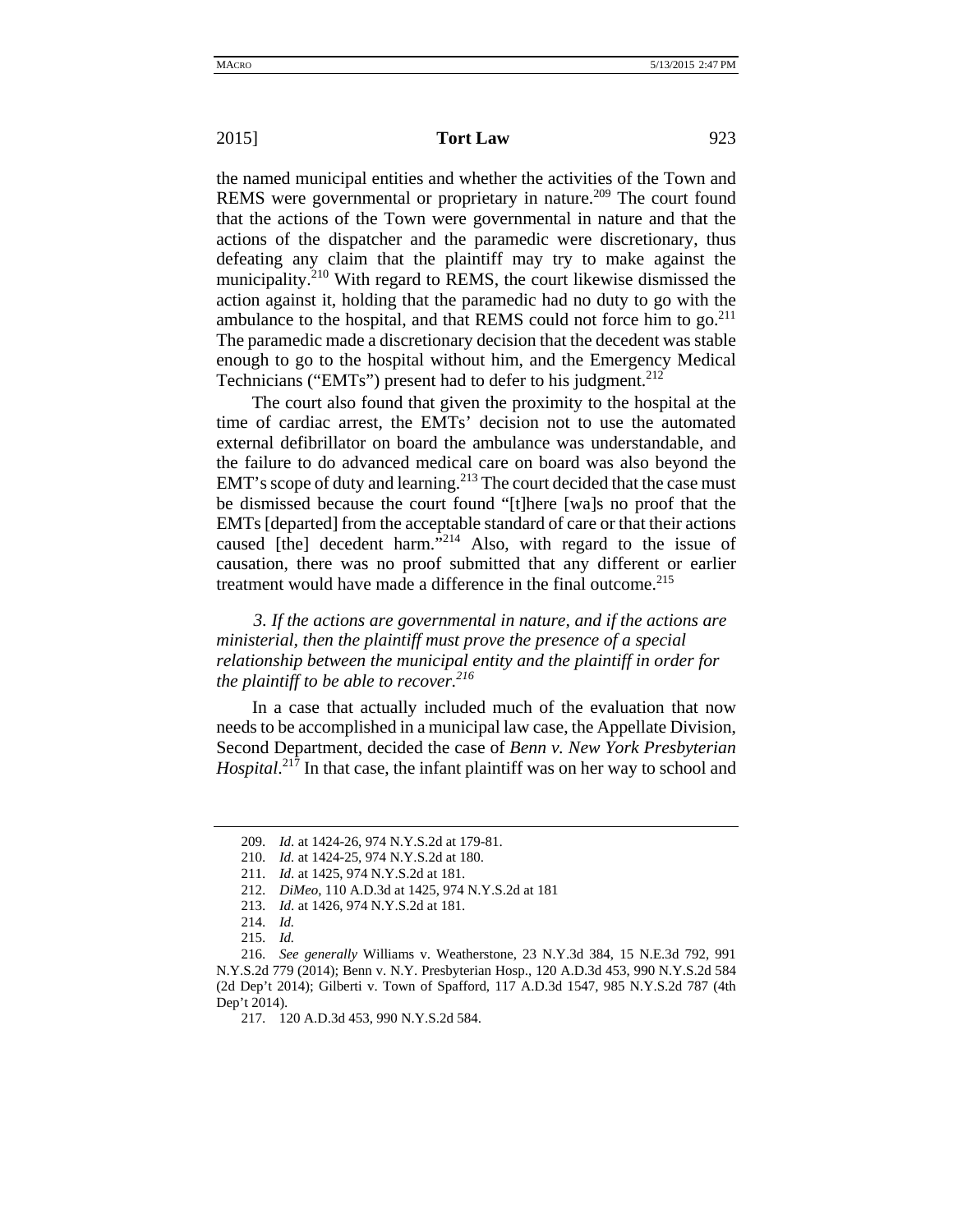had exited a city bus near her school, P.S. 99 in New York City.<sup>218</sup> She began to cross the street to get to her school when she came to the Coney Island Avenue.<sup>219</sup> There was a school crossing guard at Coney Island Avenue, and the infant plaintiff, upon getting to the crossing, began to cross with the light in her favor.<sup>220</sup> As she crossed the lanes of traffic, the light changed, and turned green for the traffic going through that intersection.<sup>221</sup> The crossing guard, a City employee, saw an ambulance approaching which was on an emergency call.<sup>222</sup> She attempted to stop the infant plaintiff from crossing by blowing her whistle, and then by raising her arm, but the infant plaintiff was struck by the ambulance as it came through the intersection.<sup>223</sup>

The mother of the infant then brought action against the City, the ambulance, the hospital that owned the ambulance, and the New York City Police Department.<sup>224</sup> With regard to the claims against the City, the plaintiff alleged that the crossing guard was negligent in failing to stop the child before she was struck by the ambulance.<sup>225</sup> The City then made a motion for summary judgment, and the supreme court denied the motion.<sup>226</sup> On appeal, the Second Department reviewed each of the defendants' contentions raised in the motion for summary judgment, including the contentions that the crossing guard's actions were discretionary in nature and the claim that there was no special relationship created between the crossing guard and the infant plaintiff.<sup>227</sup>

The court looked at the issue of special relationship and reviewed the facts in the case with regard to the claim of the defendants that there was no special relationship upon which a claim can be based against the City.228 In part of the review, the court set forth the general principles in evaluating whether there exists a special relationship in the case as follows:

"To impose liability [upon a municipality], there must be a duty that runs from the municipality to the plaintiff. We have recognized a narrow class of cases in which a duty is born of a special relationship

<sup>218.</sup> *Id.* at 453-54, 990 N.Y.S.2d at 586.

<sup>219.</sup> *Id.* at 454, 990 N.Y.S.2d at 586.

<sup>220.</sup> *Id.* at 454, 990 N.Y.S.2d at 586.

<sup>221.</sup> *Id.* at 454, 990 N.Y.S.2d at 586-87.

<sup>222.</sup> *Benn*, 120 A.D.3d at 454, 457, 990 N.Y.S.2d at 586-87, 589.

<sup>223.</sup> *Id*. at 454, 457, 990 N.Y.S.2d at 587, 589.

<sup>224.</sup> *Id*. at 454, 990 N.Y.S.2d at 587.

<sup>225.</sup> Benn v. N.Y. Presbyterian Hosp., No. 15281/08, 2012 N.Y. Slip Op. 51034(U), at 1-2 (Sup. Ct. Kings Cnty. 2012).

<sup>226.</sup> *Id.* at 7.

<sup>227.</sup> *Benn*, 120 A.D.3d at 454-57, 990 N.Y.S.2d at 587-89.

<sup>228.</sup> *Id.* at 456-57, 990 N.Y.S.2d at 588-89.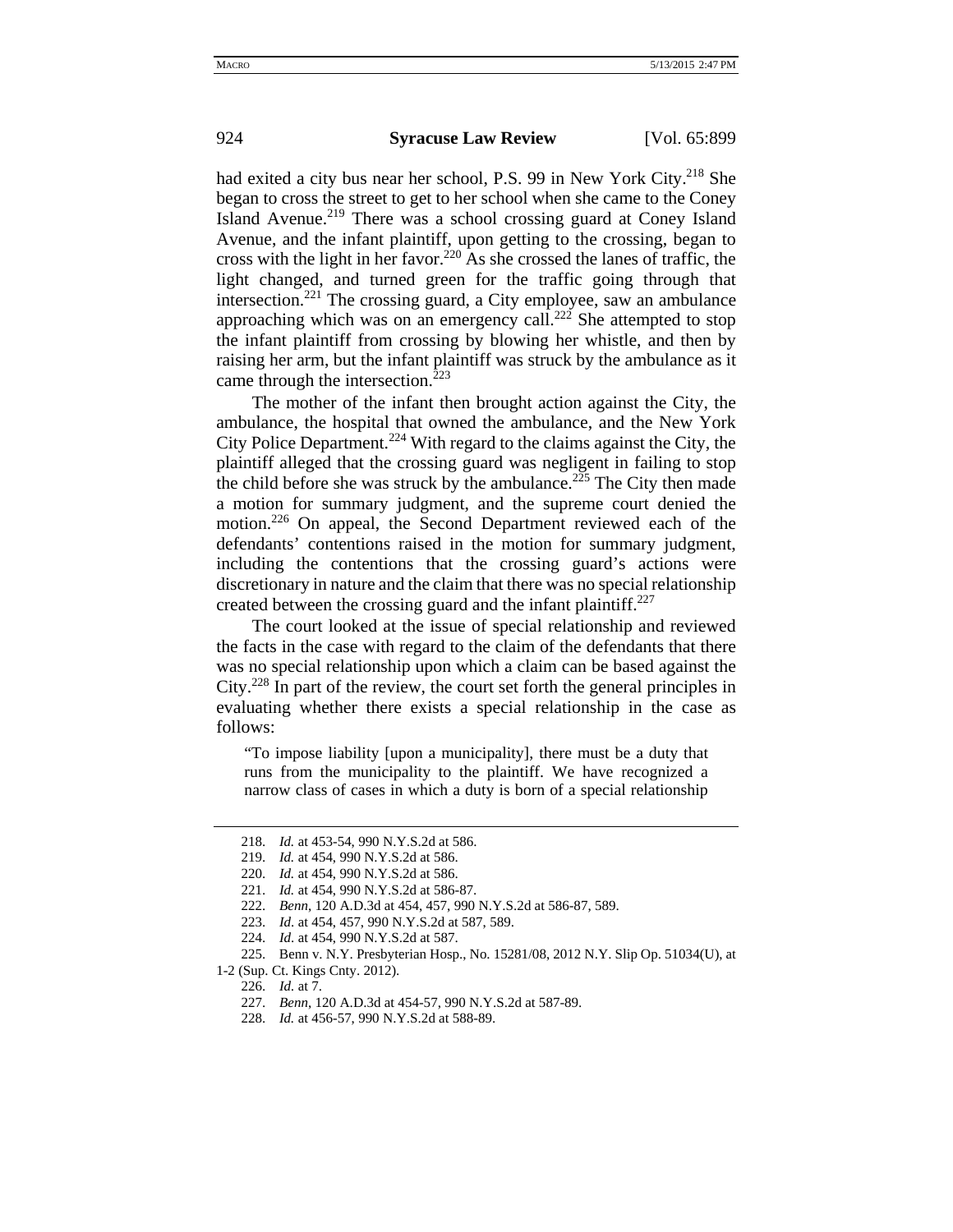between the plaintiff and the governmental entity." One of the ways that a special relationship arises is when the municipality "assumes a duty that generates justifiable reliance by the person who benefits from the duty."229

The court went on to say:

The issue of whether a municipality has assumed an affirmative duty that resulted in justifiable reliance by the plaintiff requires: "(1) an assumption by a municipality, through promises or actions, of an affirmative duty to act on behalf of the injured party; (2) knowledge on the part of a municipality's agents that inaction could lead to harm; (3) some form of direct contact between the municipality's agents and the injured party; and (4) that party's justifiable reliance on the municipality's affirmative undertaking."<sup>230</sup>

Based on the facts before the court, the court held that there was a question of fact on the issue of special relationship, the motion to dismiss was denied, and the supreme court decision was affirmed.<sup>231</sup>

With regard to the issue of the analysis of discretion versus ministerial, the appellate division found that there was a question of fact as to whether the crossing guard's actions were discretionary or ministerial.<sup>232</sup> The court also found that the defendants failed to establish prima facie entitlement as a matter of law.233 Based on the defendants' submissions, "the City . . . failed to eliminate all triable issues of fact," and the motion was denied.<sup>234</sup>

In a similar case decided during the *Survey* year, the Court of Appeals decided the case of *Williams v. Weatherstone*. 235 In *Williams*, the infant plaintiff was waiting at her usual bus stop in the morning when her bus drove past her and the stop and continued in a westerly direction down the highway some distance.<sup>236</sup> Upon realizing that he missed a stop, the bus driver made a U-turn, with the idea of driving back in an easterly

<sup>229.</sup> *Id*. at 456, 990 N.Y.S.2d at 588 (quoting Pelaez v. Seide, 2 N.Y.3d 186, 198-99, 810 N.E.2d 393, 399-400, 778 N.Y.S.2d 111, 117-18 (2004); see Flagstar Bank, F.S.B. v. State, 114 A.D.3d 138, 143-44, 978 N.Y.S.2d 266, 270-71 (2d Dep't 2013)).

<sup>230.</sup> *Id*. at 456-57, 990 N.Y.S.2d at 588-89 (quoting *Pelaez*, 2 N.Y.3d at 202, 810 N.E.2d at 401, 778 N.Y.S.2d at 119); see Cuffy v. City of N.Y., 69 N.Y.2d 255, 260, 505 N.E.2d 937, 940, 513 N.Y.S.2d 372, 375 (1987); Matican v. City of N.Y., 94 A.D.3d 826, 828, 941 N.Y.S.2d 698, 699 (2d Dep't 2012); Vandewinckel v. Northport/E. Northport Union Free Sch. Dist., 24 A.D.3d 432, 433, 805 N.Y.S.2d 133, 135 (2d Dep't 2005).

<sup>231.</sup> Benn, 120 A.D.3d at 457-58, 990 N.Y.S.2d at 589.

<sup>232.</sup> *Id.* at 457, 990 N.Y.S.2d at 589.

<sup>233.</sup> *Id.*

<sup>234.</sup> *Id.*

<sup>235. 23</sup> N.Y.3d 384, 15 N.E.3d 792, 991 N.Y.S.2d 779 (2014).

<sup>236.</sup> *Id*. at 391, 15 N.E.3d at 794, 991 N.Y.S.2d at 781.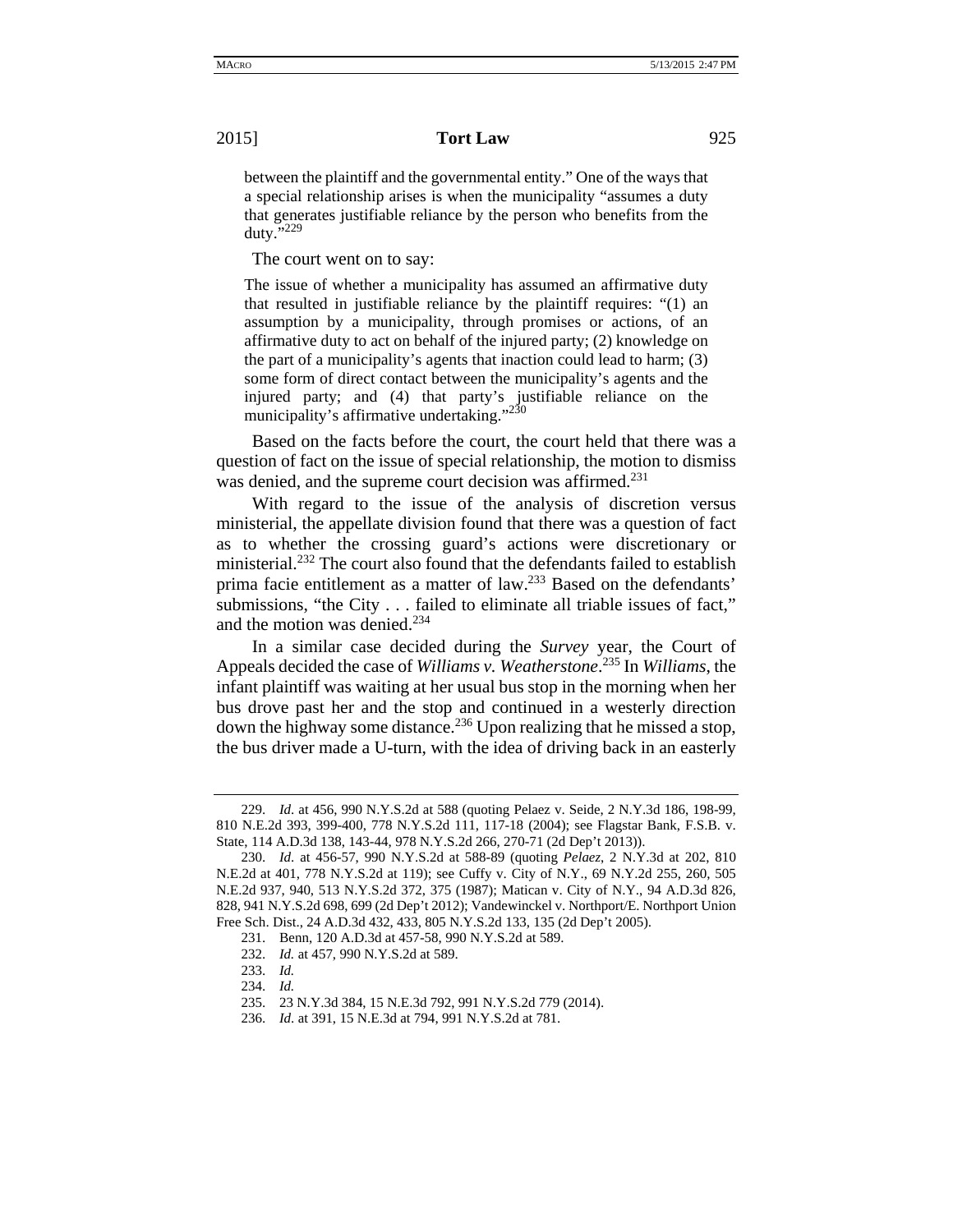direction up past the infant's bus stop and house, at which point he planned to do another U-turn to again go in the westerly direction, and pick the infant plaintiff up at her established stop at the foot of the driveway to her house.<sup>237</sup> However, after the bus sped past the infant in the first instance, the infant saw that the bus was slowing down to make a U-Turn.238 Thinking that the driver planned to meet her on the other side of the street, the infant plaintiff began to run across the street so as to meet the bus on the other side.<sup>239</sup> As she crossed the street, she was struck by co-defendant Weatherstone's vehicle and was seriously injured.<sup>240</sup>

The day before the incident, the infant plaintiff's usual bus and driver were re-routed because a new family had moved into the neighborhood, and as a result, the driver on the morning of the accident was a new driver, who simply forgot to stop at the infant plaintiff's house.<sup>241</sup> The on-bus monitor saw the infant as they drove past and alerted the driver that he had missed her stop.<sup>242</sup> Neither the driver nor the monitor signaled in any way to the infant.<sup>243</sup> The police investigation showed that the accident occurred because of "pedestrian error" and because the Weatherstone's vehicle was being driven with frost on the windshield.<sup>244</sup> The plaintiff's mother brought the action on behalf of the injured child against the driver of the Weatherstone vehicle and also the school district, alleging negligence against the defendants.<sup>245</sup> The school district made a motion for summary judgment dismissing the case on the basis "that it owed no duty to a student not within its physical care or custody and that . . . the [claimed] negligence was not a proximate cause of [the infant's] injuries."246 The Supreme Court, Onondaga County, denied the defendant's motion to dismiss, finding that a district owes students the "duty to exercise the same degree of care as a reasonably prudent parent" during the time that the student is within the custody of the district.<sup>247</sup> The defendant district appealed, and the Appellate Division, Fourth Department, in a 3-2 decision, agreed with Onondaga County Supreme Court and found that there existed questions of fact "as

<sup>237.</sup> *Id*. at 391, 15 N.E.3d at 794-95, 991 N.Y.S.2d at 781-82.

<sup>238.</sup> *Id*. at 392, 15 N.E.3d at 795, 991 N.Y.S.2d at 782.

<sup>239.</sup> *Id.*

<sup>240.</sup> Williams, 23 N.Y.3d at 391, 15 N.E.3d at 795, 991 N.Y.S.2d at 782.

<sup>241.</sup> *Id*. at 390-91, 15 N.E.3d at 794, 991 N.Y.S.2d at 781.

<sup>242.</sup> *Id.* at 391, 15 N.E.3d at 794, 991 N.Y.S.2d at 781.

<sup>243.</sup> *Id.*

<sup>244.</sup> *Id.* at 391-392, 15 N.E.3d at 795, 991 N.Y.S.2d at 782.

<sup>245.</sup> *Williams*, 23 N.Y.3d at 392, 15 N.E.3d at 795, 991 N.Y.S.2d at 782.

<sup>246.</sup> *Id.*

<sup>247.</sup> *Id.*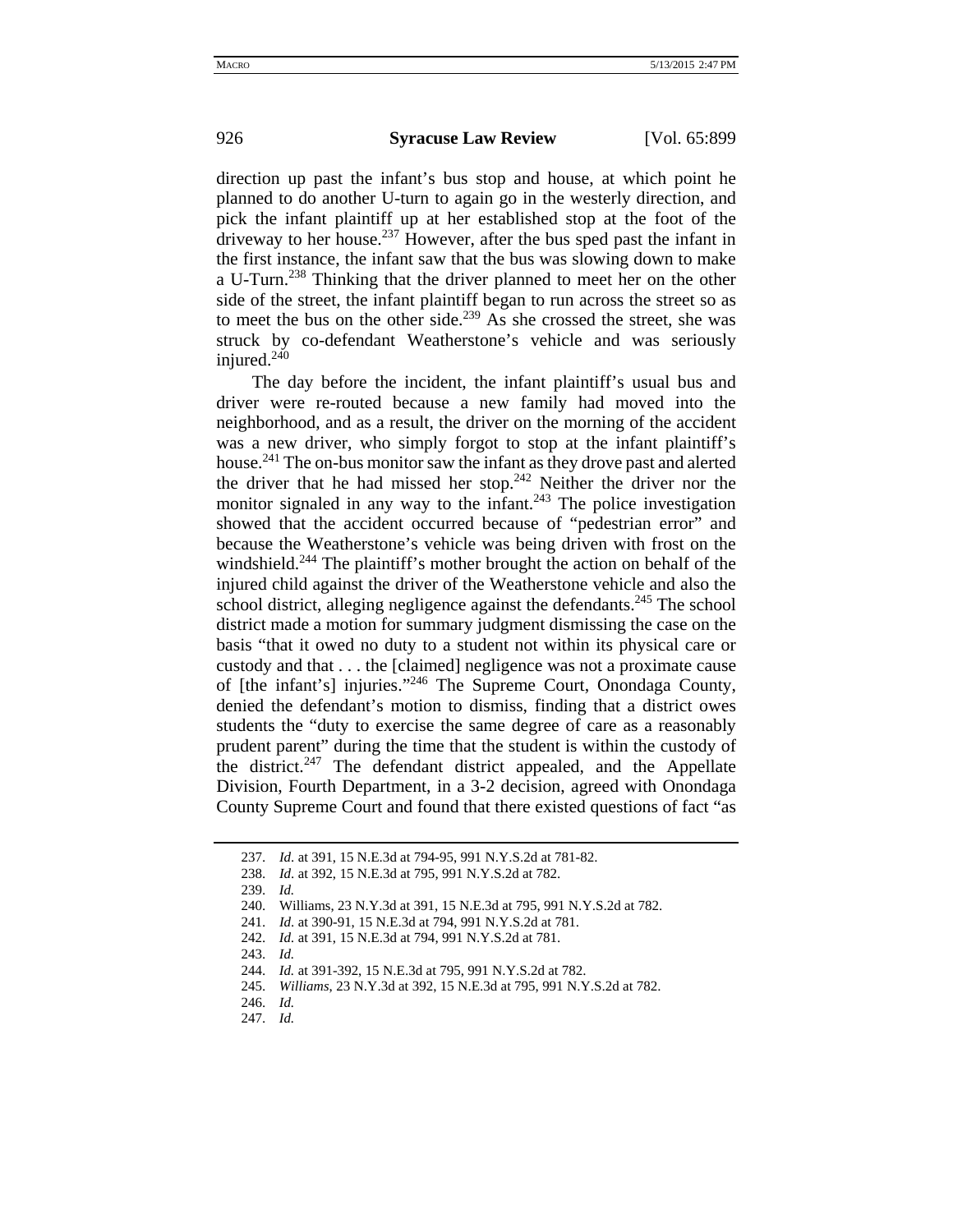## **2015 Tort Law** 927

to whether the [d]istrict's . . . negligence proximately caused the accident."<sup>248</sup> The court found, however, that the supreme court should have found for the defendant on the issue of violation of the Vehicle and Traffic Law.249

The dissenting justices would have dismissed the plaintiff's case in its entirety in reliance on the lead decisions in the area,<sup>250</sup> *Pratt v. Robinson*251 and *Norton v. Canandaigua City School District*. 252 The dissent also refused to endorse the plaintiff's contention "that the [d]istrict 'assumed a duty to the child as a [result] of the potentially [dangerous] situation . . . created by the . . . bus driver . . . . "<sup>253</sup> Leave to appeal was granted, and the appellate division certified the question: "'Was the order [of the Appellate Division] . . . properly made?'"<sup>254</sup>

The Court of Appeals found, based on the record before the Court, that the infant plaintiff never left the custody and control of her parents on the date of the accident.255 The Court placed great reliance on the fact that the parents trusted the infant to wait by herself at the established bus stop, and as a result, the child was never within the custody and control of the district that morning.<sup>256</sup> Additionally, the Court found that there was no special duty or relationship that existed from the district to the child.257 The plaintiff had urged that because of the child's Individualized Education Program ("IEP"), there existed a special duty owed to the child by the district.<sup>258</sup> The Court looked closely at the IEP and found by the direct interpretation of the document, all that was established by the document in the context of a relationship was that the district was to provide bus services to the infant.<sup>259</sup> There was no provision for any special services beyond that.<sup>260</sup> Thus, there was no relationship created that was any different than that existing for all the other students that were provided bussing services in the district, and as a result, no special duty was owed.<sup>261</sup>

251. 39 N.Y.2d 554, 349 N.E.2d 849, 384 N.Y.S.2d 749 (1976).

256. *Id.*

261. *Id.*

<sup>248.</sup> *Id.* at 393, 15 N.E.3d at 795-96, 991 N.Y.S.2d at 782-83.

<sup>249.</sup> *Id.* at 393-94, 15 N.E.3d at 796, 991 N.Y.S.2d at 783.

<sup>250.</sup> *Williams*, 23 N.Y.3d at 394, 15 N.E.3d at 796, 991 N.Y.S.2d at 783.

<sup>252. 208</sup> A.D.2d 282, 624 N.Y.S.2d 695 (4th Dep't 1995).

<sup>253.</sup> *Williams*, 23 N.Y.3d at 394, 15 N.E.3d at 796, 991 N.Y.S.2d at 783.

<sup>254.</sup> *Id.* at 394-95, 15 N.E.3d at 797, 991 N.Y.S.2d at 784 (alteration in original).

<sup>255.</sup> *Id.* at 403, 15 N.E.3d at 803, 991 N.Y.S.2d at 790.

<sup>257.</sup> *Id.* at 402-03, 15 N.E.3d at 802-03, 991 N.Y.S.2d at 789-90.

<sup>258.</sup> *Williams*, 23 N.Y.3d at 402, 15 N.E.3d at 802, 991 N.Y.S.2d at 789.

<sup>259.</sup> *Id.* at 402-03, 15 N.E.3d at 802-03, 991 N.Y.S.2d at 789-90.

<sup>260.</sup> *Id.* at 403, 15 N.E.3d at 802-03, 991 N.Y.S.2d at 789-90.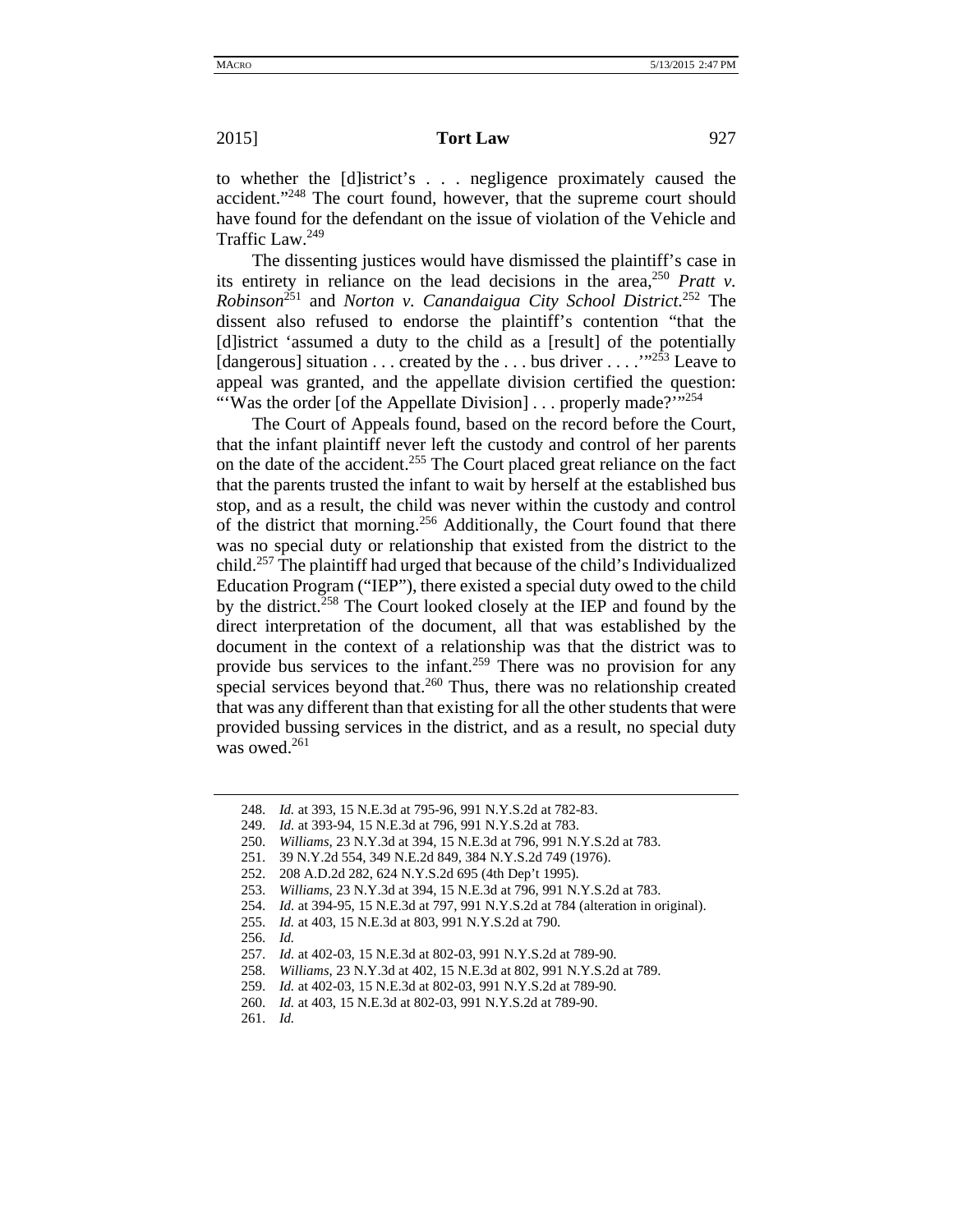In a dissent authored by Judge Smith, and joined by Judge Pigott and Chief Judge Lippman, the minority made the assessment that when children are bussed, they are on "the borderline between the school's custody and the parents' control," and often times it is "difficult" to determine where one ends and the other begins.<sup>262</sup> Judge Smith distinguished the *Pratt* decision by showing that in this case, the child was being picked up to go to school and not being dropped off at the end of the day, as in the *Pratt* case.263 The minority felt that was a major difference between the cases and that issue alone called for a reversal of the Court of Appeals' finding.<sup>264</sup> Judge Smith also noted that the infant child "went into the street [only as a] direct re[sult of] the bus driver's . . . negligent maneuver," making the U-Turn after passing her bus stop.<sup>265</sup> In conclusion, the dissent opined that the precedents of the Court of Appeals, "fairly read, compel the [existence of] a duty" in this case.<sup>266</sup> The dissent also found that, weak as it may be, the plaintiff did prove enough of a causation claim to create a question of fact.<sup>267</sup> Thus, the

dissent would have given the infant child her day in court and affirmed the order of the appellate division.<sup>268</sup> Nonetheless, as harsh as the result may be, the plaintiff's claim was dismissed.<sup>269</sup>

In what may have been the clearest statement of the law in a municipal liability case, the Appellate Division, Fourth Department, in the case of *Gilberti v. Town of Spafford*, determined that a municipality's "'operation, maintenance and repair of [its] sewer system is a proprietary function'" and not a governmental function.<sup>270</sup> As a result, in making such a claim, the plaintiff need not prove a special relationship existed between the Town and the plaintiff such that a special duty would be created.<sup>271</sup> On the contrary, once the municipality acts in a proprietary manner, the municipality can be sued just as any other citizen of the State.<sup>272</sup> In the

267. *Id.*

268. *Williams*, 23 N.Y.3d at 406, 15 N.E.3d at 805, 991 N.Y.S.2d at 792.

<sup>262.</sup> *Id.* at 404, 407, 15 N.E.3d at 803, 805, 991 N.Y.S.2d at 790, 792.

<sup>263.</sup> *Williams*, 23 N.Y.3d at 404-05, 15 N.E.3d at 804, 991 N.Y.S.2d at 791 (Smith, J., dissenting) (citing Pratt v. Robinson, 39 N.Y.2d 554, 556, 349 N.E.2d 849, 850, 384 N.Y.S.2d 749, 750 (1976)).

<sup>264.</sup> *Id.* at 405-06, 15 N.E.3d at 804-05, 991 N.Y.S.2d at 791-92 (Smith, J., dissenting).

<sup>265.</sup> *Id.* at 405, 15 N.E.3d at 804, 991 N.Y.S.2d at 791.

<sup>266.</sup> *Id.* at 406, 15 N.E.3d at 805, 991 N.Y.S.2d at 792.

<sup>269.</sup> *Id.* at 407, 15 N.E.3d at 805, 991 N.Y.S.2d at 792.

<sup>270. 117</sup> A.D.3d 1547, 1549, 985 N.Y.S.2d 787, 789 (4th Dep't 2014) (citation omitted).

<sup>271.</sup> *Id.*

<sup>272.</sup> *Id.* at 1548-49, 985 N.Y.S.2d at 789 (citing Applewhite v. Accuhealth, Inc., 21 N.Y.3d 420, 425, 995 N.E.2d 131, 134, 972 N.Y.S.2d 169, 172 (2013); McLean v. City of N.Y., 12 N.Y.3d 194, 199, 905 N.E.2d 1167, 1171, 878 N.Y.S.2d 238, 242 (2009); Valdez v.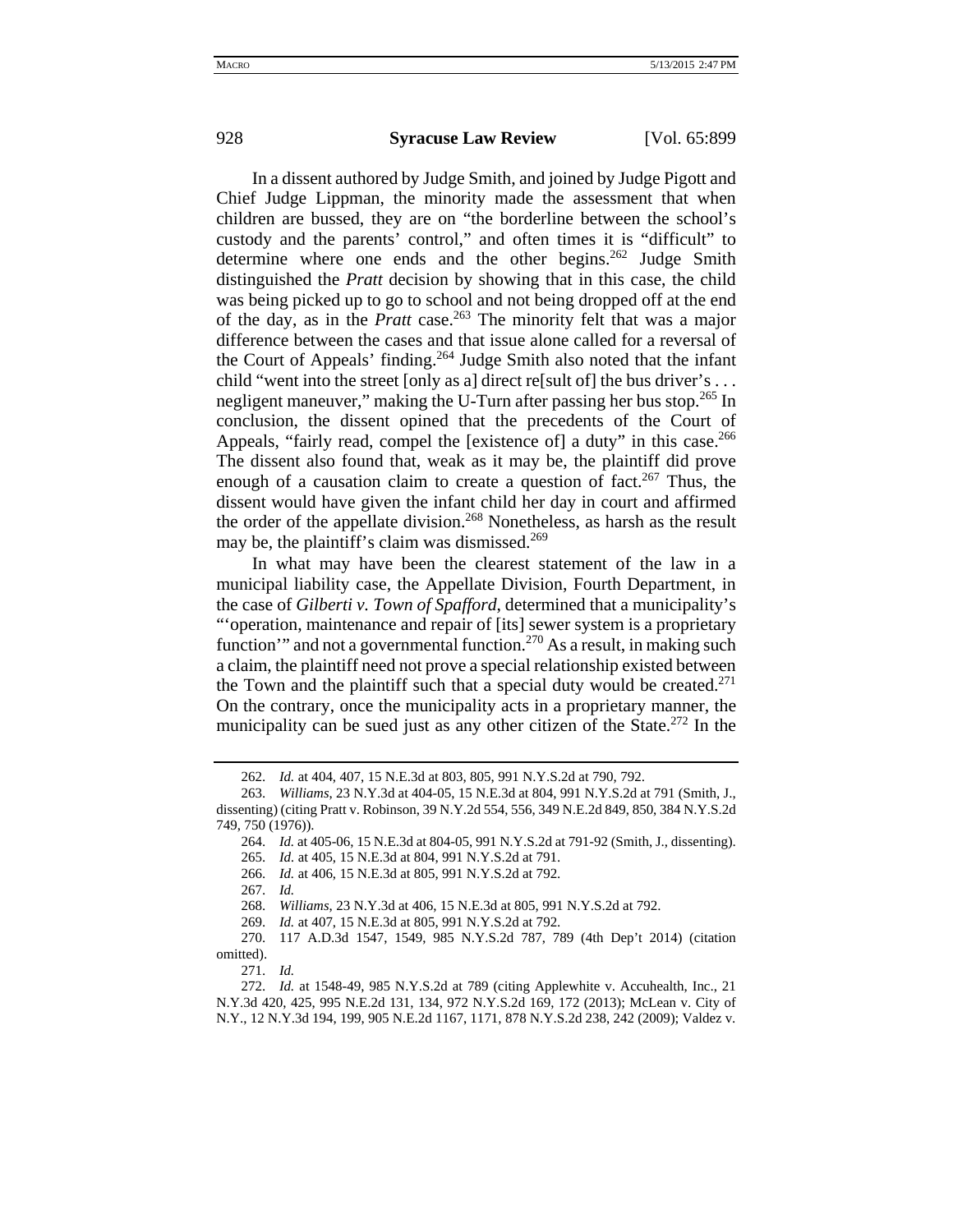*Gilberti* action, the plaintiff had suffered significant property damage as a result of the Town's drainage system overflowing and catastrophically failing, thus forcing a flood of water through the plaintiff's property and the plaintiff's house.<sup>273</sup> The plaintiff claimed that the sewer system was not adequately designed and that the Town was negligent, careless, and reckless in not taking proper care of the drainage system in a reasonably prudent manner.<sup>274</sup> The claims included, among others, the Town's "excessive deepening of the drainage ditches during cleanings in the summer and fall of 2007;" the failure to remove debris that clogged two pipes in the storm water system; and the "failure to repair the crushed ends of [two pipes] prior to th[e] storm.<sup>275</sup> The court found these actions/omissions to be proprietary in nature, and as a result, the defendant's motion to dismiss was properly denied by the supreme court. $276$ 

### IV. PRODUCT LIABILITY

## *A. The Court of Appeals Rejects Medical Monitoring Case for Former Cigarette Smokers*

There were a number of noteworthy cases that were reported in the area of product liability during the *Survey* year, and the cases reported not only made new legal policy but also affirmed some long lasting theories of law from older decisions.

One case that developed new policy in the State was the case of *Caronia v. Philip Morris USA, Inc*. 277 In *Caronia*, the plaintiffs were all current and/or former cigarette smokers of Marlboro cigarettes, with smoking histories of twenty pack-years or more.<sup>278</sup> The plaintiffs brought an action against the defendant seeking to recover on an equitable claim for medical monitoring as a result of smoking the defendant's cigarettes.279 None of the plaintiffs suffered any of the common diseases that have been related to smoking, such as cancer, nor were they under investigation by a physician for suspected lung cancer.<sup>280</sup>

The plaintiffs collectively, as a putative class, brought action against

City of N.Y., 18 N.Y.3d 69, 75-76, 960 N.E.2d 356, 361-62, 936 N.Y.S.2d 587, 592-93 (2011)).

<sup>273.</sup> *Id.* at 1547-48, 985 N.Y.S.2d at 788-89.

<sup>274.</sup> *Id.* at 1547, 985 N.Y.S.2d at 788.

<sup>275.</sup> *Gilberti*, 117 A.D.3d at 1549, 985 N.Y.S.2d at 790.

<sup>276.</sup> *Id.* at 1547, 1549-50, 985 N.Y.S.2d at 788, 790.

<sup>277</sup>*.* 22 N.Y.3d 439, 5 N.E.3d 11, 982 N.Y.S.2d 40 (2013).

<sup>278.</sup> *Id.* at 445, 5 N.E.3d at 13, 982 N.Y.S.2d at 42.

<sup>279.</sup> *Id.*

<sup>280.</sup> *Id.*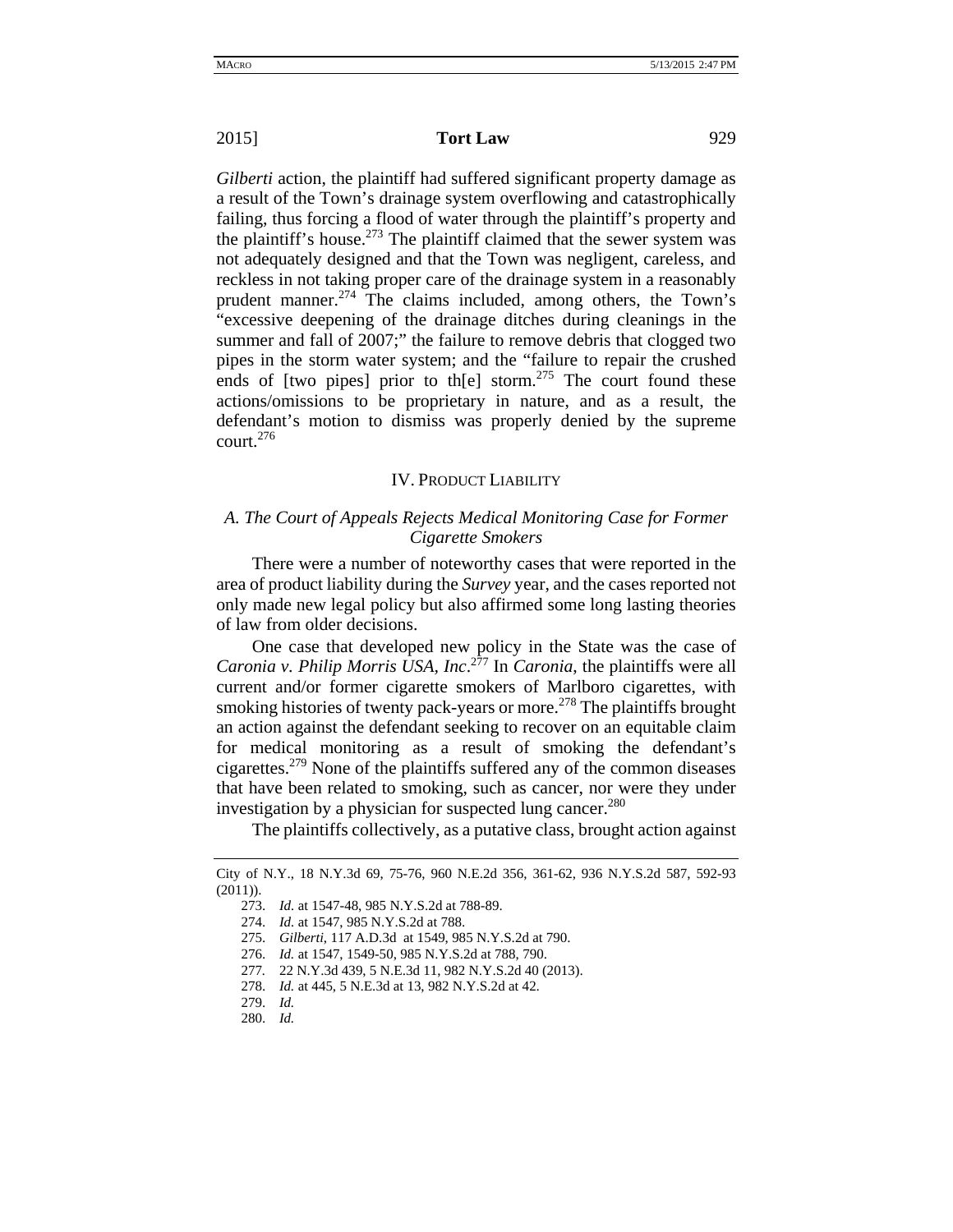Philip Morris USA, Inc. in product liability theories of negligence, strict liability, and breach of implied warranty of merchantability.<sup>281</sup> The plaintiffs requested the creation of a court-supervised medical monitoring program that would provide them with low-dose CT scanning of the chest, at the defendant's expense, which plaintiffs argued would be effective in the early detection of lung cancer.<sup>282</sup> When discovery was complete, the defendant moved for summary judgment, and the federal district court granted the motion with regard to the negligence and strict product liability claims but ordered further briefing on the breach of warranty claims and on the issue of whether an independent cause of action for medical monitoring would be consistent with New York law.283 The federal district court dismissed the breach-of-warranty claims, and also dismissed the medical monitoring claims, in the process holding that even though the New York courts would likely recognize such a claim, the plaintiffs failed to allege that it was because of the tortious conduct of the defendant that such a program was needed.<sup>284</sup> On appeal to the Second Circuit Court of Appeals, the court affirmed the dismissal of all of the product liability claims, but certified the question of whether New York law is consistent with the medical monitoring claims to the New York Court of Appeals.285 In doing so, the Second Circuit certified the following question:

Under New York Law, may a current or former longtime heavy smoker who has not been diagnosed with a smoking-related disease, and who is not under investigation by a physician for such a suspected disease, pursue an independent equitable cause of action for medical monitoring for such a disease?

If New York recognizes such an independent cause of action for medical monitoring,

(A) What are the elements of that cause of action?

(B) What is the applicable statute of limitations, and when does that cause of action accrue?286

The New York Court of Appeals, in a 4-2 decision, authored by Judge Pigott, reviewed the history of torts in New York State and underscored the fundamental black-letter law that includes the

<sup>281.</sup> *Id.*

<sup>282.</sup> *Caronia*, 22 N.Y.3d at 445, 5 N.E.3d at 13, 982 N.Y.S.2d at 42*.*

<sup>283.</sup> *Id.* 

<sup>284.</sup> *Id.* at 445, 5 N.E.3d at 14, 982 N.Y.S.2d at 43 (quoting Caronia v. Philip Morris USA, Inc., No. 06-CV-224, 2011 U.S. Dist. LEXIS 12610, at \*6 (E.D.N.Y 2011)).

<sup>285.</sup> *Id.* at 445-46, 5 N.E.3d at 14, 982 N.Y.S.2d at 43.

<sup>286.</sup> *Id.* (quoting Caronia v. Philip Morris USA, Inc., 715 F.3d 417, 450 (2d Cir. 2013)) (internal quotation marks omitted).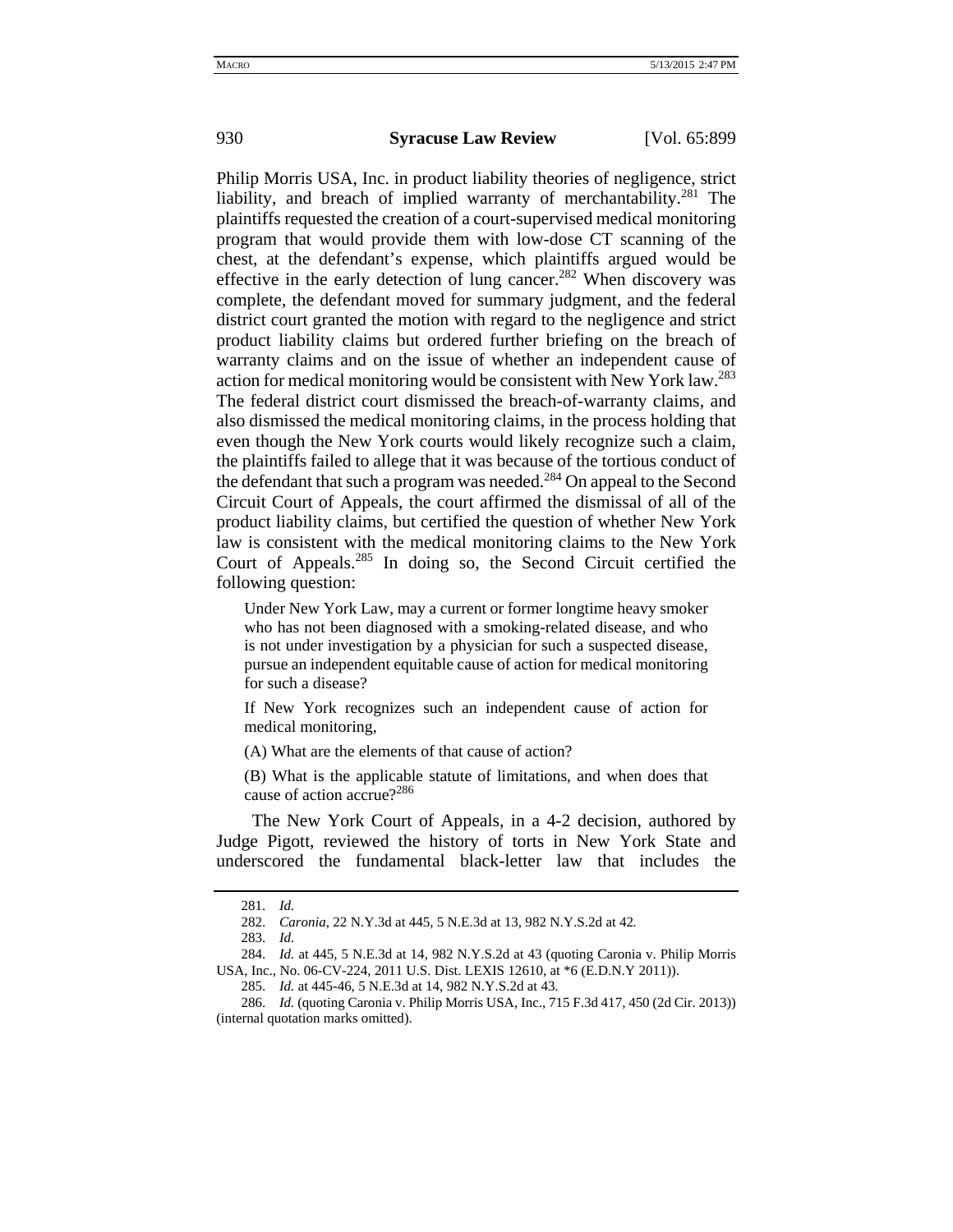requirement that a plaintiff must have sustained a physical harm before being able to recover in tort liability.<sup>287</sup> The majority reviewed the entirety of New York tort law and the appellate courts' insistence in New York that any type of medical monitoring be associated with some sort of physical injury.288 The Court then looked to what the other states in the country have done regarding medical monitoring actions and found that while some states do allow such actions, many do not.<sup>289</sup> The Court then reviewed the policy issues in allowing such a claim in the State and the need to keep the resources available to fully compensate those that have suffered a real injury, before using whatever resources might be available to pay for monitoring programs on people who might never become injured because of the tortious conduct of the defendant.<sup>290</sup> But the Court did recognize the policy reasons for allowing such a claim, including the possibility of early detection and treatment, not only mitigating the disease, but also reducing costs to the tortfeasor.<sup>291</sup> But then, Judge Pigott warned that "the potential systemic effects of creating a new, full-blown, tort law cause of action cannot be ignored."292

The Court reasoned that to open such a new body of tort claims could lead to tens of millions of potential plaintiffs seeking to recover monitoring costs, while at the same time depleting the resources of those who have really been injured and need the resources to treat the injuries already sustained.<sup>293</sup> Additionally, the Court also noted that it was speculative, at best, whether any, some, or all would ever become afflicted with the disease, and to give them the money for medical monitoring would only serve the inequitable diversion of money away from those who have actually suffered an injury.<sup>294</sup> The Court concluded that there can be no independent cause of action for medical monitoring, but such claims must be reserved to those that have already suffered physical injury.295 As a result, the first certified question from the Second

293. *Id.* at 451, 5 N.E.3d at 18, 982 N.Y.S.2d at 47 (citation omitted).

294. *Id.*

<sup>287.</sup> *Caronia*, 22 N.Y.3d at 446, 460, 5 N.E.3d at 14, 24, 982 N.Y.S.2d at 43, 53.

<sup>288.</sup> *Id.* at 448, 5 N.E.3d at 16, 982 N.Y.S.2d at 45 (citing Abusio v. Consol. Edison Co., 238 A.D.2d 454, 454, 656 N.Y.S.2d 371, 372 (2d Dep't), *lv. denied*, 90 N.Y.2d 806, 686 N.E.2d 1363, 664 N.Y.S.2d 268 (1997)).

<sup>289.</sup> *Id.* at 450, 5 N.E.3d at 17, 982 N.Y.S.2d at 46.

<sup>290.</sup> *Id.* at 451, 5 N.E.3d at 17-18, 982 N.Y.S.2d at 46-47.

<sup>291.</sup> *Id.* (quoting Bower v. Westinghouse Elec. Corp., 522 S.E.2d 424, 431 (W. Va. 1999))

<sup>292.</sup> *Caronia*, 22 N.Y.3d at 451, 5 N.E.3d at 17-18, 982 N.Y.S.2d at 46-47 (quoting Metro-N. Commuter R.R. Co. v. Buckley, 521 U.S. 424, 443 (1997)) (internal quotation marks omitted).

<sup>295.</sup> *Id.* at 452, 5 N.E.3d at 18, 982 N.Y.S.2d at 47.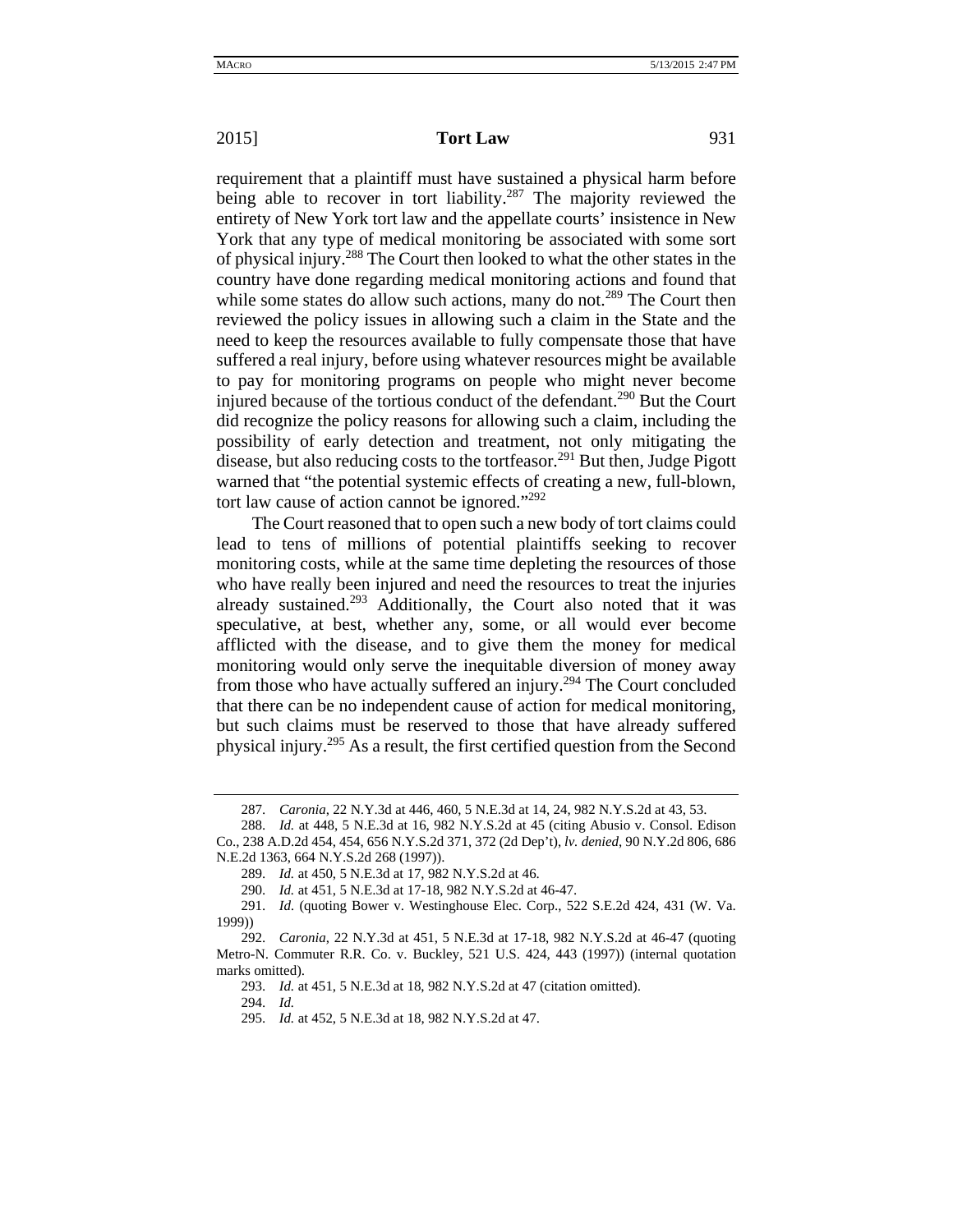Circuit was answered in the negative and the remaining questions were moot. $296$ 

Chief Judge Lippman, writing for the two dissenters, disagreed with the majority and stated that the answer to the first certified question should be in the affirmative.<sup>297</sup> Judge Lippman noted that the Court is confronted by a defendant that has conceded that the cigarettes they sell do have carcinogenic effects, and plaintiffs who, with early detection of any possible related cancers, with technology available that can find local tumors much earlier than ever before, will have a much better outcome with a medical monitoring program in place.<sup>298</sup> The minority position then was stated with elegant clarity by the Chief Judge when he wrote: "In sum, where a defendant's alleged misconduct causes severe harm, and the opportunity exists to save lives and alleviate suffering, countervailing public policy considerations must be extraordinarily compelling to justify such an 'absolute failure of justice.' The majority's justifications fall short of the mark."<sup>299</sup>

Chief Judge Lippman went on to dismiss the majority's warning concerning the runaway claims that would be presented, noting that each claim would have to have adequate proof before entry into the monitoring plan would be allowed.<sup>300</sup> Additionally, the dissent points out that the courts are a good and reliable entity to administer such a monitoring program, using the state of Maryland as an example.<sup>301</sup> Chief Judge Lippman closed the dissent by saying: "In the face of such circumstances, the majority resolutely stands frozen in time as it denies plaintiffs the opportunity to take advantage of life-saving technology. This result is indefensible when equitable relief is well within the province of this Court."302

For now, at least, it does not appear as though medical monitoring will exist as an independent equitable remedy in the State of New York.

<sup>296.</sup> *Id.* at 452, 5 N.E.3d at 19, 982 N.Y.S.2d at 48.

<sup>297.</sup> *Caronia*, 22 N.Y.3d at 453, 5 N.E.3d at 19, 982 N.Y.S.2d at 48 (Lippman, C.J., dissenting).

<sup>298.</sup> *Id.* (Lippman, C.J., dissenting).

<sup>299.</sup> *Id.* at 455-56, 5 N.E.3d at 21, 982 N.Y.S.2d at 50 (Lippman, C.J., dissenting) (quoting Strusburgh v. Mayor of N.Y., 87 N.Y. 452, 456 (1882)).

<sup>300.</sup> *Id.* at 457-59, 5 N.E.3d at 22-23, 982 N.Y.S.2d at 51-52 (Lippman, C.J., dissenting).

<sup>301.</sup> *Id.* at 460, 5 N.E.3d at 24, 982 N.Y.S.2d at 53 (Lippman, C.J., dissenting).

<sup>302.</sup> *Caronia*, 22 N.Y.3d at 460, 5 N.E.3d at 24, 982 N.Y.S.2d at 53 (Lippman, C.J., dissenting).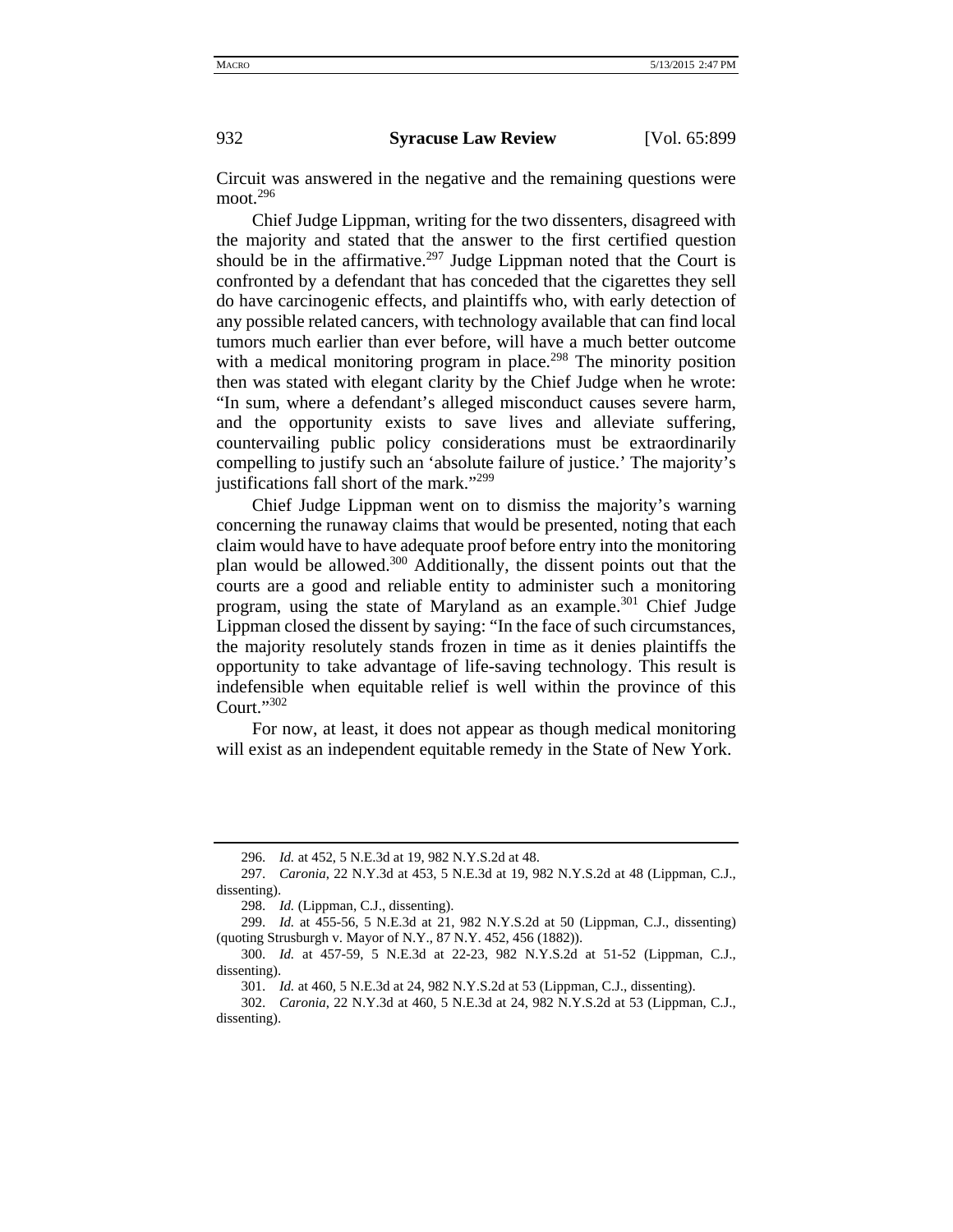## *B. A PJI 2:15 Charge cannot be Charged to the Jury in a Product Liability Case*

Another major case that was decided by the Court of Appeals during the *Survey* year was *Reis v. Volvo Cars of North America.*<sup>303</sup>

In *Reis*, the plaintiff was showing his newly purchased Volvo station wagon to his friend.<sup>304</sup> The plaintiff asked the owner of the vehicle if he could start the engine, and the owner then walked around to the driver's side window, reached his arm in to hold onto the ignition key, and turned the engine to the on position.<sup>305</sup> When that happened, the vehicle lurched forward, pinned the plaintiff against a wall and caused serious injuries.<sup>306</sup> The Volvo was equipped with a manual transmission and the starter and/or transmission was not equipped with starter interlock, which would make it so the vehicle would not start without the brake being depressed.307

The plaintiff then brought an action alleging claims of negligence, failure to warn, and strict liability in tort as against the defendant, Volvo, USA.<sup>308</sup> The proof at trial centered around a design defect and a failure to warn claim, with much of the proof being what other automobile manufacturers provided as safety devices in the United States at the time of the original sale of the station wagon and up to the time of the injury.<sup>309</sup> The plaintiff proved that General Motors, Ford, and Toyota used starter interlocks in 1987 (the year of manufacture of the subject vehicle), and as a result most of the automobiles sold in the United States in 1987 had the starter interlocks included as a safety device on the automobiles.<sup>310</sup> When the proof was completed, the plaintiff asked that the court charge Pattern Jury Instructions ("PJI") sections 2:15 and 2:16 when the court charged the jury.<sup>311</sup> Over the objection of Volvo, the charges were submitted to the jury. $312$  The jury was asked the following questions on the jury verdict sheet: "'Was the defendant Volvo negligent in failing to use a starter interlock device in its vehicle?' and also 'Was the defendant Volvo's vehicle not reasonably safe in that it was defective without a

<sup>303. 24</sup> N.Y.3d 35, 18 N.E.3d 383, 993 N.Y.S.2d 672 (2014).

<sup>304.</sup> *Id.* at 38-39, 18 N.E.3d at 385, 993 N.Y.S.2d at 674.

<sup>305.</sup> *Id.* at 39, 18 N.E.3d at 385, 993 N.Y.S.2d at 674.

<sup>306.</sup> *Id.*

<sup>307.</sup> *Id.*

<sup>308.</sup> *Reis*, 24 N.Y.3d at 44, 18 N.E.3d at 389, 993 N.Y.S.2d at 678 (Graffeo, J., dissenting).

<sup>309.</sup> *Id.* at 39, 18 N.E.3d at 385, 993 N.Y.S.2d at 674.

<sup>310.</sup> *Id.*

<sup>311.</sup> *Id.*

<sup>312.</sup> *Id.*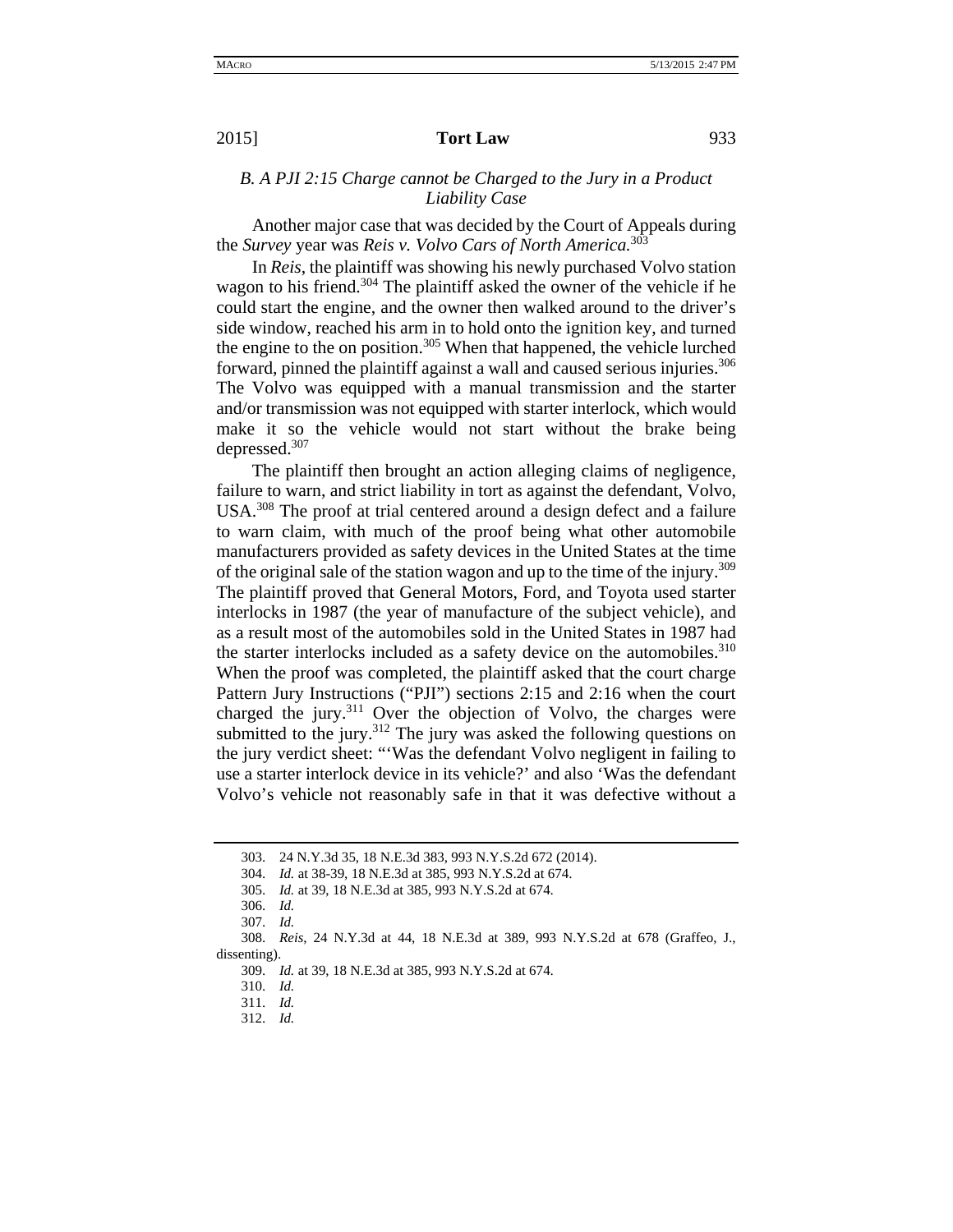starter interlock device?"<sup>313</sup> The jury answered "yes" to the first question and "no" to the second question.<sup>314</sup> The jury also found for the plaintiff on the failure to warn claims and awarded damages totaling roughly  $$10,000,000.<sup>315</sup>$ 

After the verdict, the appellate division determined that the failure to warn claim was to be dismissed, as there was no evidence that any such failure caused the injuries. $316$  Both parties appealed to the appellate division, which affirmed the trial court's actions concerning the issues of liability.317 Specifically, the appellate division found that the trial court did not commit error by charging  $2:15$  and  $2:16$ <sup>318</sup> Two of the appellate justices dissented and voted to remand the case for another trial because they felt it was an error for the lower court to charge PJI 2:16, as there was no proof of a customary procedure or policy that was "reflective of an industry standard or a generally-accepted safety practice."<sup>319</sup>

Volvo then appealed to the Court of Appeals as of right, and at that time, urged that the lower courts erred by giving the PJI charges 2:15 and 2:16.320 The Court found, in a written decision by Judge Smith, that the PJI charge 2:15 should not have been given to the jury.<sup>321</sup> The Court noted that the particular charge was a charge distinctly related to medical malpractice cases and even though the PJI committee promoted the charge for use in cases involving skilled trades and to professions not thought of in connection with malpractice, there was no case that the courts have decided where the charge had been used in a negligent design or design defect case.<sup>322</sup> In writing that the difference between the "community" and "reasonable person" standards is a subtle one, the Court found that presenting this charge as the supreme court did was an error.<sup>323</sup> However, even with the error, if the charge as a whole laid out the general negligence principles, then the Court would feel comfortable

<sup>313.</sup> *Reis*, 24 N.Y.3d at 40, 18 N.E.3d at 385-86, 993 N.Y.S.2d at 674-75.

<sup>314.</sup> *Id.* at 40, 18 N.E.3d at 386, 993 N.Y.S.2d at 675.

<sup>315.</sup> *Id.*

<sup>316.</sup> *Id.* (quoting Reis v. Volvo Cars of N. Am., Inc., 73 A.D.3d 420, 423, 901 N.Y.S.2d 10, 13 (1st Dep't 2010)).

<sup>317.</sup> *Id.* (citing generally Reis v. Volvo Cars of N. Am., Inc., 105 A.D.3d 663, 964 N.Y.S.2d 125 (1st Dep't 2013)).

<sup>318.</sup> *Reis*, 24 N.Y.3d at 40, 18 N.E.3d at 386, 993 N.Y.S.2d at 675 (quoting *Reis*, 105 A.D.3d at 664, 964 N.Y.S.2d at 128).

<sup>319.</sup> *Id.* (quoting *Reis*, 105 A.D.3d at 665, 964 N.Y.S.2d at 129 (Abdus-Salaam, J., dissenting)).

<sup>320.</sup> *Id.* at 41, 18 N.E.3d at 386, 993 N.Y.S.2d at 675.

<sup>321.</sup> *Id.* at 41, 18 N.E.3d at 387, 993 N.Y.S.2d at 676.

<sup>322.</sup> *Id.* at 42, 18 N.E.3d at 387, 993 N.Y.S.2d at 676.

<sup>323.</sup> *Reis*, 24 N.Y.3d at 42-43, 18 N.E.3d at 388, 993 N.Y.S.2d at 677.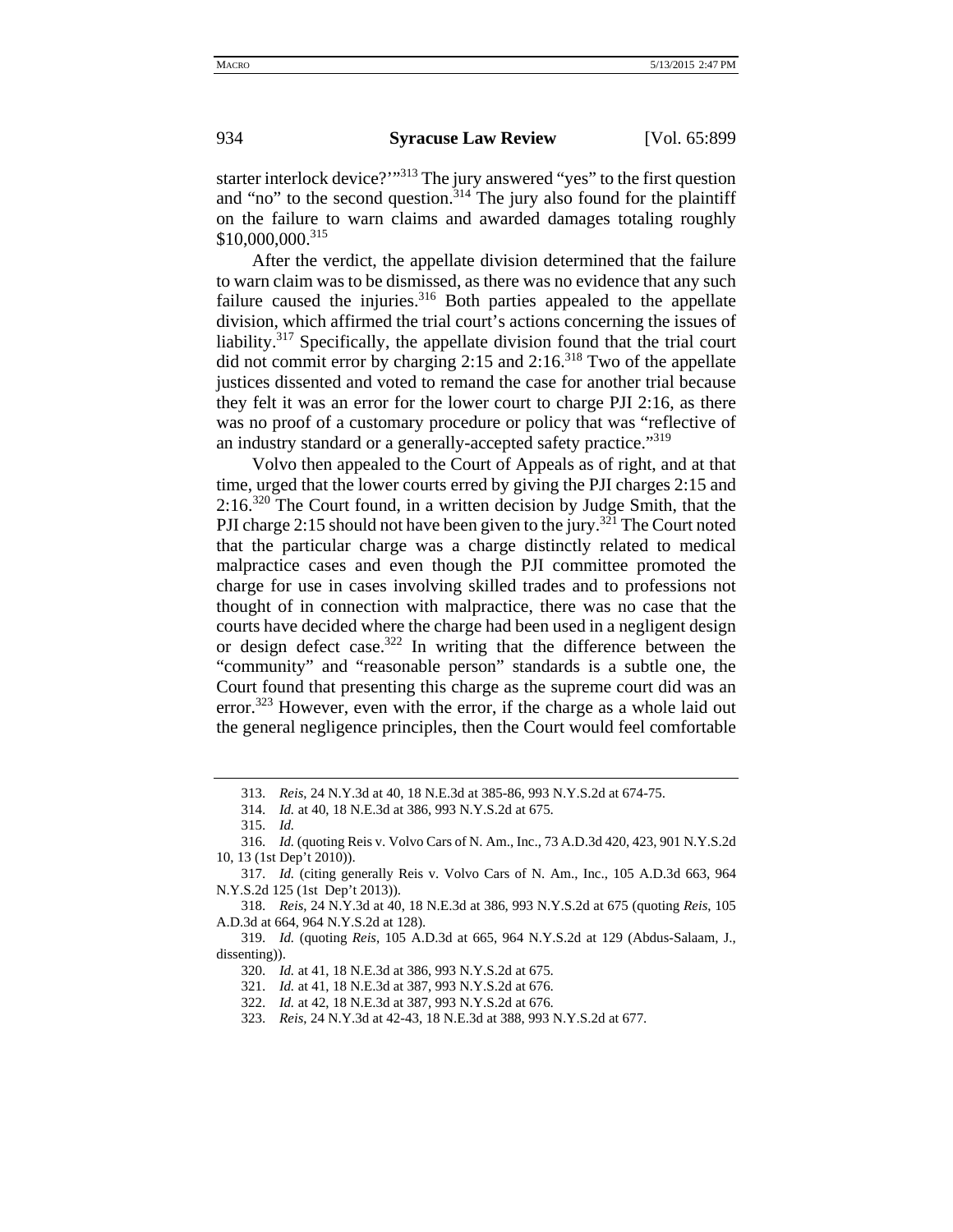that the jury was not led astray.<sup>324</sup> In this case, the Court had no such confidence.325

The Court determined that 2:15 is reserved for malpractice cases because the standard of care for malpractice cases is quite different from general negligence cases.<sup>326</sup> The Court noted that a doctor or a lawyer are held to the standard of care that exists among their peers in the community.327 Generally, the standard of care for a physician is one established by the physicians themselves.<sup>328</sup> That is not so with other general negligence cases.<sup>329</sup> In these cases, the jury must compare the actions of the alleged offenders in accord with a reasonable person under the same circumstances.<sup>330</sup> In other words, would a reasonable person, using the risk utility test, deem the product to be not reasonably safe? $331$ Noting the inconsistency in the jury's answers, the Court felt that they may have been confused, and as a result, decided that the case must be sent back for another trial, and at the new trial, PJI 2:15 should not be charged to the jury.<sup>332</sup> The Court also looked at the issue concerning 2:15 and the "Business Practice" charge.<sup>333</sup> The Court concluded that the charge was properly given to the jury, as it asks the jury to make their own determination whether there was a business practice or a standard to which companies like Volvo must comply.<sup>334</sup> Thus, the wording of the charge is adequate to lead the jury to the appropriate analysis, and the charge should be given.<sup>335</sup> As a result, the Court found that the appellate court's order should be reversed, and a new trial was ordered.<sup>336</sup>

Writing in dissent, Judge Graffeo noted that with the use of PJI 2:15, the Court's charge instructed the jury that the degree of care owed by Volvo was that of a reasonably prudent manufacturer.<sup>337</sup> Also, Judge Graffeo noted, this particular charge was submitted at the request of Volvo.338 Also, the dissent noted that 2:16 was charged to the jury after

327. *Id.*

329. *See id.*

330. *Id.*

331. *Id*. at 42, 18 N.E.3d at 388, 993 N.Y.S.2d at 677.

332. *Id.* at 43, 18 N.E.3d at 388, 993 N.Y.S.2d at 677.

- 333. *Reis*, 24 N.Y.3d at 39, 44, 18 N.E.3d at 385, 388, 993 N.Y.S.2d at 674, 677.
- 334. *Id.* at 44, 18 N.E.3d at 388, 993 N.Y.S.2d at 677.

335. *Id.*

336. *Id.* at 44, 18 N.E.3d at 389, 993 N.Y.S.2d at 678.

337. *Id.* at 46, 18 N.E.3d at 390, 993 N.Y.S.2d at 679 (Graffeo, J., dissenting).

338. *Reis*, 24 N.Y.3d at 46, 18 N.E.3d at 390, 993 N.Y.S.2d at 679 (Graffeo, J., dissenting).

<sup>324.</sup> *Id.* at 43, 18 N.E.3d at 388, 993 N.Y.S.2d at 677.

<sup>325.</sup> *Id.*

<sup>326.</sup> *Id.* at 42, 18 N.E.3d at 387, 993 N.Y.S.2d at 676.

<sup>328.</sup> *Reis*, 24 N.Y.3d at 42, 18 N.E.3d at 387, 993 N.Y.S.2d at 676.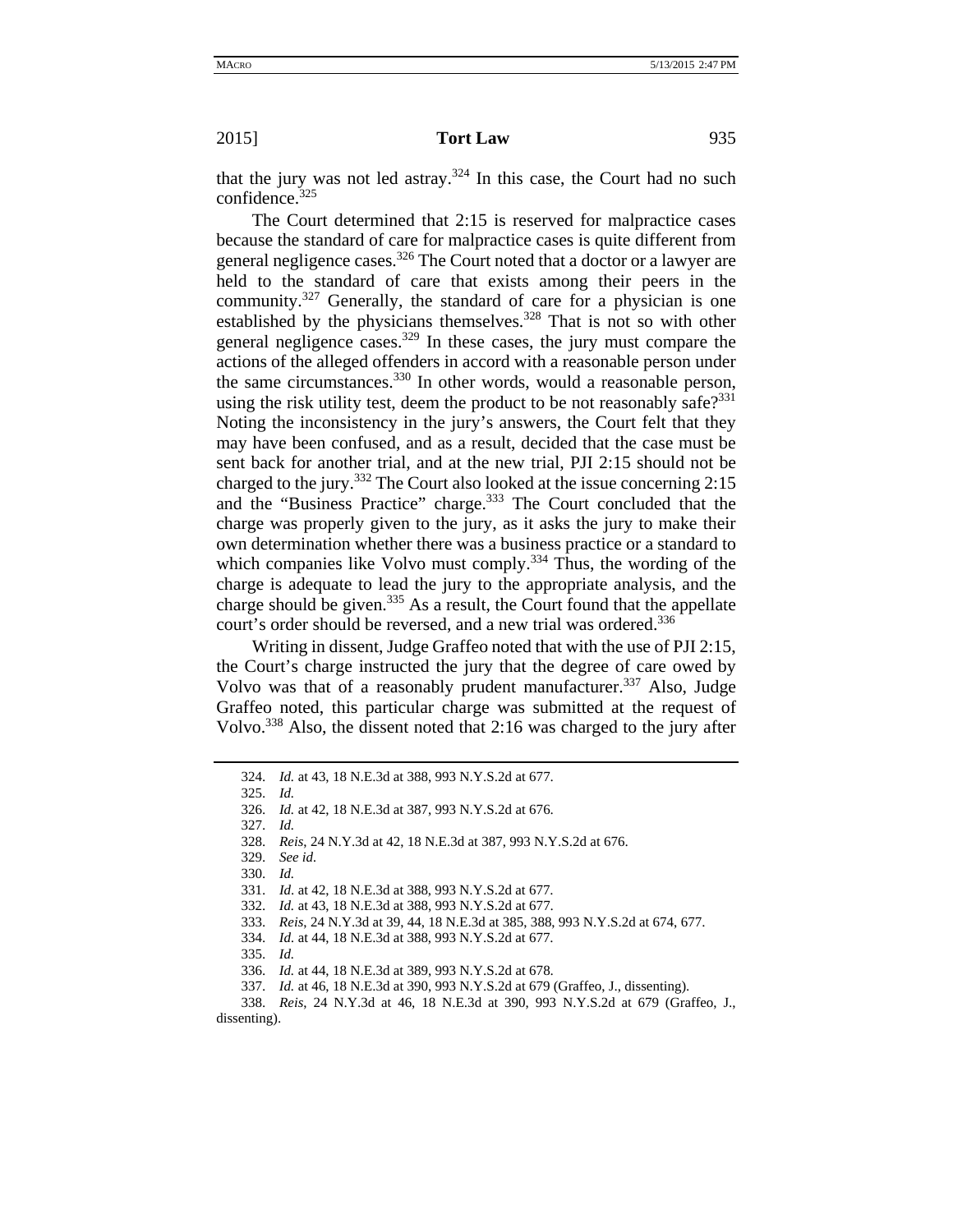2:15, and if there was any inconsistency, it was certainly alleviated by the later charge.<sup>339</sup> In conclusion, the dissent would affirm the appellate division order.<sup>340</sup>

### *C. Claim of Foreseeable Misuse and Foreseeable Alteration goes to Jury*

In *In re Hoover v. New Holland North America, Inc.*, the plaintiff was a young 16-year-old girl who was seriously injured when she was caught and dragged into the rotating driveline of a tractor-driven post hole digger distributed by defendants CNH America and sold by defendant Niagara Frontier Equipment Sales, Inc.<sup>341</sup> Prior to the accident happening, the owner of the machine had removed a plastic guard that covered the gear box input shaft and most of the U-joint including a protruding nut and bolt which protruded beyond the yolks collar outer surface.<sup>342</sup> The machine owner allowed the plaintiff's stepfather to use the machine, and Hoover was not aware when he borrowed the digger that presumably would have prevented the accident from occurring, which it would have covered the gear box assembly and the U joint yolk that is secured to the gear box input shaft using the bolt that extended beyond the yolks collar and outer surface.<sup>343</sup>

On the day of the injury, the plaintiff never had occasion to use the digger before.<sup>344</sup> It was her first time, and she was wearing flip flops, a tank top, and a loose fitting outer shirt that got caught on the bolt, and she was then sucked into the machine, seriously injuring her.<sup>345</sup> Plaintiff's right arm was severed above the elbow, and she also sustained other severe injuries to her left scapula, left clavicle, and right humerus.<sup>346</sup> Plaintiff commenced the product liability action alleging negligence and strict products liability for manufacturing defect, design defect, and failure to warn.<sup>347</sup> At the deposition of the owner of the digger, the defendant Smith testified that he purchased the vehicle in 1966 to dig holes for plants in the vineyard.<sup>348</sup> Apparently some of the holes that needed to be dug were deeper than the auger, and he would drill the holes down to the U bolt joint each time banging and damaging the plastic

<sup>339.</sup> *Id.*

<sup>340.</sup> *Id.*

<sup>341. 23</sup> N.Y.3d 41, 46, 48, 11 N.E.3d 693, 696-97, 988 N.Y.S.2d 543, 546-47 (2014).

<sup>342.</sup> *Id.*

<sup>343.</sup> *Id.* at 47-48, 11 N.E.3d at 697, 988 N.Y.S.2d at 547.

<sup>344.</sup> *Id.* at 48, 11 N.E.3d at 697, 988 N.Y.S.2d at 547.

<sup>345.</sup> *Id.* at 48, 11 N.E.3d at 697, 988 N.Y.S.2d at 547-48.

<sup>346.</sup> *Hoover*, 23 N.Y.3d at 48, 11 N.E.3d at 697, 988 N.Y.S.2d at 547-48.

<sup>347.</sup> *Id.* at 48, 11 N.E.3d at 697, 988 N.Y.S.2d at 548.

<sup>348.</sup> *Id.*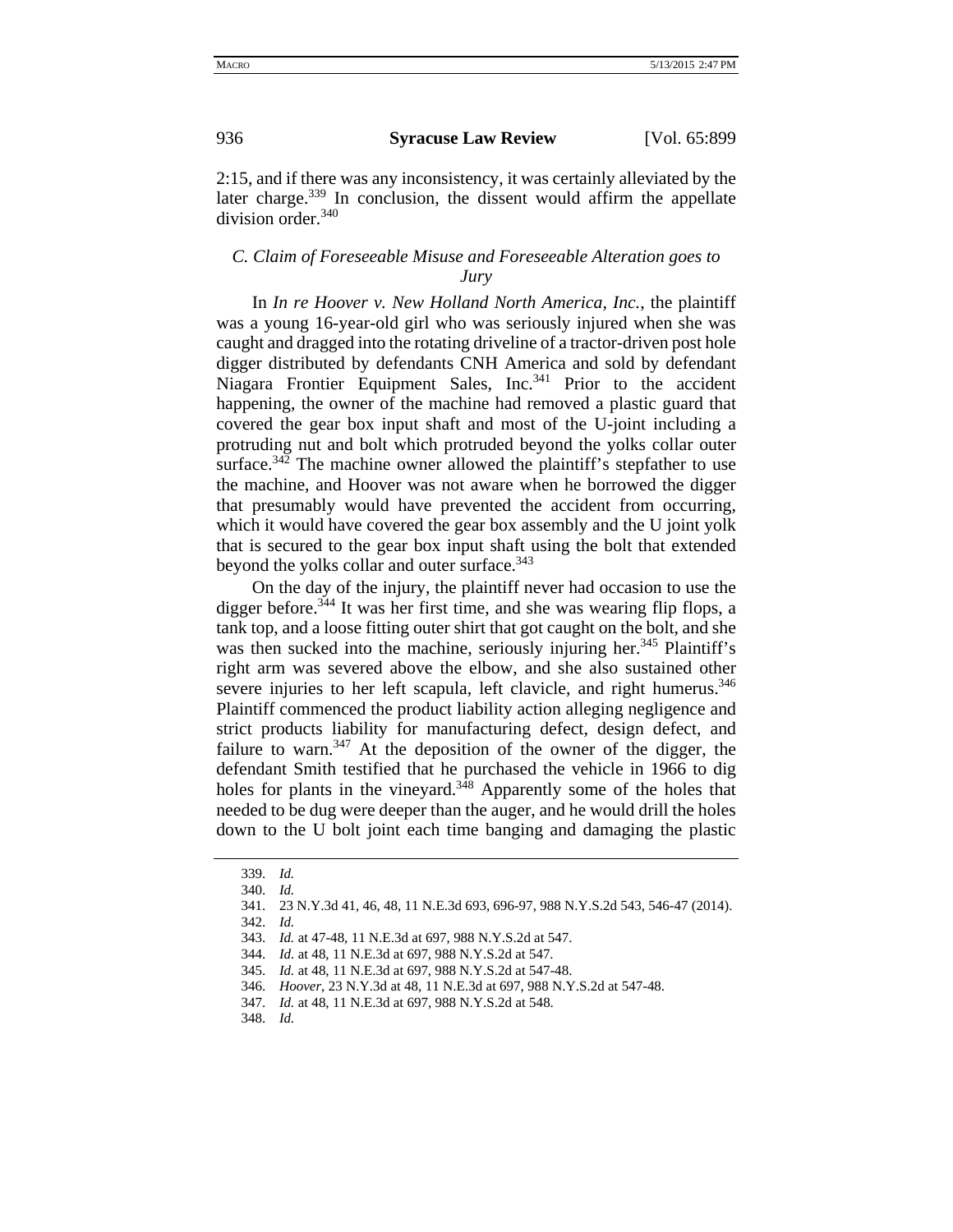shield that was affixed to protect users from being involved with the pinched point and the bolt assembly.<sup>349</sup> Over the course of time the shield became significantly damaged and worthless.<sup>350</sup> As a result, the defendant Smith removed the shield, and did not get a new one, as he felt that would only get damaged as well and would be more of a nuisance than a safety device. $351$ 

The defendant manufacturer, Alamo/SMC Corporation, defended the product liability action alleging a *Robinson v. Reed-Prentice Division of Package Machinery Co.*352 misuse and alteration theory saying that the guard was in place when the product was originally sold, and only by virtue of the actions of the owners was the guard then removed thus causing the open pinch point to exist that eventually led to the plaintiff's injuries.353 The manufacturer also defended on the basis that the manual warned users not to submerge the auger beyond the flighting (the spiral blade on the auger shaft) because, as stated in the manual, "this will cause binding and overloading."354 The manual does not and did not warn that the gear box safety shield could become damaged if it contacts the ground.355 The defendant owner of the machine testified that he did replace some of the pieces of the machine, including the auger, but did not replace the shield because it was "only going to get bent up, broke up, or tore off again."356 A new shield could have been purchased from the dealer for forty dollars and installed in about fifteen to thirty minutes using regular tools that he had in his toolbox. $357$ 

Following discovery, all defendants moved for summary judgment, and the defendant manufacturer asserted, under *Robinson*, that when the digger was sold it was safe at that time, and it was only because of the removal of the shield and the failure to replace it that the product became dangerous.<sup>358</sup> The defendants further alleged that the owner misused the digger by regularly allowing the shield to contact the ground, and that he abused the machine by using it with such high frequency in his

<sup>349.</sup> *Id.* at 49, 11 N.E.3d at 697, 988 N.Y.S.2d at 548.

<sup>350.</sup> *Id.* at 49, 11 N.E.3d at 698, 988 N.Y.S.2d at 548; *see also Hoover*, 23 N.Y.3d at 62, 11 N.E.3d at 707-08, 988 N.Y.S.2d at 558 (Smith, J., dissenting).

<sup>351.</sup> *Hoover*, 23 N.Y.3d at 49, 11 N.E.3d at 698, 988 N.Y.S.2d at 548.

<sup>352. 49</sup> N.Y.2d 471, 403 N.E.2d 440, 426 N.Y.S.2d 717 (1980).

<sup>353.</sup> *Hoover*, 23 N.Y.3d at 51, 11 N.E.3d at 699, 988 N.Y.S.2d at 549 (citing *Robinson*, 49 N.Y.2d 471, 403 N.E.2d 440, 426 N.Y.S.2d 717).

<sup>354.</sup> *Id.* at 49, 11 N.E.3d at 697, 988 N.Y.S. at 548.

<sup>355.</sup> *Id.* at 49, 11 N.E.3d at 698, 988 N.Y.S.2d at 548.

<sup>356.</sup> *Id.*

<sup>357.</sup> *Id.*

<sup>358.</sup> *Hoover*, 23 N.Y.3d at 51, 11 N.E.3d at 699, 988 N.Y.S.2d at 549.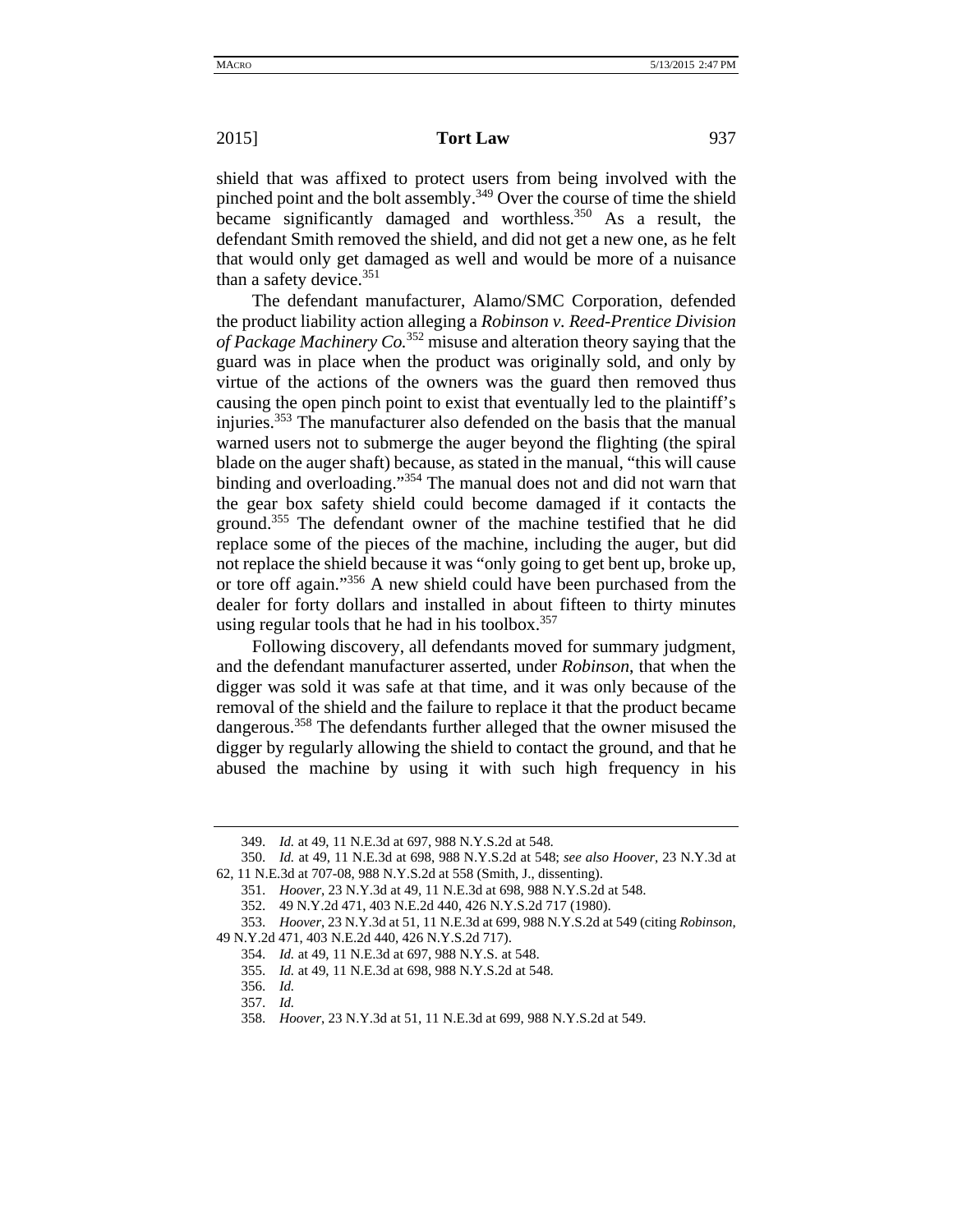vineyard.359 The defendants further argued that it had no duty to furnish a machine that cannot be abused and that will otherwise not wear out and that it was inexcusable that the owner failed to spend the small amount of time that it would have taken and the expense necessary to replace the shield before the accident.<sup>360</sup> The plaintiff opposed the motion for summary judgment alleging that there were two design defects, the protruding nut and bolt at the U joint connection and the plastic shield that wore out, that broke up, and was ultimately removed.<sup>361</sup> The testimony from various engineers also supported plaintiff's assertion that there were questions of fact concerning the foreseeability of the owner's conduct when the shield was removed as to whether the shield was defectively designed.<sup>362</sup> The supreme court granted summary judgment to the extent of dismissing plaintiff's manufacturing defect and failure to warn claims.<sup>363</sup> However, the court denied summary judgment with regard to the design defect claims that were asserted against the defendants.364 On the third day of trial, many of the defendants settled with the plaintiff.<sup>365</sup> The trial thereafter continued as against the appealing defendants on the basis of the design defect claim.<sup>366</sup>

The jury returned a verdict in favor of the plaintiff in an amount of \$8,811,587.29 and apportioned liability 35% to CNH, 30% to SMC, 30% to the owner, 3% to the plaintiff's stepfather, and 2% to the distributor.<sup>367</sup> The defendants moved for summary judgment notwithstanding the verdict and also sought to set aside the verdict on the basis that the verdict was against the weight of the evidence.<sup>368</sup> The court denied all motions and entered judgment on behalf of the plaintiff, and the defendants appealed.<sup>369</sup> The appellate division affirmed saying that the plaintiff presented sufficient evidence that the digger was defectively designed and that the owner's removal of the damaged gear box did not constitute a "substantial modification."370 The Court of Appeals affirmed the appellate division's decision, reaffirmed the judgment, and found that the plaintiff established material issues of fact sufficient to overcome

<sup>359.</sup> *Id.*

<sup>360.</sup> *Id.* at 51, 11 N.E.3d at 699, 988 N.Y.S.2d at 549-50.

<sup>361.</sup> *Id.* at 51, 11 N.E.3d at 699, 988 N.Y.S.2d at 550.

<sup>362.</sup> *Id.* at 51-52, 11 N.E.3d at 699-700, 988 N.Y.S.2d at 550.

<sup>363.</sup> *Hoover*, 23 N.Y.3d at 52, 11 N.E.3d at 700, 988 N.Y.S.2d at 550.

<sup>364.</sup> *Id.*

<sup>365.</sup> *Id.*

<sup>366.</sup> *Id.*

<sup>367.</sup> *Id.* at 53, 11 N.E.3d at 700, 988 N.Y.S.2d at 551.

<sup>368.</sup> *Hoover*, 23 N.Y.3d at 53, 11 N.E.3d at 700, 988 N.Y.S.2d at 551.

<sup>369.</sup> *Id.*

<sup>370.</sup> *Id.* at 53, 11 N.E.3d at 700-01, 988 N.Y.S.2d at 551.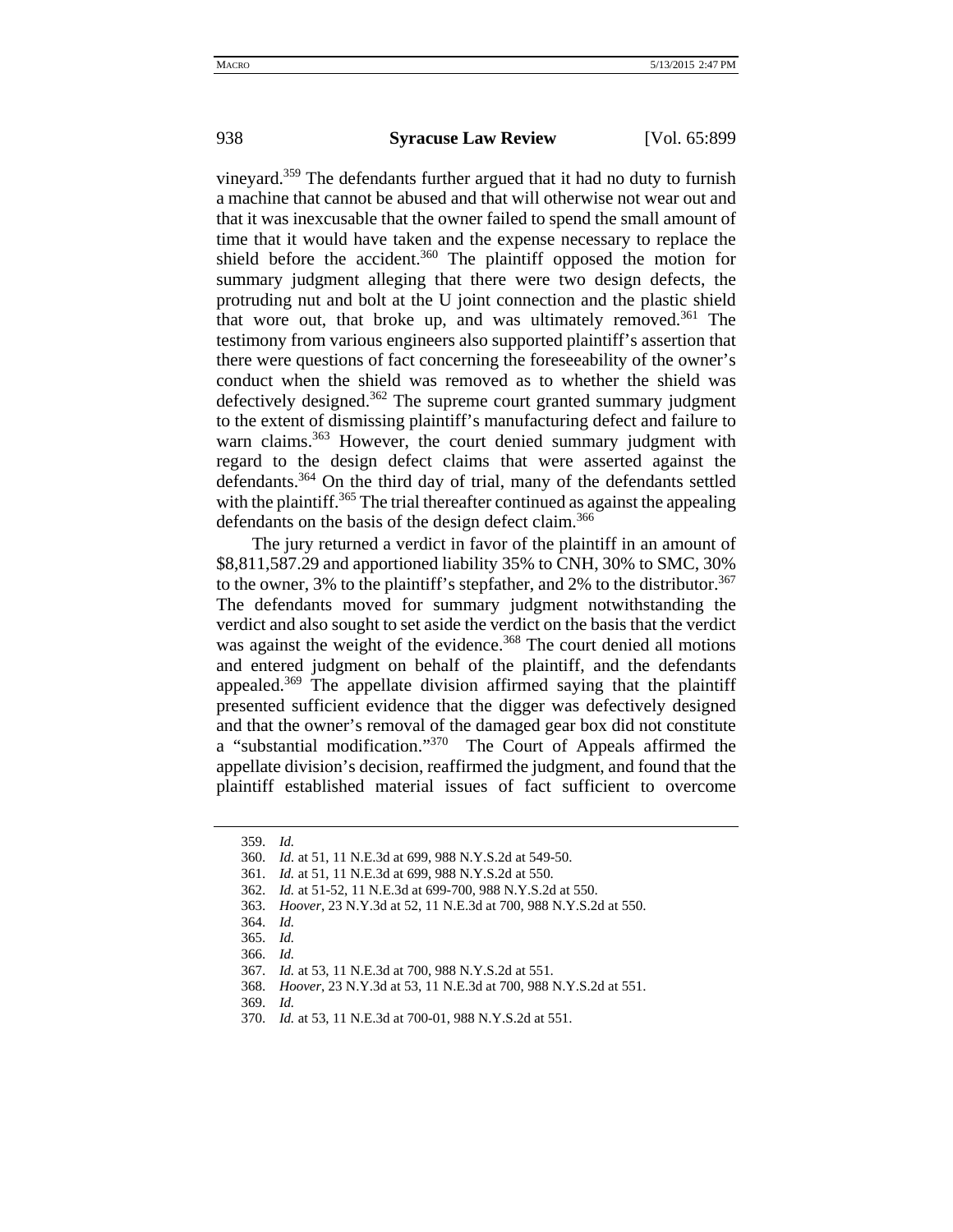defendants' substantial modification defense.<sup>371</sup> In affirming, the fact that the guard had been destroyed by years of wear and tear and would no longer stay attached to the digger and essentially ceased to provide protection from the rotating components near the gearbox supported the Court's decision.372 The Court noted that unlike the employer in *Robinson*, the owner did not modify the digger in order to circumvent the utility of the shield or adapt the digger to his own needs, but rather removed the shield because of its lack of functional utility as it had been destroyed in time and use of the machine.<sup>373</sup> Plaintiff had also proffered an expert affidavit at the time of the motion for summary judgment that averred that the shield was "not reasonably safe" because it was "not designed to last the life" of the digger, and the defendants failed to incorporate a safer yet feasible alternative design, such as a guard that would be an integral part of the machine or a metal shield that would have prevented the accident.<sup>374</sup> The "defendants did not adequately refute [the] plaintiff's assertions that the plastic shield failed prematurely under the circumstances presented" in the case.375 The Court also found that, under the circumstances, the actions of the owner were foreseeable and that to the extent that there was any misuse, the misuse was a foreseeable misuse, which does not have the impact of negating a plaintiff's claim for damages.376

Judge Smith dissented and argued that the fact that the machine came with safety decals warning in large letters against the operation without a safety shield illustrated with a simple drawing what could happen if the warnings were disregarded, and included warnings in the operator's manual including one that said "never operate machinery without all shields" in place.<sup>377</sup> The manual also warned the operator "IMPORTANT: Do not allow the auger to penetrate the ground to a depth where the flighting [a helical blade] is submerged."<sup>378</sup> Recognizing that the farmer ignored all of these warnings, and then chose to not get a replacement shield for forty dollars, Judge Smith asserted that this was a

<sup>371.</sup> *Id.* at 57, 11 N.E.3d at 704, 988 N.Y.S.2d at 554.

<sup>372.</sup> *Hoover*, 23 N.Y.3d at 57, 11 N.E.3d at 704, 988 N.Y.S.2d at 554.

<sup>373.</sup> *Id.* (citing Robinson v. Reed-Prentice Div. of Package Mach. Co., 49 N.Y.2d 471, 481, 403 N.E.2d 440, 444, 426 N.Y.S.2d 717, 721 (1980)).

<sup>374.</sup> *Id.* at 51-52, 57, 11 N.E.3d at 699-700, 704, 988 N.Y.S.2d at 550, 554 (internal quotation marks omitted).

<sup>375.</sup> *Id.* at 58, 11 N.E.3d at 704, 988 N.Y.S.2d at 554.

<sup>376.</sup> *Id.* at 61, 11 N.E.3d at 706-07, 988 N.Y.S.2d at 557.

<sup>377.</sup> *Hoover*, 23 N.Y.3d at 62, 11 N.E.3d at 707, 988 N.Y.S.2d at 558 (Smith, J., dissenting).

<sup>378.</sup> *Id.* (alteration in original) (emphasis in original omitted) (Smith, J., dissenting).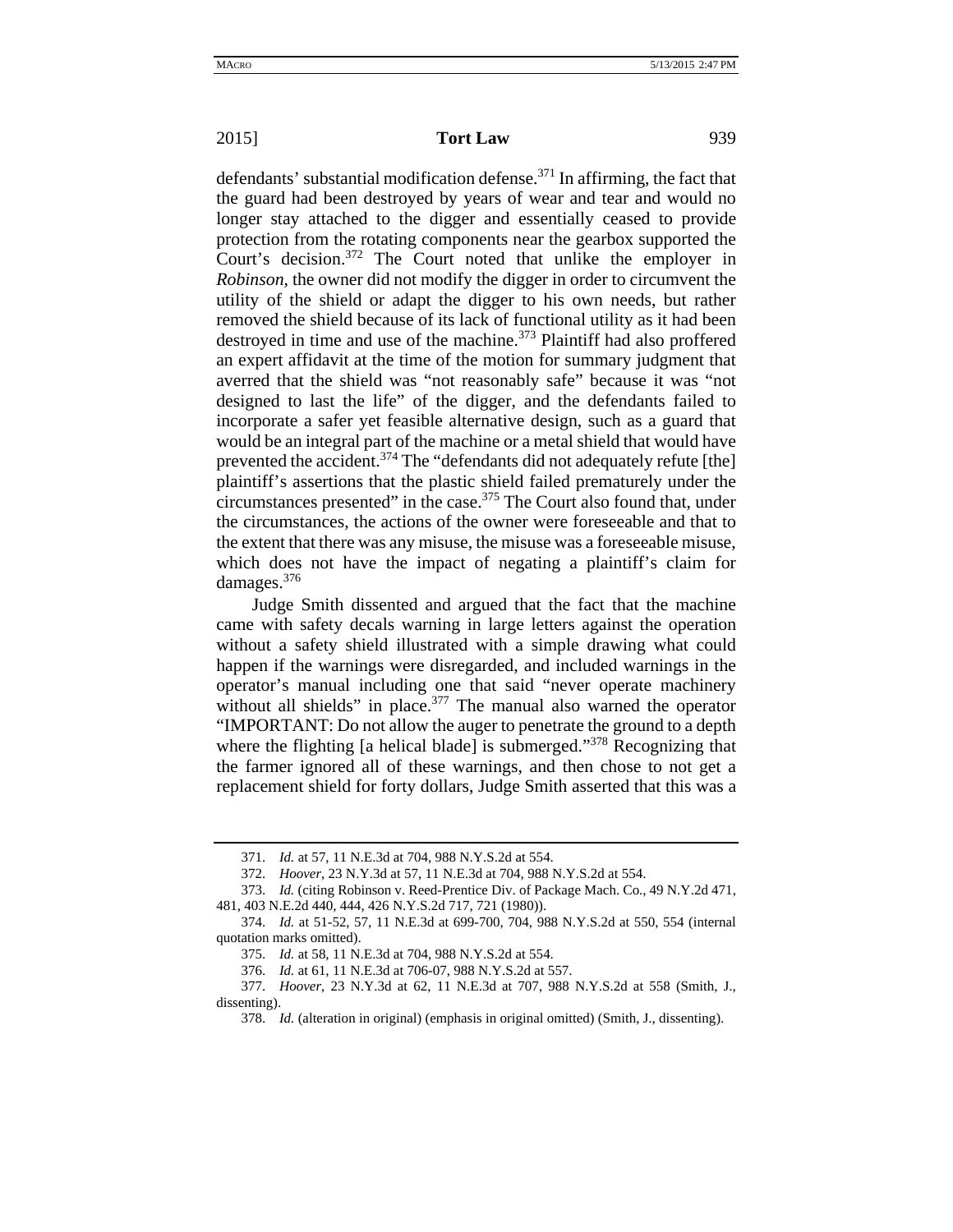"substantial modification" which fell under the rule of *Robinson*. 379 Judge Smith argued that "the post-hole digger in this case *was* safe at the time of sale," and was safe while the safety shield remained in place.<sup>380</sup> Chief Judge Lippman, along with Judges Graffeo, Reed, Pigott, and Rivera, concurred with Judge Abdus-Salaam who wrote the decision.<sup>381</sup> Judge Smith was the lone dissenter in the case.<sup>382</sup>

## *D. The Ever-Changing Law of Jurisdiction in the Court of Appeals*

The United States Supreme Court, in January of 2014, decided the case of *Daimler AG v. Bauman*. 383 In that case, the plaintiffs were twentytwo residents of Argentina that filed suit in a California Federal District Court against DaimlerChrysler, a German public stock company and predecessor to Daimler AG.<sup>384</sup> The complaint alleged that "Daimler's Argentinian subsidiary, Mercedes-Benz Argentina (MB Argentina) collaborated with state security forces" during Argentina's 1976-1983 war, "to kidnap, detain, torture, and kill certain MB Argentina workers, among them, plaintiffs or persons closely related to plaintiffs."<sup>385</sup> The action was brought under the Alien Tort Statute and the Tort Victim Protection Act of 1991, as well as California and Argentina Law.<sup>386</sup> The Supreme Court held that the defendant was not amenable to suit in the state of California for injuries that were allegedly caused by the conduct of a separate corporation, Mercedes-Benz of Argentina, and that took place entirely outside of the United States.<sup>387</sup>

Shortly thereafter, in July of 2014, the Appellate Division, Third Department, was called upon to determine whether there was personal jurisdiction against another German company, Hetronic Deutschland, in a product liability action pending in New York State.<sup>388</sup>

In *Darrow v. Hetronic Deutschland*, the plaintiff "was operating a boom with a radio remote control manufactured by [the German] defendant when the boom inadvertently engaged and crushed Darrow

<sup>379.</sup> *Id.* at 62-63, 11 N.E.3d at 707-08, 988 N.Y.S.2d at 558 (Smith, J., dissenting) (quoting Robinson v. Reed-Prentice Div. of Package Mach. Co., 49 N.Y.2d 471, 479, 403 N.E.2d 440, 443, 426 N.Y.S.2d 717, 720 (1980)).

<sup>380.</sup> *Id.* at 63, 11 N.E.3d at 708, 988 N.Y.S.2d at 558.

<sup>381.</sup> *Id.* at 64, 11 N.E.3d at 709, 988 N.Y.S.2d at 559.

<sup>382.</sup> *Hoover*, 23 N.Y.3d at 64, 11 N.E.3d at 709, 988 N.Y.S.2d at 559.

<sup>383. 134</sup> S. Ct. 746 (2014).

<sup>384.</sup> *Id.* at 750-51.

<sup>385.</sup> *Id.* at 751.

<sup>386.</sup> *Id.*

<sup>387.</sup> *Id.* at 762.

<sup>388.</sup> Darrow v. Hetronic Deutschland, 119 A.D.3d 1142, 1143, 990 N.Y.S.2d 150, 151 (3d Dep't 2014).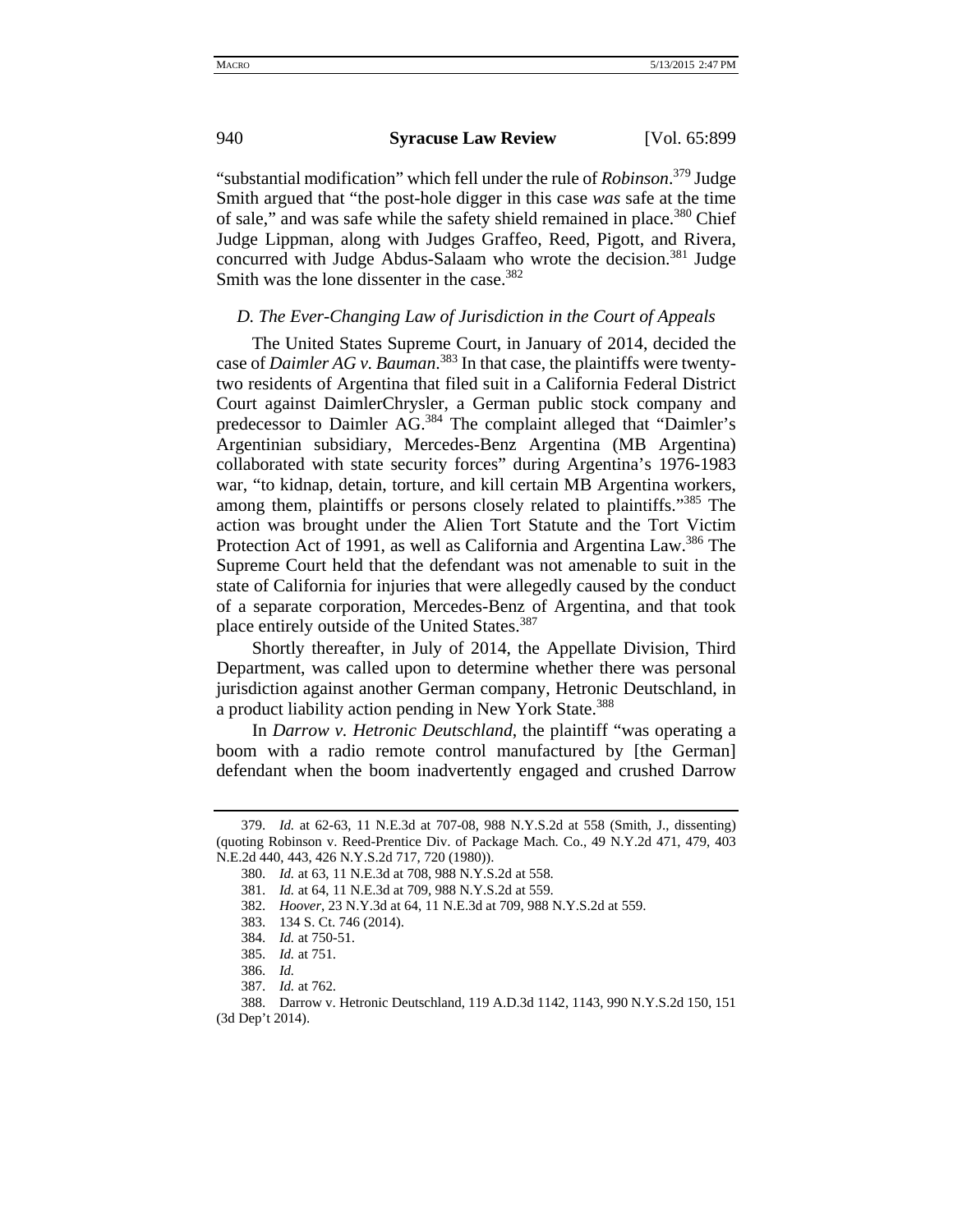against the ground, resulting in serious injuries."389 An action was brought against the German company.<sup>390</sup> The German defendant moved to dismiss the complaint for lack of personal jurisdiction, and the "[s]upreme [c]ourt stayed the motion to dismiss in order to allow the parties to conduct limited discovery on the jurisdictional issue."<sup>391</sup> Following the completion of that discovery, the supreme court denied the defendant's motion to dismiss, "finding that the exercise of long-arm jurisdiction over it was compatible with both CPLR 302 [Civil Practice Law and Rules] and due process."<sup>392</sup>

The plaintiffs in that case relied upon the New York C.P.L.R. section  $302(a)(3)(ii)$ , which gives jurisdiction over a defendant when the defendant commits a tortious act outside the State of New York that causes injuries to a person or property within the State and the defendant "expects or should reasonably expect the act to have consequences in the [S]tate and derives substantial revenue from interstate or international commerce . . . ."393 The defendant admitted that half of its revenue came from export sales, including over one million dollars in exports to the United States in 1997, when the remote control at issue was sold.<sup>394</sup> The question that came before the court is whether or not the defendant should have reasonably foreseen that a defect in a manufacturing product of its radio remotes would have consequences in the State of New York.<sup>395</sup> The court held that that was the key link in the case as to whether or not the defendant would be reasonably required to defend itself in the State.<sup>396</sup>

The record reflected, after the short discovery that was done by the plaintiffs, that the defendant maintained an exclusive agreement with Hetronic USA to distribute its products to various locations within the United States, including New York.<sup>397</sup> Additionally, the evidence showed that Hetronic USA "affected distribution to certain states in this country through a network of regional distributors, one of which was designated to serve the New York market."398 Additionally, the website for the defendant and other Hetronic companies showed the German defendant indeed had awareness of the network and reached the conclusion that the "defendant sought to indirectly market its product in

395. *Id.*

<sup>389.</sup> *Id.*

<sup>390.</sup> *Id.* 

<sup>391.</sup> *Id.*

<sup>392.</sup> *Id.*

<sup>393.</sup> N.Y. C.P.L.R. 302(a)(3)(ii) (McKinney 2014).

<sup>394.</sup> *Darrow*, 119 A.D.3d at 1144, 990 N.Y.S.2d at 151.

<sup>396.</sup> *Id.* at 1144, 990 N.Y.S.2d at 151-52.

<sup>397.</sup> *Id.* at 1144, 990 N.Y.S.2d at 152.

<sup>398.</sup> *Id.*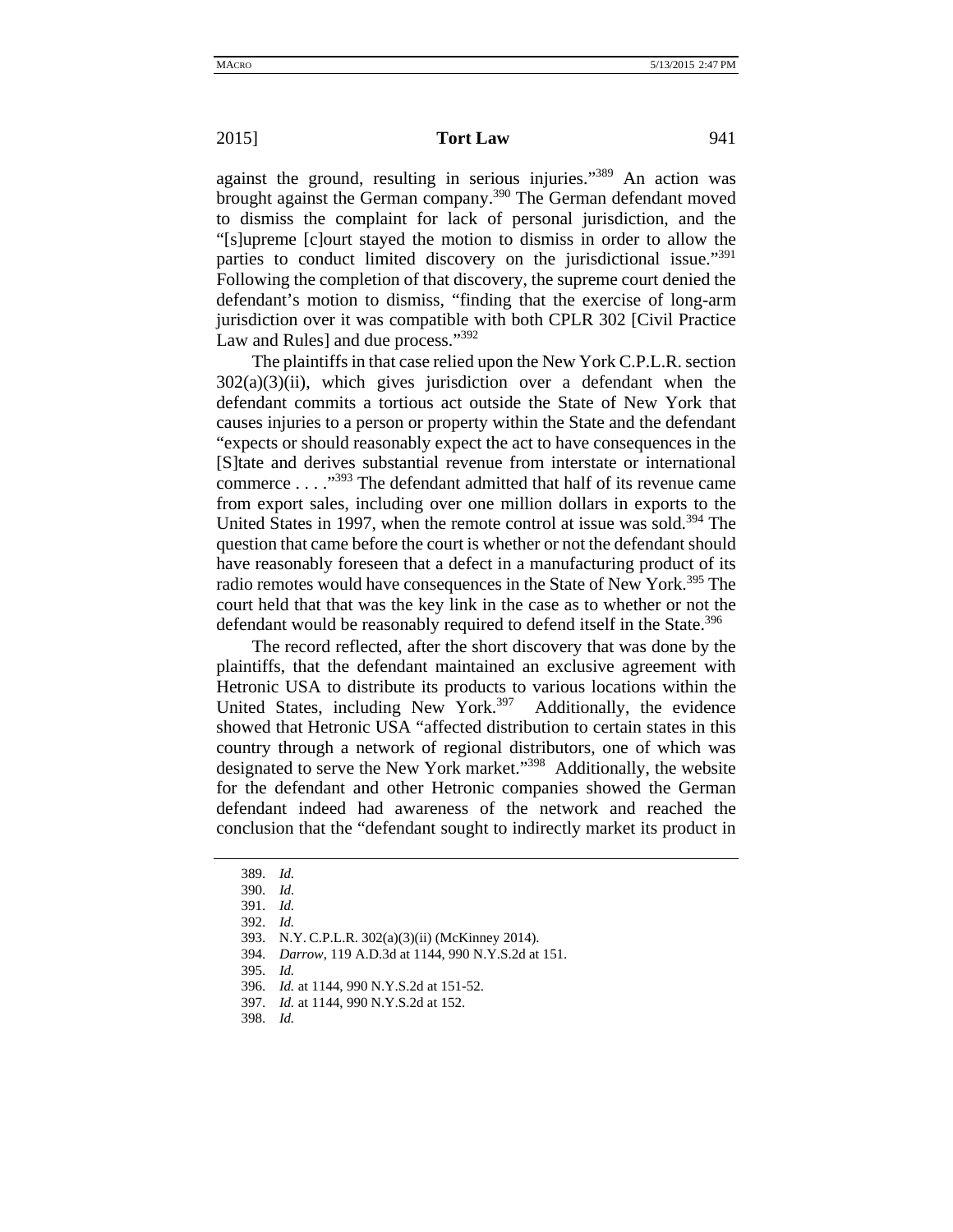New York and, thus, should have reasonably expected a manufacturing defect to have consequences in the [S]tate."<sup>399</sup> The court found:

Under the circumstances here, inasmuch as the defendant targeted New York customers through a network of distributors that rendered it likely that its products would be sold in New York, "it is not unreasonable to subject it to suit in this [S]tate if its allegedly defective merchandise has been the source of injury to a New York resident."400

## V. MOTOR VEHICLE/NO-FAULT

## *A. The Court of Appeals Lessens the Proof Necessary When There is a Gap in Treatment*

In *Pommells v. Perez*, decided in 2005, the Court of Appeals confronted the issue of when does a gap in treatment disqualify a plaintiff from bringing an action for "serious injury" outside to the no-fault law.  $401$  The Court at that time established the rule that the plaintiff must have a reasonable explanation in order to recover for pain and suffering if there is a gap in treatment of the injuries plaintiff claims to have sustained.<sup>402</sup>

This year, the Court of Appeals, in a 5-2 decision in *Ramkumar v. Grand Style Transportation Enterprises Inc.*, dealt with a case where the plaintiff testified at his deposition that "they" cut him off and that he did not have medical insurance at the time of the accident, and as a result he could not get treated for his injuries.<sup>403</sup>

The majority noted that there was no requirement that a plaintiff offer either direct documentary evidence to support his sworn statement that his no-fault benefits were cut off, or to indicate that he could not afford to pay for his own treatment.<sup> $404$ </sup> The Court found that the plaintiff came forward with the bare minimum required to raise an issue of fact, and that there was "some reasonable explanation" under *Pommells* that showed the reason for the gap in treatment and the cessation of physical therapy.405 The Court further looked at the quantitative and qualitative assessment of plaintiff's condition, as required under *Toure v. Avis Rent A Car Systems, Inc.*, 406 and found that "the physician who performed

<sup>399.</sup> *Darrow*, 119 A.D.3d at 1144, 990 N.Y.S.2d at 152.

<sup>400.</sup> *Id.* at 1145, 990 N.Y.S.2d at 152 (alteration in original omitted) (quoting World-Wide Volkswagen Corp. v. Woodson, 444 U.S. 286, 297 (1980); LaMarca v. Pak-Mor Mfg. Co., 95 N.Y.2d 210, 217, 735 N.E.2d 883, 888, 713 N.Y.S.2d 304, 309 (2000)).

<sup>401. 4</sup> N.Y.3d 566, 571-72, 830 N.E.2d 278, 280-81, 797 N.Y.S.2d 380, 382-83 (2005).

<sup>402.</sup> *Id.* at 572, 575, 580, 830 N.E.2d at 281, 283, 287, 797 N.Y.S.2d at 383, 385, 389.

<sup>403. 22</sup> N.Y.3d 905, 906, 998 N.E.2d 801, 802, 976 N.Y.S.2d 1, 2 (2013).

<sup>404.</sup> *Id.*

<sup>405.</sup> *Id.* at 907, 998 N.E.2d at 802, 976 N.Y.S.2d at 2.

<sup>406. 98</sup> N.Y.2d 345, 774 N.E.2d 1197, 746 N.Y.S.2d 865 (2002).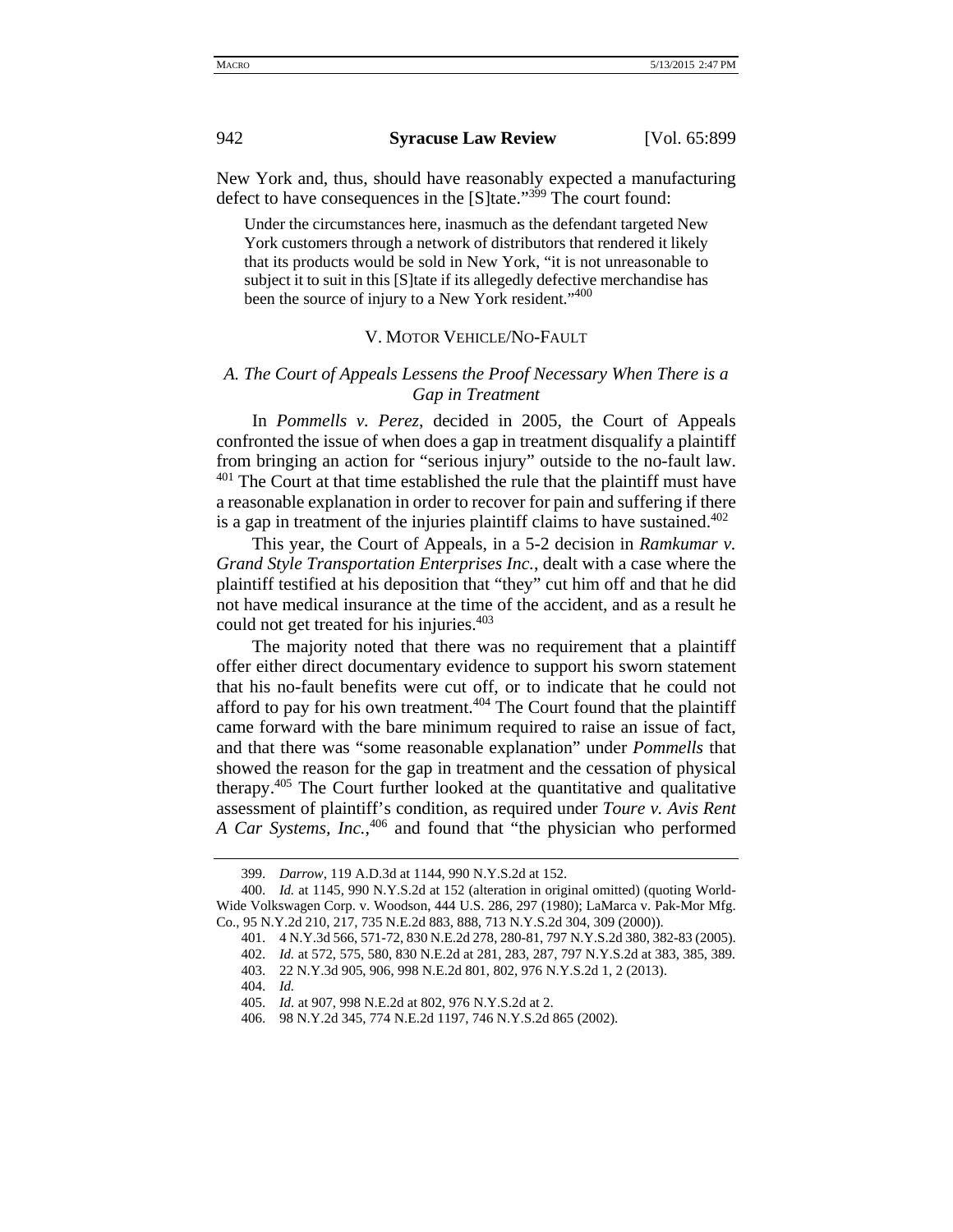arthroscopic surgery on plaintiff's knee" gave the opinion that the plaintiff's meniscal tear was causally related to his car accident and that the meniscus had permanently lost its stability with the onset of "scar tissue, instability, loss of range of motion, and pain, which plaintiff would have for the rest of his life."<sup>407</sup> Judge Smith, writing for the dissent in which Judge Read concurred, felt that the case should have been dismissed, as the majority's decision was based on the "plaintiff's ambiguous and self-serving statement at his deposition—'they cut me off like five months[.]'"<sup>408</sup> The dissent urged that the Court should demand more than this type of testimony in evaluating this type of an action.<sup>409</sup> Judge Smith further noted that the plaintiff "could have submitted an affidavit in opposition to" the motion for summary judgment identifying his no-fault carrier, and "attaching a copy of the written communication, or describing the oral one, in which the carrier cut him off" and could have given the reason why the carrier did so. $410$  The plaintiff could also have said in the affidavit that he didn't have any other insurance that would pay for the care needed to treat his injured knee, but there was no such testimony as well.<sup>411</sup> Judge Smith finished his dissent recognizing that the majority lowered the barrier for courts and opened the door for "baseless no-fault claims" by declining to impose simple requirements that would better express the reason for gap in treatment during the course of plaintiff's post-accident time period.<sup>412</sup>

## **CONCLUSION**

Clearly, there have been some significant cases in the field of products liability and municipal law that will reverberate and set newly established policy going forward in the State of New York. It appears as though the Court of Appeals is becoming more lenient with regard to nofault claims, particularly with regard to gaps in treatment during the course of the post-accident time period. One thing that further clear—the Court has reaffirmed the fact that in a product liability action, the product must be fit not only for the intended purpose, but also for an unintended, yet foreseeable purpose, and that would include not only a foreseeable misuse of the product, but also the foreseeable alteration of the product, as long as a foreseeable injury comes from the accident. In the field of

<sup>407.</sup> *Ramkumar*, 22 N.Y.3d at 907, 998 N.E.2d at 802, 976 N.Y.S.2d at 2.

<sup>408.</sup> *Id.* at 908, 998 N.E.2d at 803, 976 N.Y.S.2d at 3 (Smith, J., dissenting).

<sup>409.</sup> *Id.* (Smith, J., dissenting).

<sup>410.</sup> *Id.* (Smith, J., dissenting).

<sup>411.</sup> *Id.* (Smith, J., dissenting).

<sup>412.</sup> *Ramkumar*, 22 N.Y.3d at 908, 998 N.E.2d at 804, 976 N.Y.S.2d at 4 (Smith, J., dissenting).